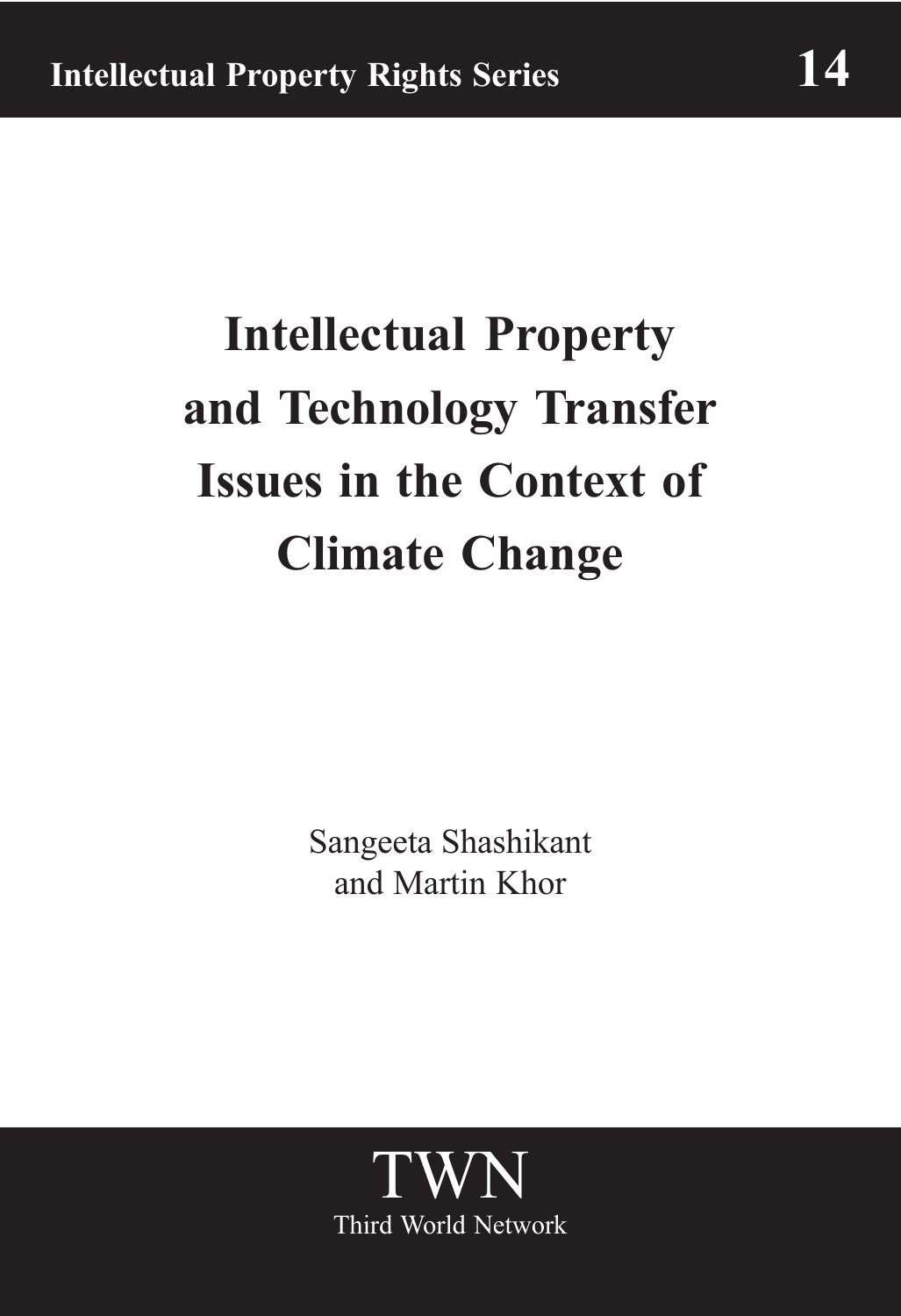## **Intellectual Property** and Technology Transfer Issues in the Context of Climate Change

Sangeeta Shashikant and Martin Khor

**TWN** Third World Network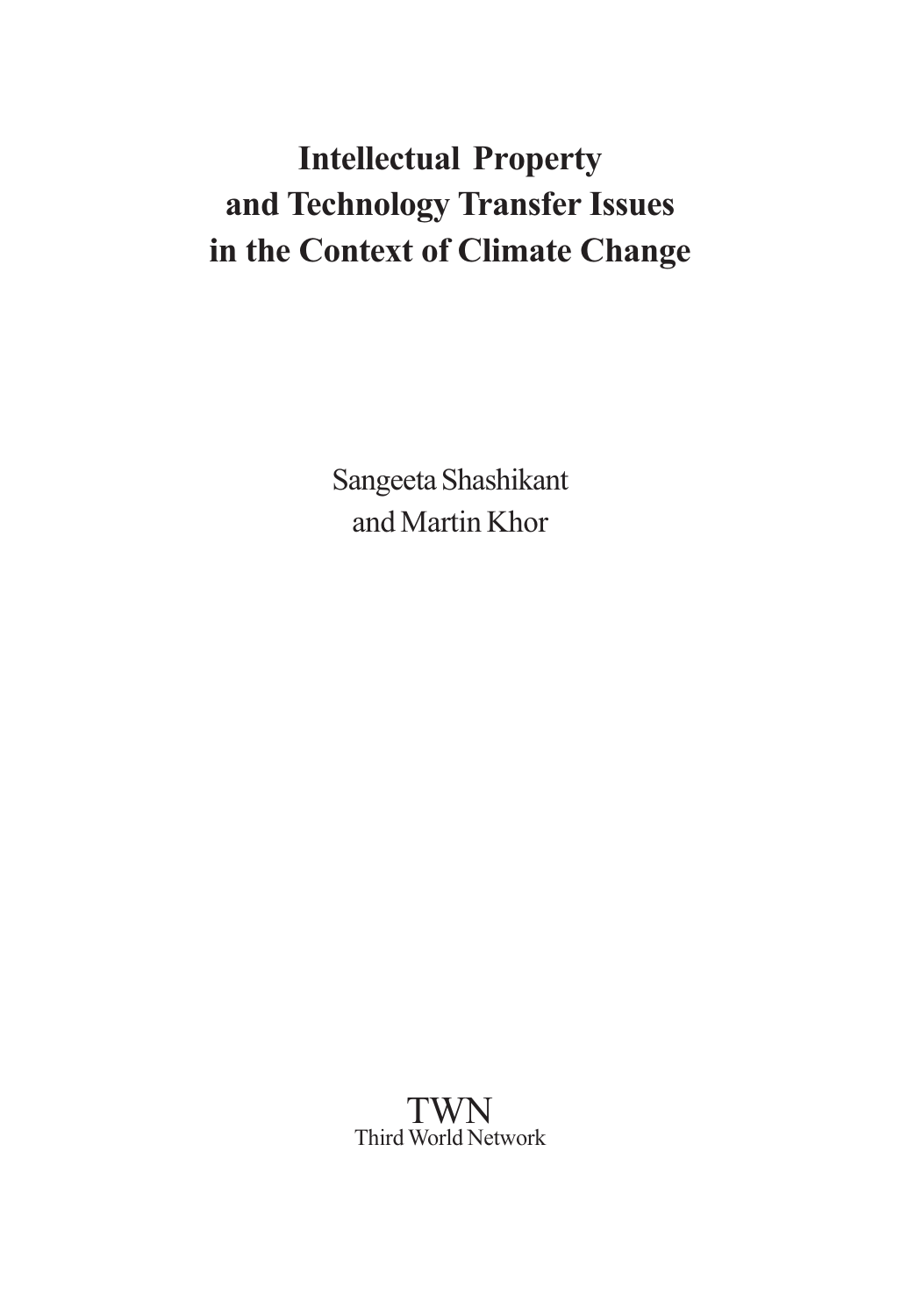### **Intellectual Property and Technology Transfer Issues** in the Context of Climate Change

is published by **Third World Network** 131 Jalan Macalister 10400 Penang, Malaysia. Website: www.twnside.org.sg

© Third World Network 2010

Printed by Jutaprint 2 Solok Sungei Pinang 3, Sg. Pinang 11600 Penang, Malaysia.

ISBN: 978-967-5412-37-0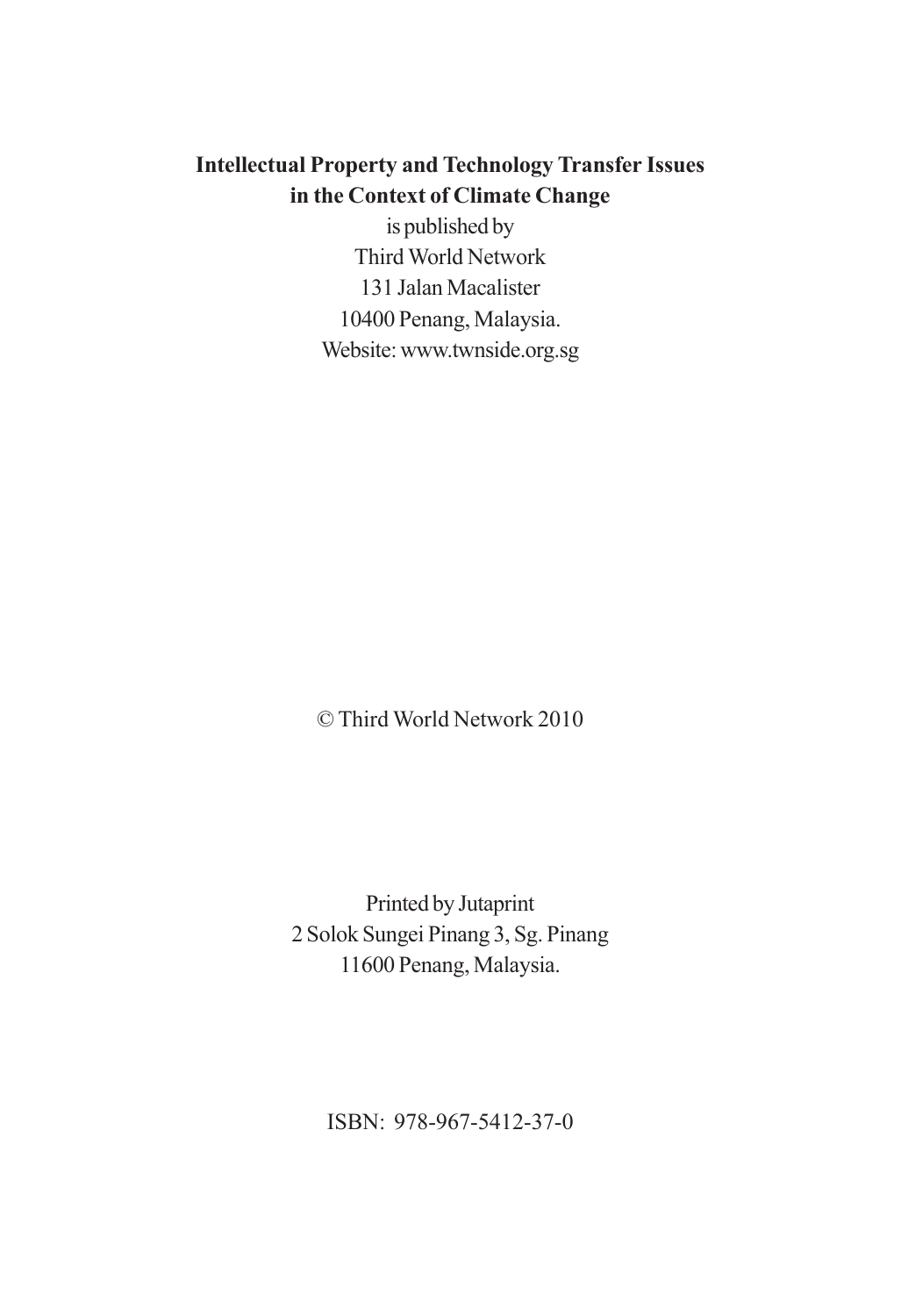### **CONTENTS**

| $\mathbf{1}$   | <b>Introduction</b>                                         | 1              |
|----------------|-------------------------------------------------------------|----------------|
| $\overline{2}$ | <b>IPRs and Technology Transfer</b>                         | $\overline{2}$ |
|                | The General Relationship between IPRs and                   |                |
|                | <b>Technology Transfer</b>                                  | $\overline{2}$ |
|                | Technology Transfer in the TRIPS Agreement                  | 5              |
|                | IPRs and Technology Transfer in the Context                 |                |
|                | of Climate Change Negotiations                              | 9              |
| 3              | <b>Developing Countries' Views on IPRs and</b>              |                |
|                | <b>Technology Transfer</b>                                  | 14             |
| 4              | <b>Current Patenting Trends in Climate-Related</b>          |                |
|                | <b>Technologies</b>                                         | 18             |
|                | <b>Energy Technologies</b>                                  | 18             |
|                | <b>Automobile Pollution Control Technologies</b>            | 24             |
|                | <b>Biofuels</b>                                             | 26             |
|                | <b>Climate-Tolerant Crops</b>                               | 26             |
| 5              | <b>Effects of IPRs on Transfer of Climate Technologies</b>  | 28             |
|                | IPRs: A Barrier to Climate-Friendly Technologies?           | 30             |
|                | Opportunistic and Anti-Competitive Lawsuits:                |                |
|                | Hampering Access to Climate Technologies                    | 38             |
|                | <b>IPRs and Publicly Funded Technologies</b>                | 40             |
| 6              | <b>Measures That Can Be Taken on Intellectual</b>           |                |
|                | <b>Property and Climate Technologies</b>                    | 43             |
|                | <b>Excluding Climate-Friendly Technologies from Patents</b> | 43             |
|                | <b>Strict Application of Patentability Criteria</b>         | 46             |
|                | Compulsory Licensing in Developing Countries                | 47             |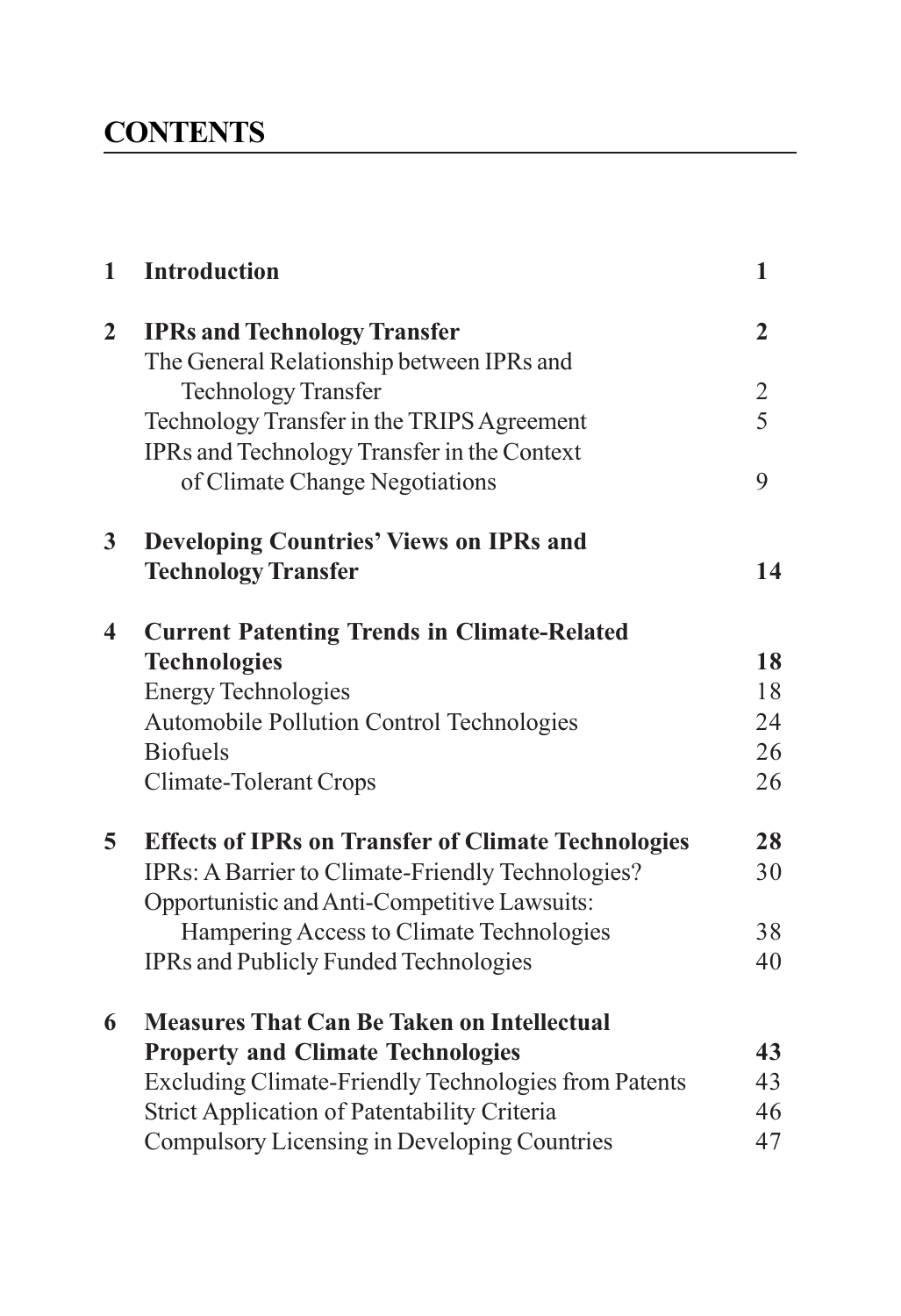|                 | International Declaration on IPRs and Climate Technologies      | 51 |  |  |
|-----------------|-----------------------------------------------------------------|----|--|--|
|                 | <b>Regulating Restrictive Practices in Licensing Agreements</b> |    |  |  |
|                 | and Anti-Competitive Uses of IPRs                               | 52 |  |  |
|                 | <b>Exceptions to Patent Rights</b>                              | 53 |  |  |
|                 | Technology Pooling through a Collective Global Approach         | 54 |  |  |
|                 | Sharing of Know-How and Trade Secrets                           | 56 |  |  |
|                 | <b>Publicly Funded Technologies</b>                             | 56 |  |  |
|                 | <b>Future Technologies</b>                                      | 57 |  |  |
|                 | <b>Some Conclusions</b>                                         | 59 |  |  |
| <b>Endnotes</b> |                                                                 |    |  |  |
|                 | <b>Bibliography</b>                                             |    |  |  |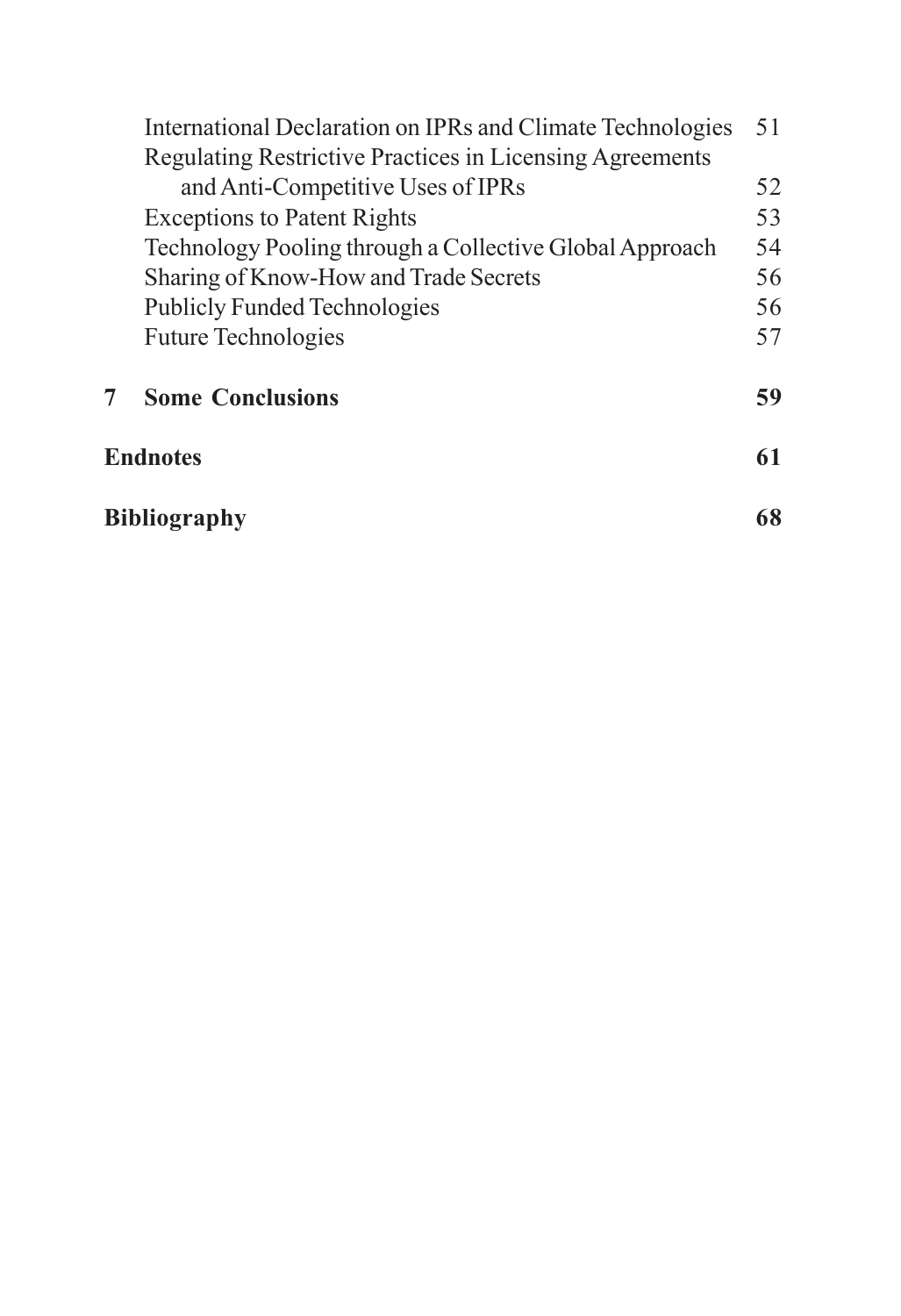### **NOTE**

This paper was prepared for the United Nations Department of Economic and Social Affairs as a background paper for the World Economic and Social Survey 2009.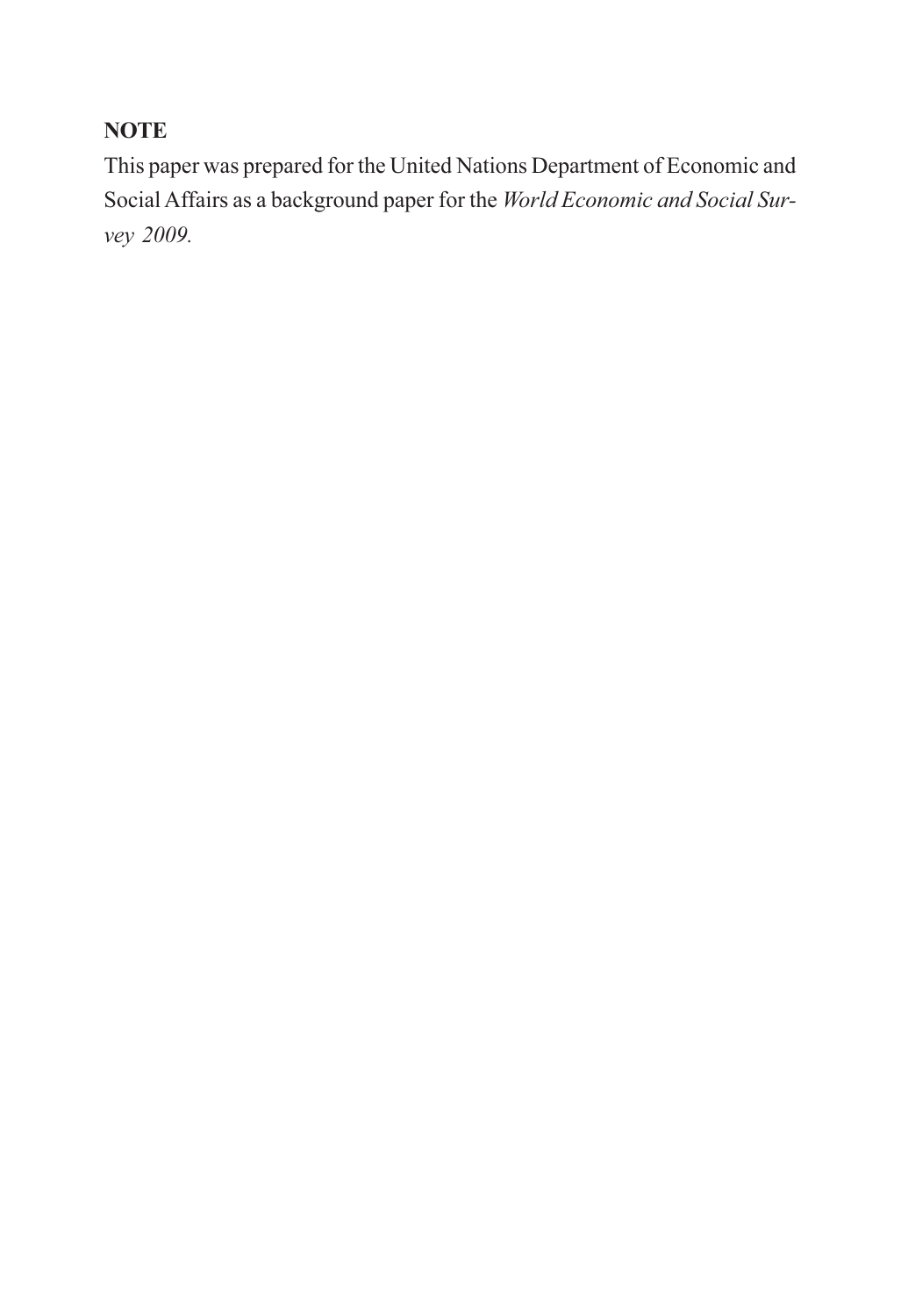

CLIMATE change is now recognized as a major, if not the most important, global environmental problem. Now that the scientific battle to have this problem recognized as a potential catastrophe seems to have been won (with a few exceptions), attention is turning to solutions. A major area in the search for solutions is the design and spread of more energy-efficient technologies that reduce or eliminate climate-change-inducing emissions. In the next few years, it can be expected that these technologies will be increasingly introduced in both developed and developing countries.

However, intellectual property rights (IPRs) over such technologies may pose a hindrance to their dissemination and use. In particular, developing countries may be expected to face such obstacles to the transfer of technology that is aimed at reducing the sources of climate change. This paper looks at some of the issues relating to IPRs and the transfer of climate-friendly technologies (also referred to in this paper as climate technologies).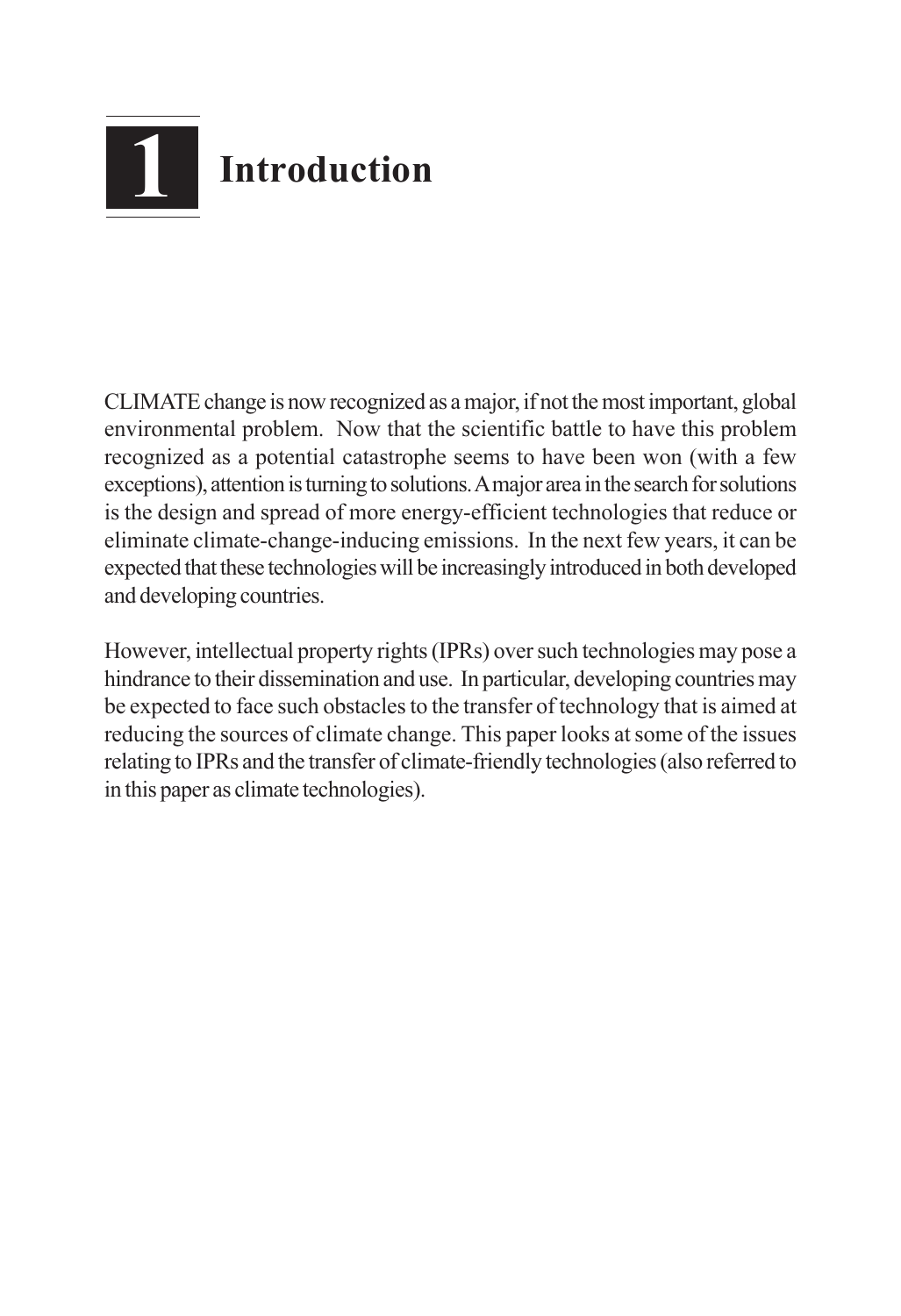

#### The General Relationship between IPRs and Technology Transfer

A CENTRAL aspect of technology transfer is the building of local capacity so that local people, farmers, firms and governments can design and make technologies which can be diffused in the domestic economy.

Commonly, however, the predominant type of technology supply to developing countries has tended to be capital goods and equipment.<sup>1</sup> For example, one study showed that 80% of aid to China's energy sector was focused on funding construction of new thermal and hydro-power plants wherein the aid was to finance the export of equipment supplied by foreign firms.<sup>2</sup> Studies have also pointed out that the transfer of plant and equipment to developing countries has often been based on "turnkey" and "product-in-hand" contracts and that restrictive contract terms between transnational companies and developing countries' firms have limited scope for fostering innovation through "reverse engineering".<sup>3</sup> Often technology transfer between technology suppliers and importers precludes knowledge sharing across the economic spectrum.

A comprehensive definition of technology transfer,<sup>4</sup> however, involves not only the purchase and acquisition of equipment but includes the transfer of skills and knowhow to use, operate, maintain as well as to understand the technology hardware so that further independent innovation is possible by recipient firms.<sup>5</sup> It also includes the ability to make the technology through "imitation" or reverse engineering; to adapt it to local conditions; and eventually to design and manufacture original products.<sup>6</sup> The process of technology transfer involves progressively climbing through all these aspects.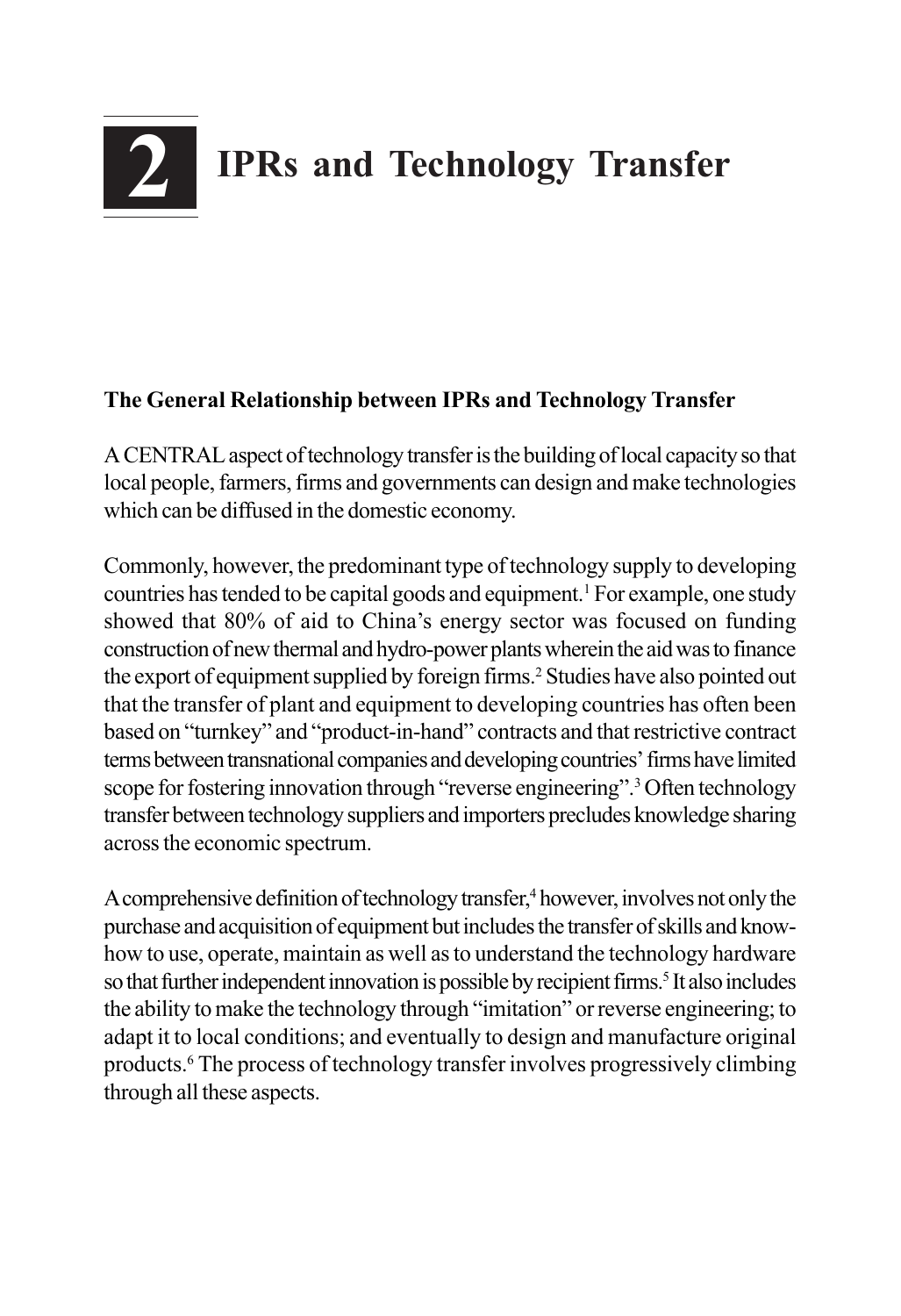There are many barriers to effective transfer of technology to developing countries. Among the barriers that are normally listed are poor infrastructure, inadequate laws and regulations, lack of absorptive capacity, shortage of skilled personnel, lack of finance, ignorance of technological issues, high cost of certain technology agreements, problems created by equipment suppliers, and intellectual property rights (particularly patents and trade secrets). This paper addresses the barrier of intellectual property rights.

While some of the abovementioned barriers are linked to conditions in the recipient countries, a central problem surrounding technology transfer is that firms that possess technology often have little incentive to transfer it to developing countries.<sup>7</sup> Reasons for this include: (a) liberalization of markets often means technology owners can directly export the products without resorting to foreign direct investment (FDI) or licensing; (b) licensing technologies would assist a licensee to become a potential competitor in a global market or could be seen as subject to "leakages" which lead to imitation; and (c) for licensing to be a viable and attractive option, the expected profit should compensate the licensor for his transaction costs and risks.

It is often argued that availability of effective IPR protection provides foreign companies an incentive to transfer protected technologies to developing countries and will encourage the inflow of FDI, which in turn will bring about technology transfer to the host country.

However, evidence that strengthened IPRs (patents, trademarks and trade secrets) will increase FDI and expand technology transfer flows is limited, ambiguous<sup>8</sup> and thus inconclusive.<sup>9</sup> The availability (and enforceability) of IPRs is by no means a sufficient condition for an increase in FDI or for transfer of technology to occur. Countries with "weak" IPR regimes have been among the major technology borrowers (e.g., South Korea, Taiwan, Brazil in the years preceding the coming into force of the World Trade Organization (WTO)'s Agreement on Trade-Related Aspects of Intellectual Property Rights (TRIPS)). Meanwhile, many countries (including many African countries) with IPR regimes comparable to those of developed countries have a poor record of being technology importers.

A similar scenario is observed in the context of the IPRs-FDI relationship.<sup>10</sup> For example, despite Canada and Italy's lack of patent protection at various times, they had no trouble attracting FDI.<sup>11</sup> Evidence on a clear cause-effect relationship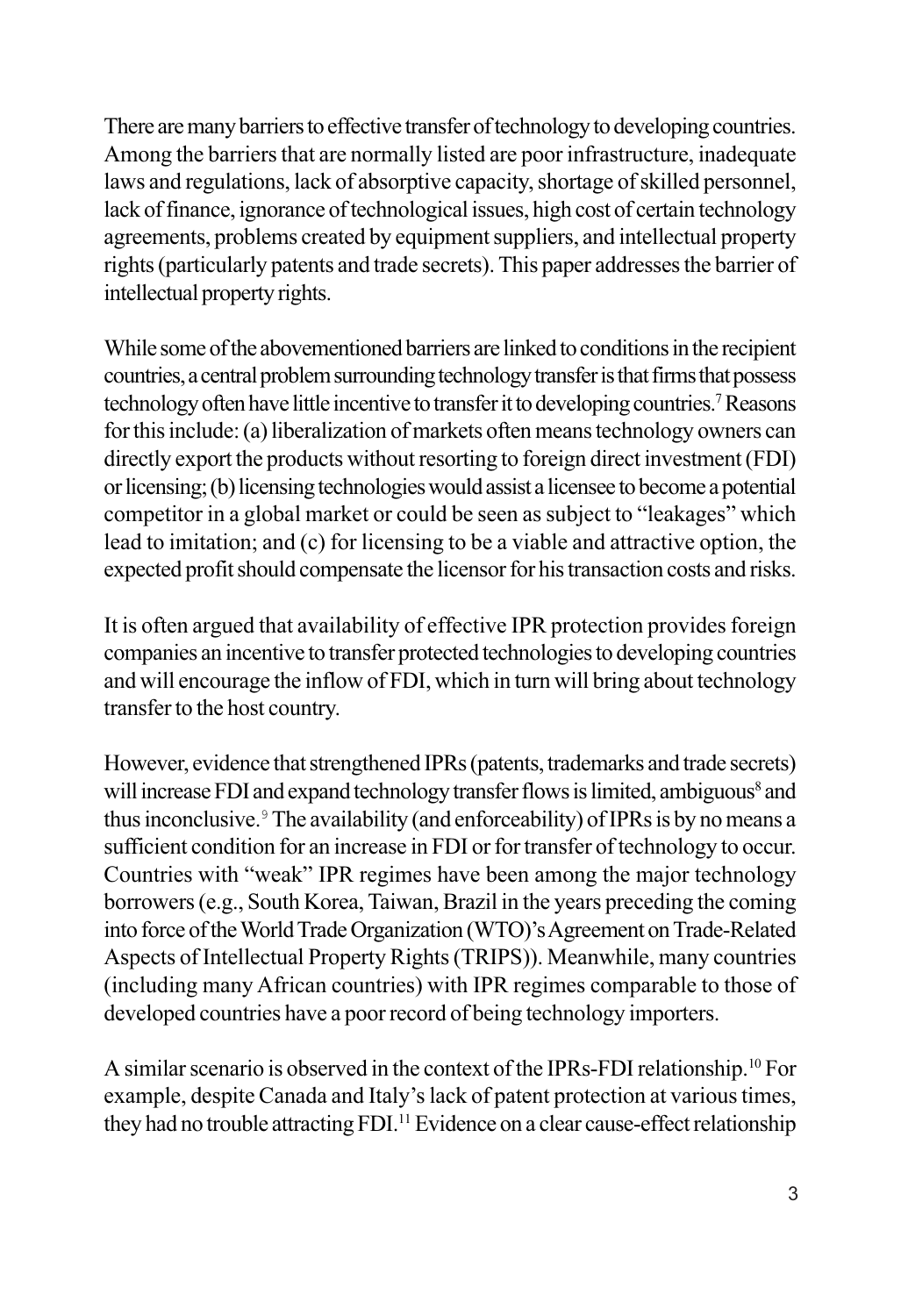between strengthened intellectual property (IP) protection and FDI is inconclusive. According to Gerster (2001), "Economic history does not support this view" (that strengthened IPRs will increase FDI) and "Other factors are far more decisive".<sup>12</sup> He also adds that "Foreign investors are particularly attracted by market size  $-$  in countries such as India, China or Brazil, for example – even when conditions do not correspond to textbook descriptions of a market economy. Small countries, on the other hand, are frequently regarded as marginal and unattractive, even when they have created admirable market conditions". A United Nations study on IPRs and FDI has also found that there is an insufficient linkage between patents and FDI.<sup>13</sup>

In fact, strong IP protection can make access to technology more problematic. Generally, having IPR-protected technology means that the IP holder can control the use of his technology, and decide when, where and how to use it and whether to transfer it and the ways in which the technology can be utilized, if at all, in those countries where protection has been obtained.<sup>14</sup> In some cases, increased IP protection may lead foreign firms to close down manufacturing facilities in developing countries since the products can be safely exported from other locations. This effect was notably seen in the area of pharmaceuticals in some Latin American countries after the introduction of product patent protection for pharmaceuticals.

There are also numerous situations where weak IP regimes have actually facilitated access to foreign technologies and allowed reverse engineering to take place, resulting in strengthened indigenous technological capacity. For example, prior to 1970, when India allowed patent protection for pharmaceuticals, multinational corporations dominated the supply of medicines and the Indian manufacturers supplied only 32% of the Indian market.<sup>15</sup> In 1970, the Indian law was amended and patents on pharmaceutical products were not allowed anymore. Over the years the share of the Indian pharmaceutical market supplied by domestic companies increased to 77%. India also moved from being a net importer of medicines to a net exporter, with exports worth \$3,177 million in 2003-04. It exports to 65 countries, including developed regions such as the United States and Europe and developing countries. India has the most US Food and Drug Administration-approved manufacturing facilities outside the US, which indicates the high technology and quality standards achieved by Indian manufacturers when IP protection was lowered. It should also be noted that between 1970 and 1995 India received significant amounts of FDI. Likewise, in Switzerland in the 1880s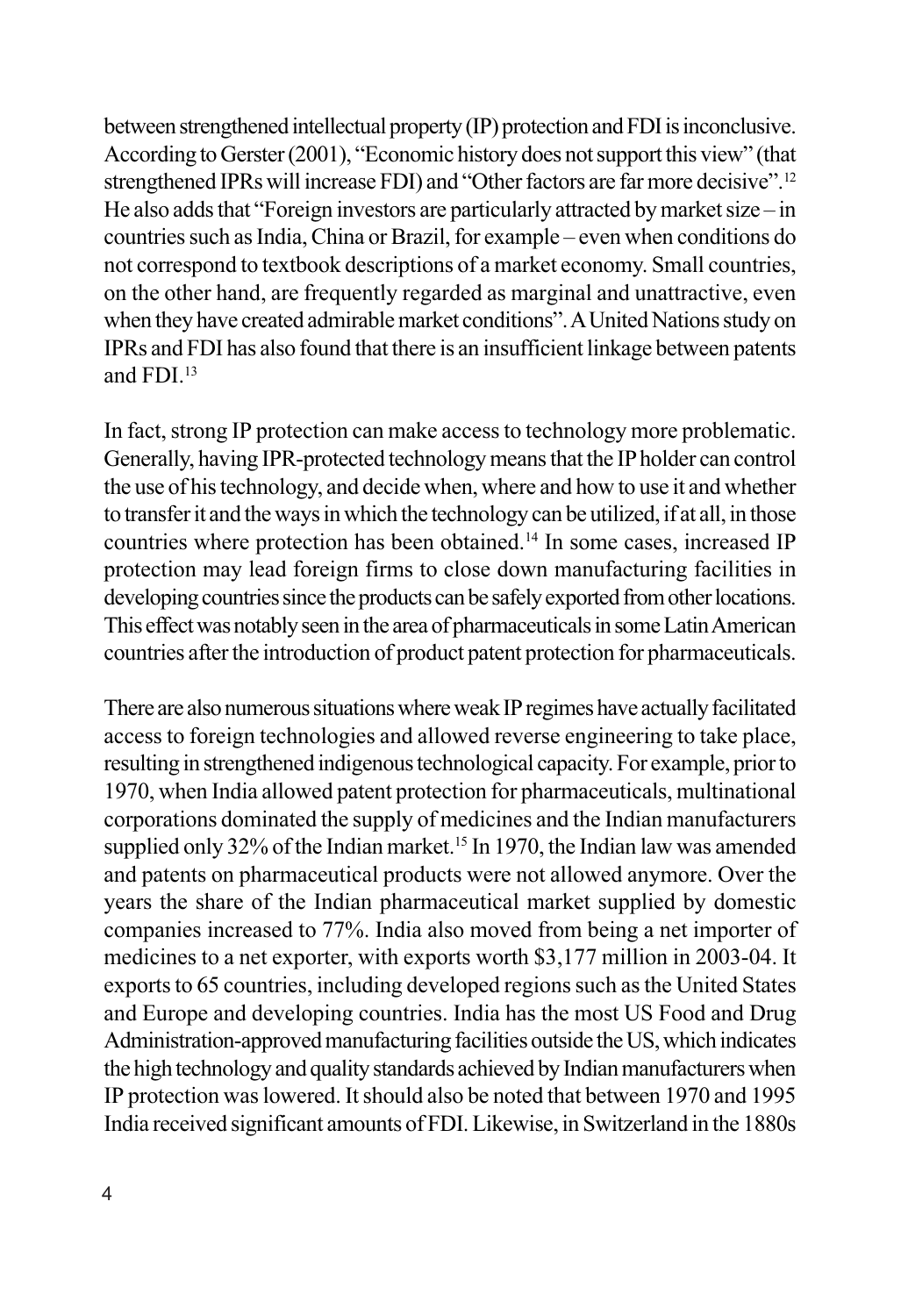two of Switzerland's most important industries, chemicals and textiles, were strongly opposed to the introduction of patents as it would restrict their use of processes developed abroad.<sup>16</sup>

IPRs increase the leverage technology suppliers have to charge royalties higher than those they would have obtained in the absence of protection.<sup>17</sup> Many firms in developing countries may not be able to afford this higher cost and it reduces the resources available for local research and development (R&D). Even if they could afford it, the additional cost would increase the costs of production, making their products unviable, particularly in an open globalized market. Moreover, there could be a large drain on a developing country's foreign exchange as a result of having to pay foreign IPRs holders for the use of their technology.<sup>18</sup> Many developing countries with serious debt problems will be unable to afford the cost of using the technologies.

IPRs also deepen negotiating imbalances and lead to the imposition of abusive practices that restrain competition.<sup>19</sup> For example, even if a local firm is willing to pay the commercial rate for the use of the technology, the patent holder can withhold permission to the firm or impose onerous conditions, thus making it impossible or extremely difficult for the technology to be used by the firm.<sup>20</sup>

### **Technology Transfer in the TRIPS Agreement**

The WTO's TRIPS Agreement reflects the technological protectionist agenda of the US and other developed countries. At the time the Agreement was being negotiated, as well as now, developed countries account for most of the global resources spent on R&D annually, control most of the patented technology and, as a result, receive most of the global cross-border royalties and technology licensing fees. According to Kumar (2002), 10 developed countries account for 84% of resources spent on R&D globally, control 94% of the technological output in terms of patents taken out in the US between 1977-2000 and received 91% of global cross-border royalties and technology licensing fees in 1997 (see Table 1).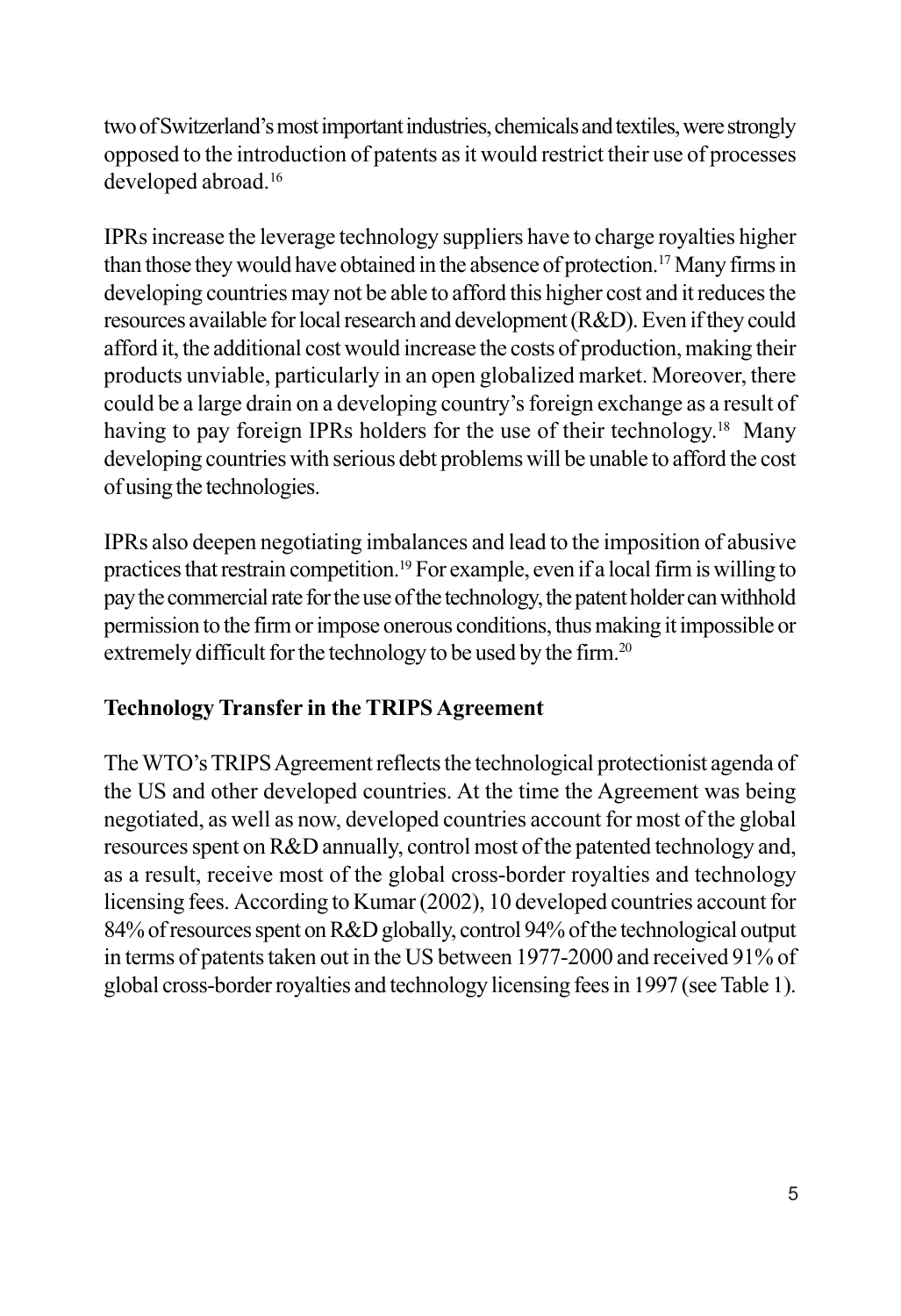| Country     | R&D<br>expenditure<br>(1997) |                 | <b>US</b> patents<br>taken<br>$(1977 - 2000)$ |                 | <b>Technology fees</b><br>received<br>(1997) |                 |
|-------------|------------------------------|-----------------|-----------------------------------------------|-----------------|----------------------------------------------|-----------------|
|             | \$ billion<br><b>PPP</b>     | $%$ of<br>total | 000                                           | $%$ of<br>total | \$ billion                                   | $%$ of<br>total |
| <b>USA</b>  | 212.8                        | 40.8            | 1337.0                                        | 57              | 33.8                                         | 42.2            |
| Japan       | 90.1                         | 17.3            | 429.4                                         | 18              | 6.9                                          | 8.6             |
| Germany     | 42.0                         | 8.0             | 173.8                                         | 7               | 11.9                                         | 14.9            |
| France      | 28.1                         | 5.4             | 68.2                                          | 3               | 2.2                                          | 2.7             |
| UK.         | 22.6                         | 4.3             | 67.4                                          | 3               | 5.8                                          | 7.2             |
| Italy       | 12.1                         | 2.3             | 29.0                                          | 1               | 1.6                                          | 2.0             |
| Canada      | 11.4                         | 2.2             | 48.4                                          | $\overline{2}$  | 1.3                                          | 1.6             |
| Netherlands | 7.5                          | 1.4             | 22.0                                          | 1               | 6.2                                          | 7.7             |
| Sweden      | 7.1                          | 1.4             | 22.9                                          | 1               | 0.4                                          | 0.5             |
| Switzerland | 4.8                          | 0.9             | 31.0                                          | 1               | 2.8                                          | 3.5             |
| Subtotal 10 | 438.5                        | 84.0            | 2229.1                                        | 94              | 72.9                                         | 91.0            |
| World       | 522.0                        | 100.0           | 2364.9                                        | 100             | 80.1                                         | 100.0           |

**Table 1: Major Source Countries of Technologies, 2000** 

Source: Kumar (2002)

The primary objective of proponents of the TRIPS Agreement (i.e., the developed countries) was to secure protection for owners of IPRs, which largely come from developed countries. Developing countries' concerns about the implications of stronger IPRs on technology transfer received limited attention during the TRIPS negotiations.<sup>21</sup>

The TRIPS Agreement has several references and provisions that specifically refer to technology transfer (e.g., Articles 7, 8, 40 and 66).

Article 7, which contains the objectives of the Agreement, states: "The protection and enforcement of intellectual property rights should contribute to the promotion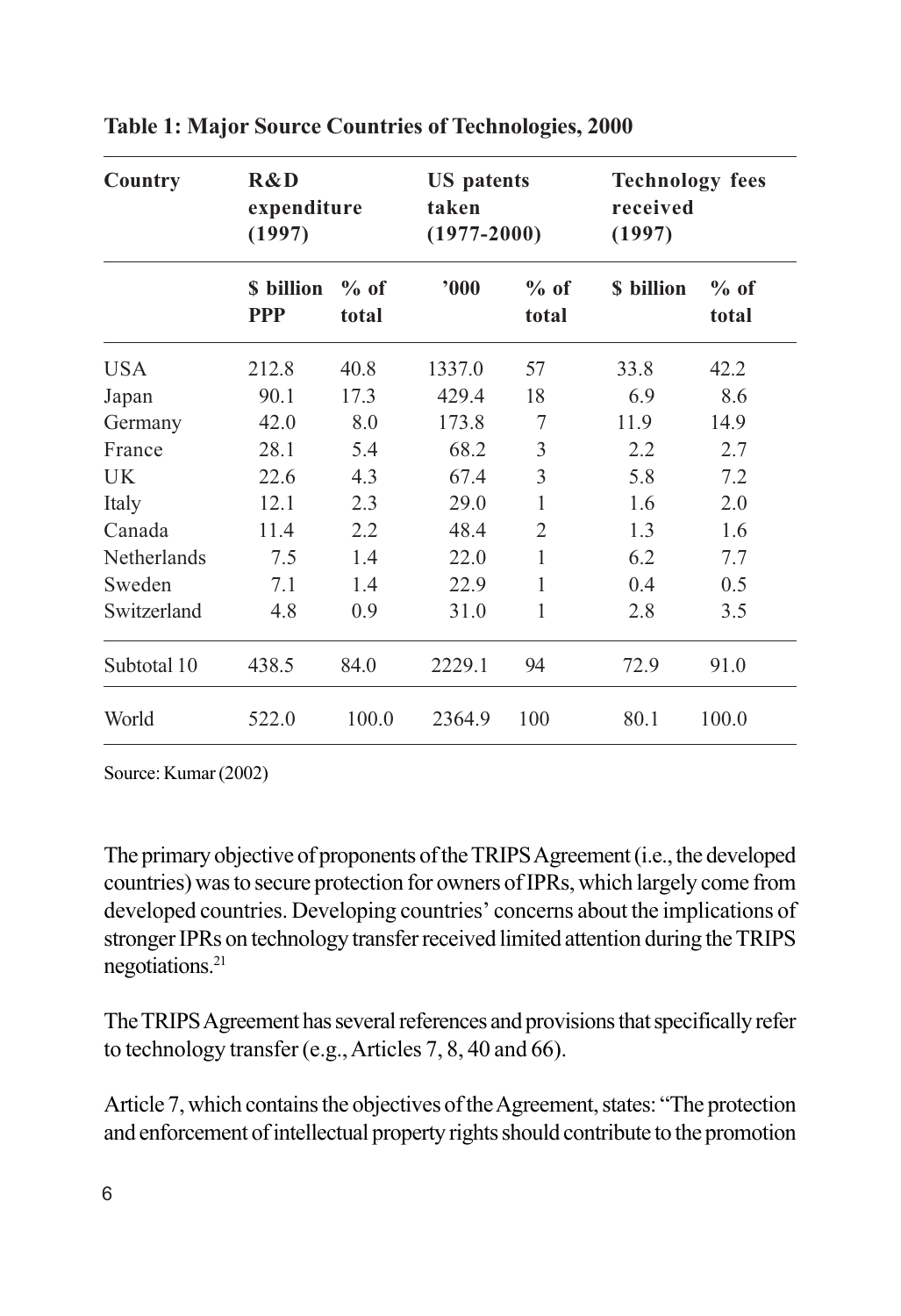of technological innovation and to the transfer and dissemination of technology, to the mutual advantage of producers and users of technological knowledge and in a manner conducive to social and economic welfare, and to a balance of rights and obligations." Article 7 seems to indicate that the protection and enforcement of IPRs may not in itself necessarily promote technological innovation and transfer, but should be implemented to ensure innovation and transfer of technology.

Article 8.2, which is on principles, is another important provision of the TRIPS Agreement. It recognizes the need for "appropriate measures" "to prevent the abuse of intellectual property rights by right holders or the resort to practices which unreasonably restrain trade or adversely affect the international transfer of technology", but "provided that they are consistent with the provisions of this Agreement". This Article acknowledges the right of WTO Member states to adopt "appropriate measures" where the IP holders resort to practices which may adversely affect international transfer of technology.

Article 40 of the TRIPS Agreement contains a set of rules aimed at the "control of anti-competitive practices" in voluntary licensing. Article 40.1 states WTO Members' recognition and agreement that "some licensing practices or conditions" pertaining to intellectual property rights which restrain competition may have adverse effects on trade and may impede the transfer and dissemination of technology". Article 40.2 expressly allows WTO Members to specify "in their legislation licensing practices or conditions that may in particular cases constitute an abuse of intellectual property rights having an adverse effect on competition in the relevant market". Thus it allows Members to adopt measures to control or prevent restrictive practices on a case-by-case basis, where the case constitutes an "abuse" of intellectual property rights which has an "adverse effect on competition in the relevant market".

Article 40.2 further provides a few examples of practices that may be deemed restrictive. They include: (i) exclusive grant-back conditions (i.e., provisions that require the licensee to transfer back improvements on the licensed technology exclusively to the licensor); (ii) conditions preventing challenges to validity; and (iii) coercive package licensing (i.e., requiring the licensee to acquire inputs from the licensor that the licensee does not need).

Article 40.3 provides for a consultation system between Members. A Member may request consultations with another Member if it believes that a national or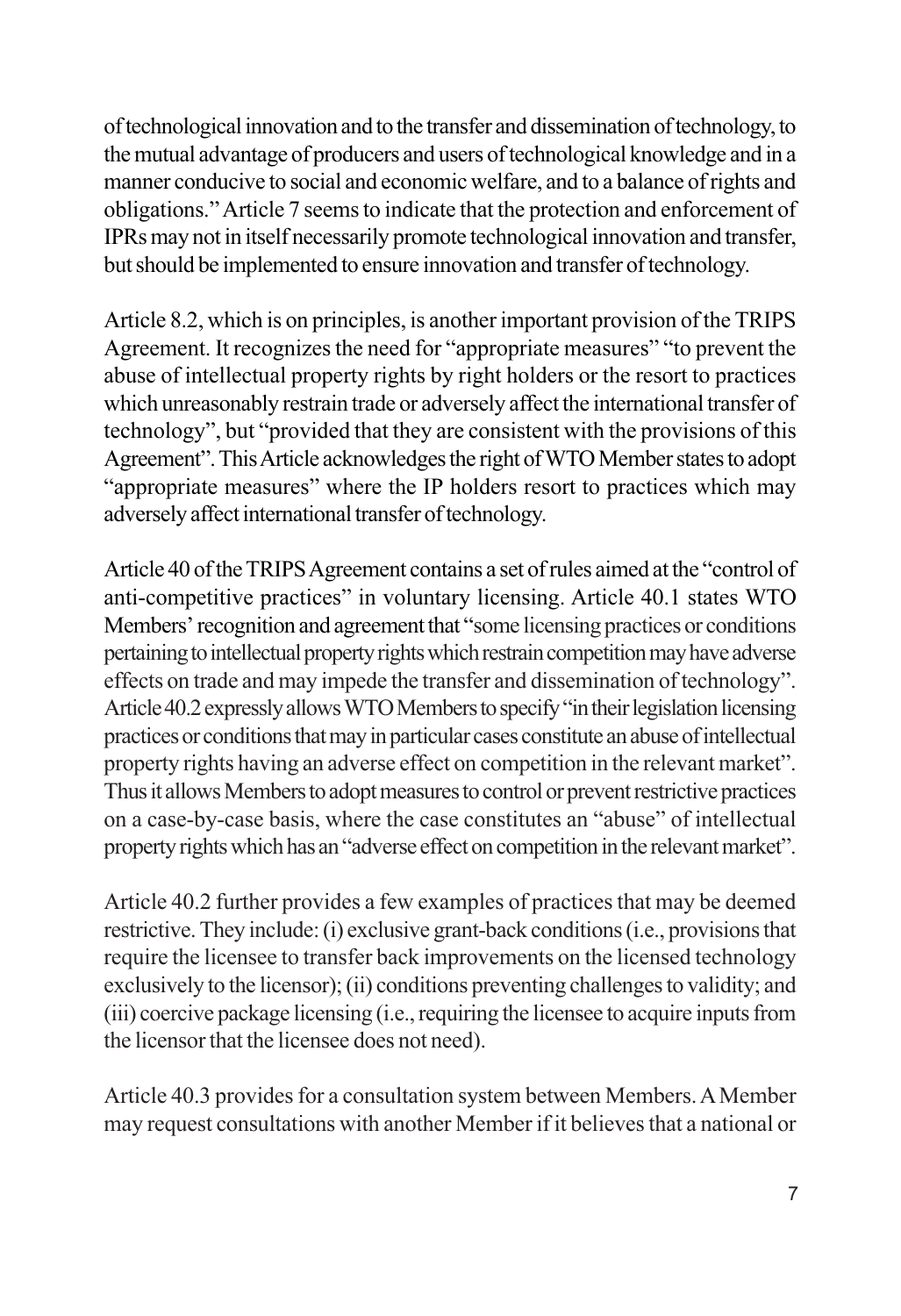domicile of that other Member "is undertaking practices in violation of the requesting Member's laws and regulations" and "wishes to secure compliance with such legislation", "without prejudice to any action under the law and to the full freedom of an ultimate decision of either Member". The Member with whom the consultations are requested "shall accord full and sympathetic consideration to, and shall afford adequate opportunity for, consultations with the requesting Member, and shall cooperate through supply of publicly available non-confidential information of relevance to the matter in question and of other information available to the Member, subject to domestic law and to the conclusion of mutually satisfactory agreements concerning the safeguarding of its confidentiality by the requesting Member".

A Member whose nationals or domiciliaries are subject to proceedings by another Member concerning alleged violations of the latter's legislation on anti-competitive practices, may also request consultations.<sup>22</sup> In such a case, the requesting Member "shall be granted an opportunity for consultations" with the other Member under the same conditions as in Article 40.3.

Some analysts contend that there are no records on the actual use of the consultation system. $^{23}$ 

In Article 66.2, the TRIPS Agreement also establishes a specific obligation on developed countries to take measures to promote and encourage technology transfer to least developed countries (LDCs). Article 66.2 states: "Developed country Members shall provide incentives to enterprises and institutions in their territories for the purpose of promoting and encouraging technology transfer to least-developed country Members in order to enable them to create a sound and viable technological base."

Developing and least developed countries have frequently noted and raised alarm in the Council for TRIPS, the WTO body which monitors the operation of the TRIPS Agreement, about the fact that developed countries' compliance with Article 66.2 is not satisfactory. For example, in a paper to the WTO's governing General Council and to the TRIPS Council, the Indian delegation stated: "There has been little effort to implement this provision (Article 66.2), raising doubts about the effectiveness of the Agreement to facilitate technology transfers."24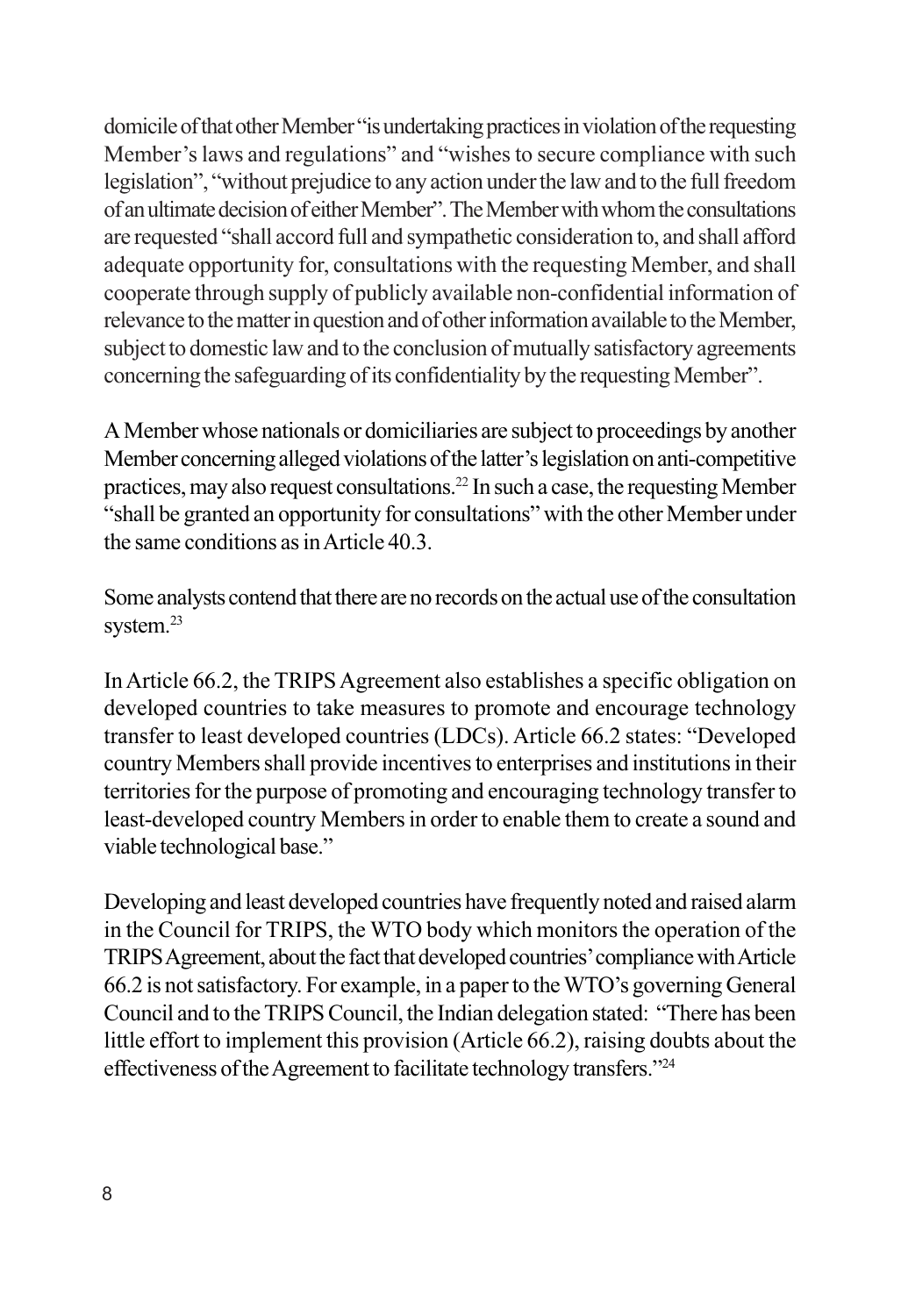Steps have been taken to reaffirm commitments of developed countries under Article 66.2 but little has changed with regard to the effective implementation of the commitments to create a sound and viable technological base in LDCs. According to Moon (2008), "Based on the evidence from country reports, the picture of developed-country compliance with 66.2 is rather weak," although she noticed an improvement in country reports over time, especially after the 2003 TRIPS Council decision demanding that developed-country Members submit annual reports on actions taken or planned to fulfil their commitments under Article 66.2.<sup>25</sup> The importance of commitments under Article 66.2 has been reaffirmed in paragraph 11.2 of the implementation Decision adopted by the WTO Ministerial Conference at the start of the Doha Round of multilateral trade negotiations in 2001<sup>26</sup> and in paragraph 7 of the Doha Declaration on the TRIPS Agreement and Public Health.<sup>27</sup>

There are also other aspects of the Agreement (e.g., provisions on disclosure as well as compulsory licences) which have implications for technology transfer, but which are not discussed in this part of the paper. The issues of disclosure of patent information and compulsory licensing are discussed below.

### IPRs and Technology Transfer in the Context of Climate Change **Negotiations**

Scientific consensus about climate change has led to increasing emphasis on climatefriendly technological solutions as the key to moving forward in dealing with the climate change challenge. Thus, broad diffusion of existing and future technologies is imperative.

For developing countries, the need for transfer of climate-friendly technologies has, for a long time, been seen as one of the major aspects of the process of sustainable development. However, most climate-friendly technologies are developed in industrialized countries, although potential for these technologies to make significant reductions in carbon emissions is located in developing countries, where fossil fuel consumption is increasing rapidly. In sum, migration of global energy systems to lower-carbon pathways depends upon the successful transfer and absorption of low-carbon technologies to and within developing-country economies<sup>28</sup>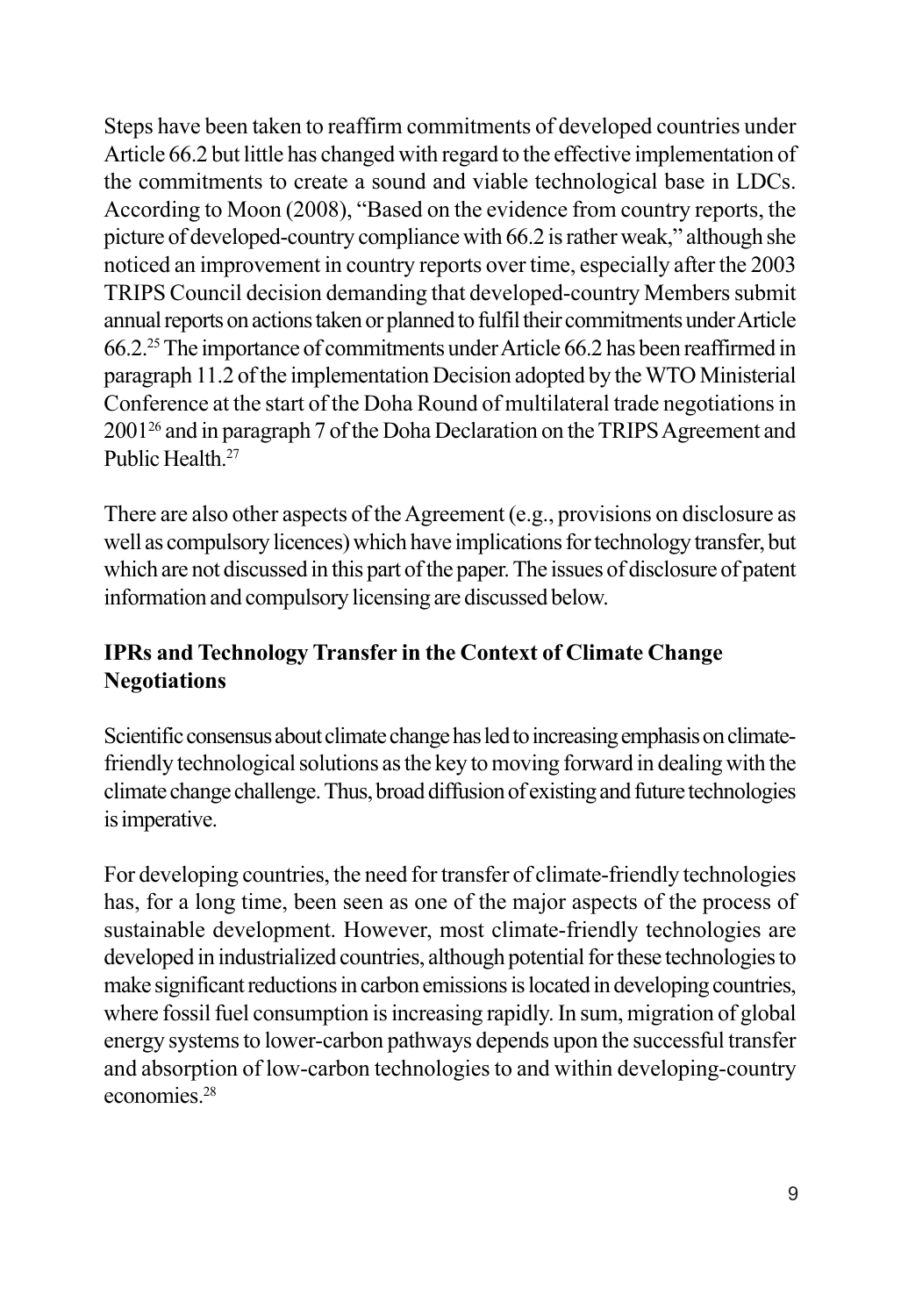During the 1992 United Nations Conference on Environment and Development (UNCED) in Rio de Janeiro and the process leading to it, technology transfer and financial resources were the two major cross-cutting issues, and constituted the two main demands of the developing countries. In the UNCED negotiating process, the key issue in technology transfer was IPRs.

The Group of 77 (G77) developing countries argued that IPRs had to be relaxed in the case of climate-friendly technologies, for otherwise IPRs would hinder the developing countries' access to such technologies.<sup>29</sup> The developed countries' delegations were very sensitive on this point and refused to concede. Whilst agreeing that concessional terms should be encouraged for the transfer of climate-friendly technologies, they insisted that IPRs (such as patents) be applied and that an exception should not be made in IPRs regimes on such technologies.

Finally, the chapter on technology in Agenda 21 (a programme of action for sustainable development adopted at UNCED) called for action to promote and finance the access to and transfer of environmentally sound technologies to developing countries on favourable (including concessional and preferential) terms. But it also says that these terms must be "mutually agreed" upon and also take into account the need to protect IPRs.

Since UNCED, there has been little or no progress on facilitating the transfer of climate-friendly technologies to the South.<sup>30</sup> In 1993, at the United Nations Commission on Sustainable Development, a working group on technology transfer was set up, but after a few years the group was closed down, illustrating the erosion and loss of importance the subject has suffered. Instead of the concessions asked for by developing countries, the reverse trend towards much stricter IPRs regimes (including for climate-friendly technologies) prevailed when the TRIPS Agreement came into force together with the WTO in 1995.

The UN Framework Convention on Climate Change (UNFCCC) and its Kyoto Protocol also require Parties to promote and cooperate in the development and diffusion, including transfer, of technologies that control, reduce or prevent greenhouse gas emissions.<sup>31</sup>

Under Article 4.1(h) of the UNFCCC, (all Parties taking into account their common but differentiated responsibilities shall): "Promote and cooperate in the full, open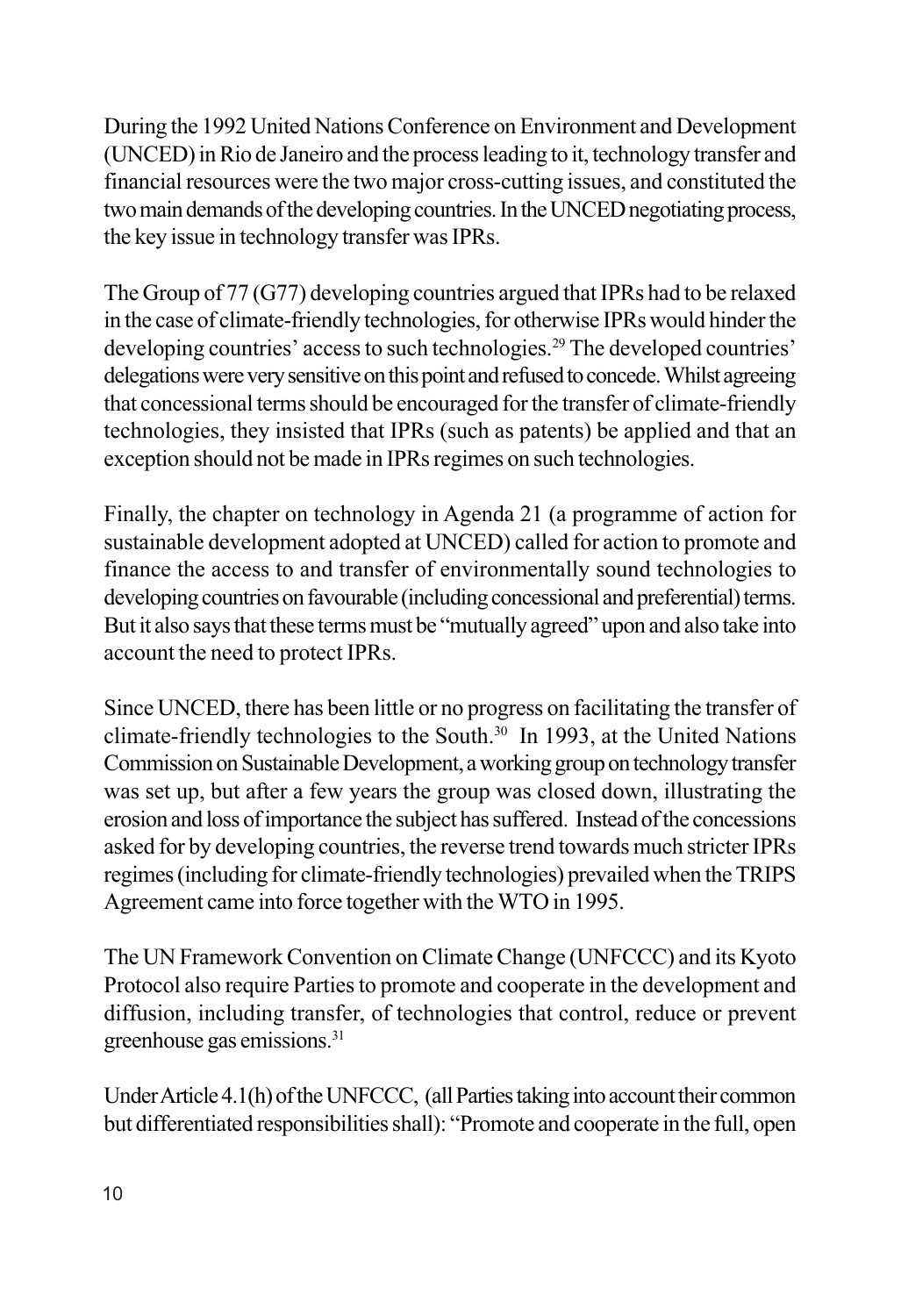and prompt exchange of relevant scientific, technological, technical, socio-economic and legal information related to the climate system and climate change, and to the economic and social consequences of various response strategies."

Article 4.3 of the UNFCCC requires developed countries to provide the financial resources needed by the developing-country Parties to meet the agreed full incremental costs of implementing necessary measures under the UNFCCC, including for the related transfer of technology.

Under Article 4.5 of the UNFCCC, developed countries have an obligation to "take all practicable steps to promote, facilitate and finance, as appropriate, the transfer of, or access to, environmentally sound technologies and know-how to other Parties, particularly developing country Parties, to enable them to implement the provisions of the Convention" and to "support the development and enhancement of endogenous capacities and technologies of developing country Parties".

Article 4.7 further states that "The extent to which developing country Parties will effectively implement their commitments under the Convention will depend on the effective implementation by developed country Parties of their commitments under the Convention related to financial resources and transfer of technology ..."

It is clear that the extent to which developing-country Parties are required to implement their own commitments depends on the fulfilment by developed-country Parties of their commitments on finance and transfer of technology to developing countries.

The Group of 77 and China stressed at the UNFCCC climate talks in Bangkok in 2008<sup>32</sup> "There needs to be clear commitment from developed countries to meet their obligations. In accordance with the principles of the Convention, developed country parties should acknowledge and honour their obligations to provide technology and financial support for the adaptation and mitigation needs of developing countries. The failure of Annex I parties [i.e., developed-country Parties] to date has been a major source of concern."

The need for solutions to promote effective transfer of technology to developing countries and, in this context, the importance of enhanced action on technology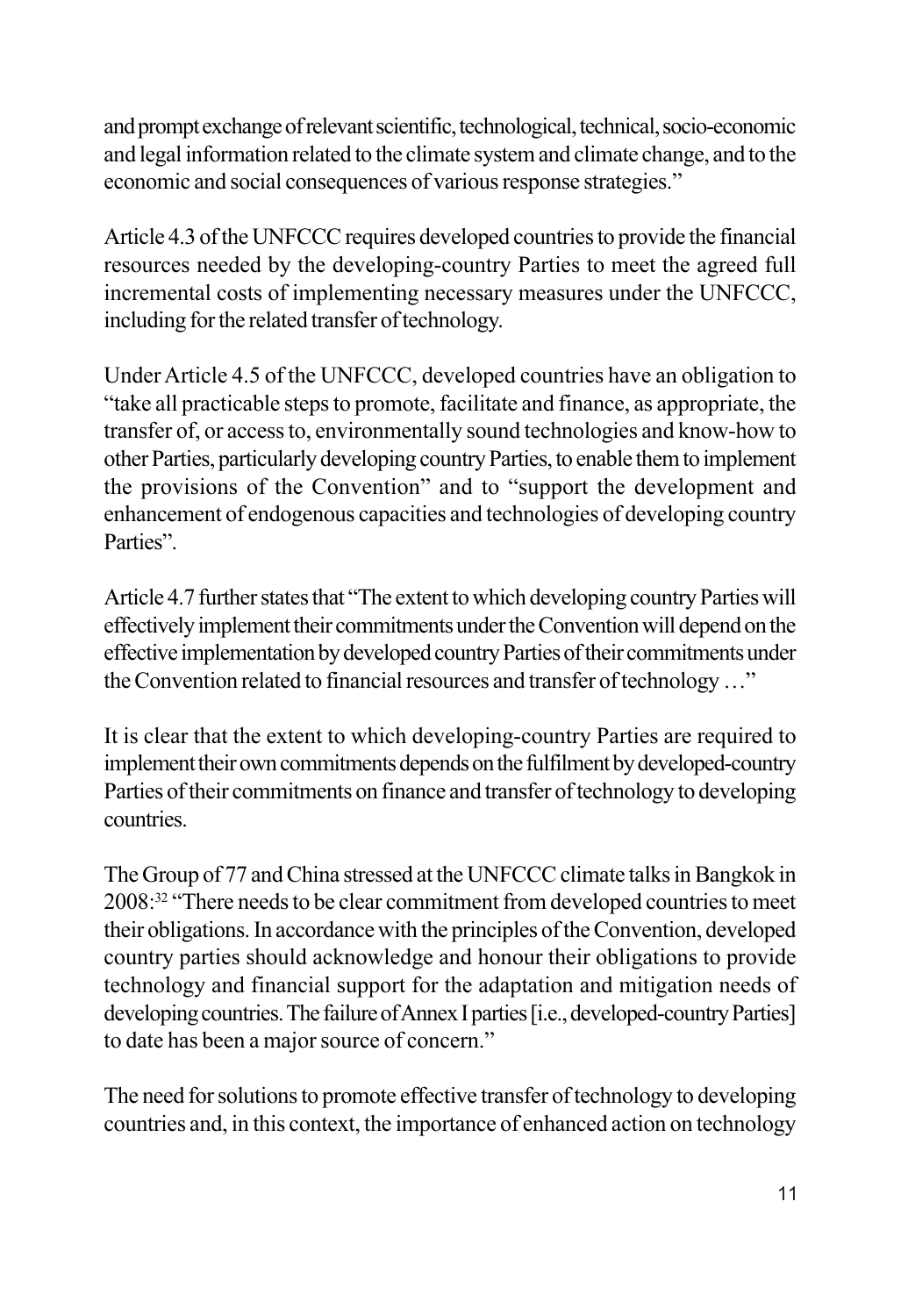development and transfer to support action on climate change mitigation and adaptation is central to enabling effective and sustained implementation of the UNFCCC beyond 2012. This was explicitly recognized in the Bali Action Plan adopted by the Conference of the Parties to the UNFCCC in Bali in 2007 (see Box 1).

### Box 1

### **Technology transfer in the Bali Action Plan**

The Bali Action Plan launched "a comprehensive process to enable the full, effective and sustained implementation of the [UNFCCC] through long-term cooperative action", by addressing, inter alia:

"... 1.(d) Enhanced action on technology development and transfer to support action on mitigation and adaptation, including, inter alia, consideration of:

(i) Effective mechanisms and enhanced means for the removal of obstacles to, and provision of financial and other incentives for scaling up of the development and transfer of technology to developing country Parties in order to promote access to affordable environmentally sound technologies;

(ii) Ways to accelerate deployment, diffusion and transfer of affordable environmentally sound technologies;

(iii) Cooperation on research and development of current, new and innovative technology, including win-win solutions;

(iv) The effectiveness of mechanisms and tools for technology cooperation in specific sectors; ..."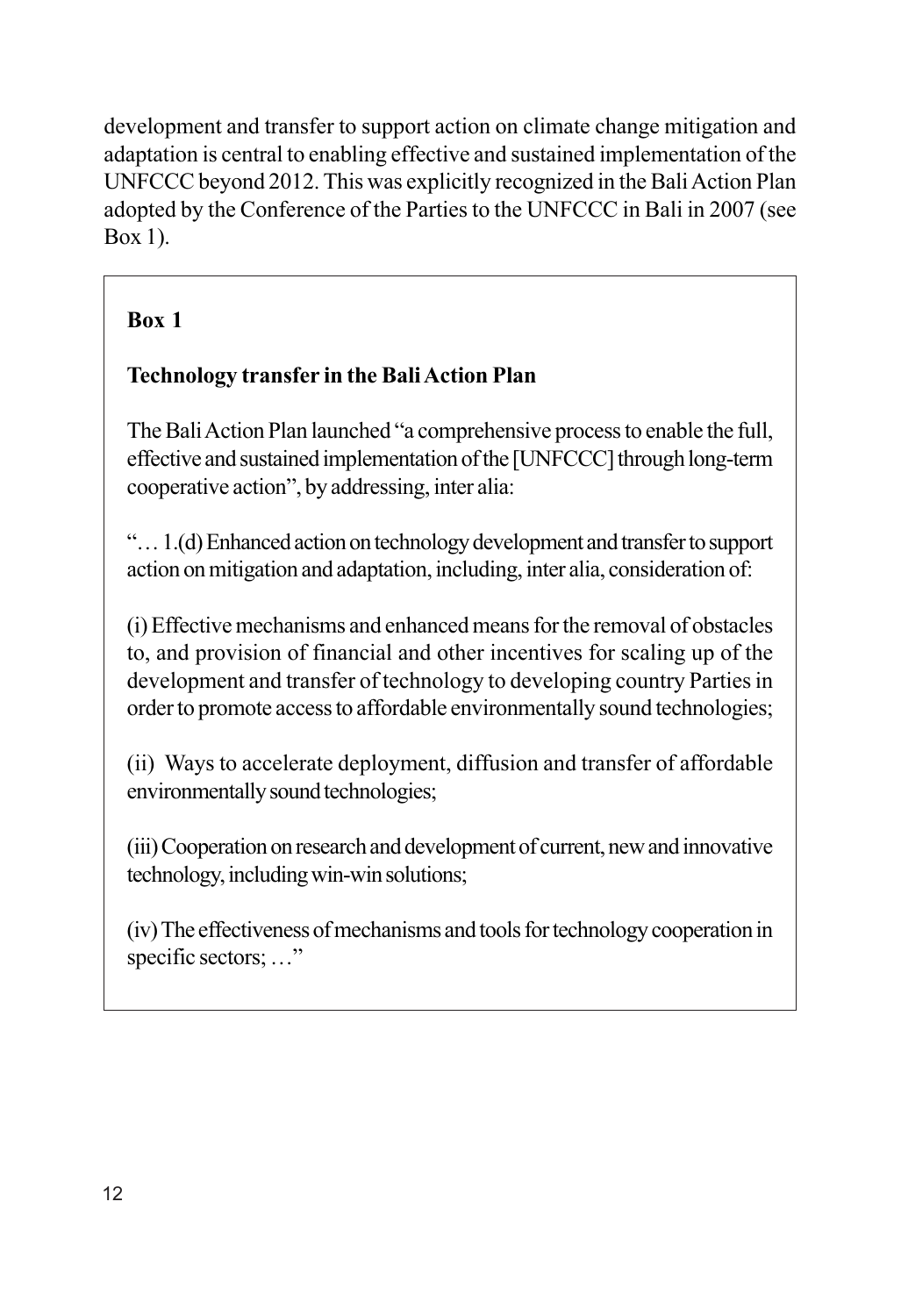As negotiations on post-2012 commitments and transfer of technology in the context of the UNFCCC pick up, there have been numerous calls by developing countries and others to address the potential adverse effects of IPRs on the transfer of climate-friendly technologies.

The European Parliament has adopted a resolution that states that an ambitious post-Kyoto agreement might require "corresponding adjustments" to be made to other international agreements, including on IP.<sup>33</sup>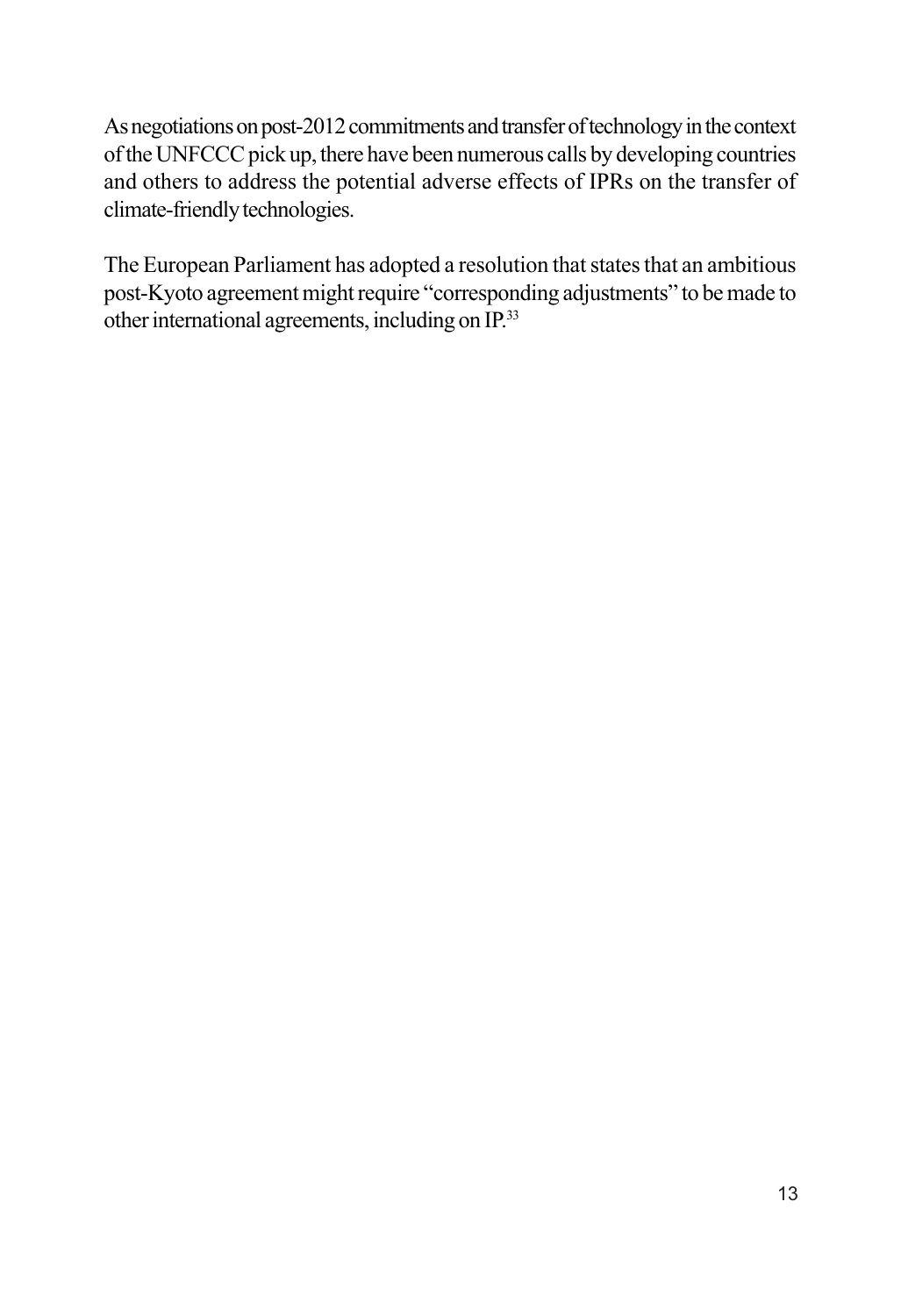# **Developing Countries' Views on IPRs and Technology Transfer**

DURING the discussions about the Bali Action Plan in 2008, following the Bali UNFCCC meeting in December 2007, several developing countries raised the issue of IP as one of the various obstacles that must be addressed in a systematic and cross-cutting manner to promote the transfer of technology. Cuba, India, Tanzania, Indonesia, China and other countries stressed the need to address IP within technology discussions.<sup>34</sup>

The issue of IPRs emerged again at the UNFCCC Bonn climate meeting in 2008 wherein developing countries called for the creation of an international mechanism under the UNFCCC aimed at operationalizing the transfer of technology to developing countries and to assist in adapting or developing technologies of their own to address climate change.

Brazil called for the establishment of a "coherent and comprehensive" instrument for technology development and transfer, i.e., a "Technology Protocol" under the UNFCCC. It also said there was a need for a technology revolution given the urgent challenges faced by developing countries. Brazil stressed the importance of acting beyond the "business as usual scenario" and the need for a "beyond the box" approach.<sup>35</sup>

Brazil also called for multilateral funding to disseminate existing technologies (including those where the patents have expired) as well as know-how to adapt, use and develop technologies, experience and equipment for mitigating and adaptation to climate change. In relation to patented technologies, Brazil proposed a public multilateral fund for purchasing licences with a view to facilitating transfer. In this context it also stressed the need to consider the use of compulsory licensing,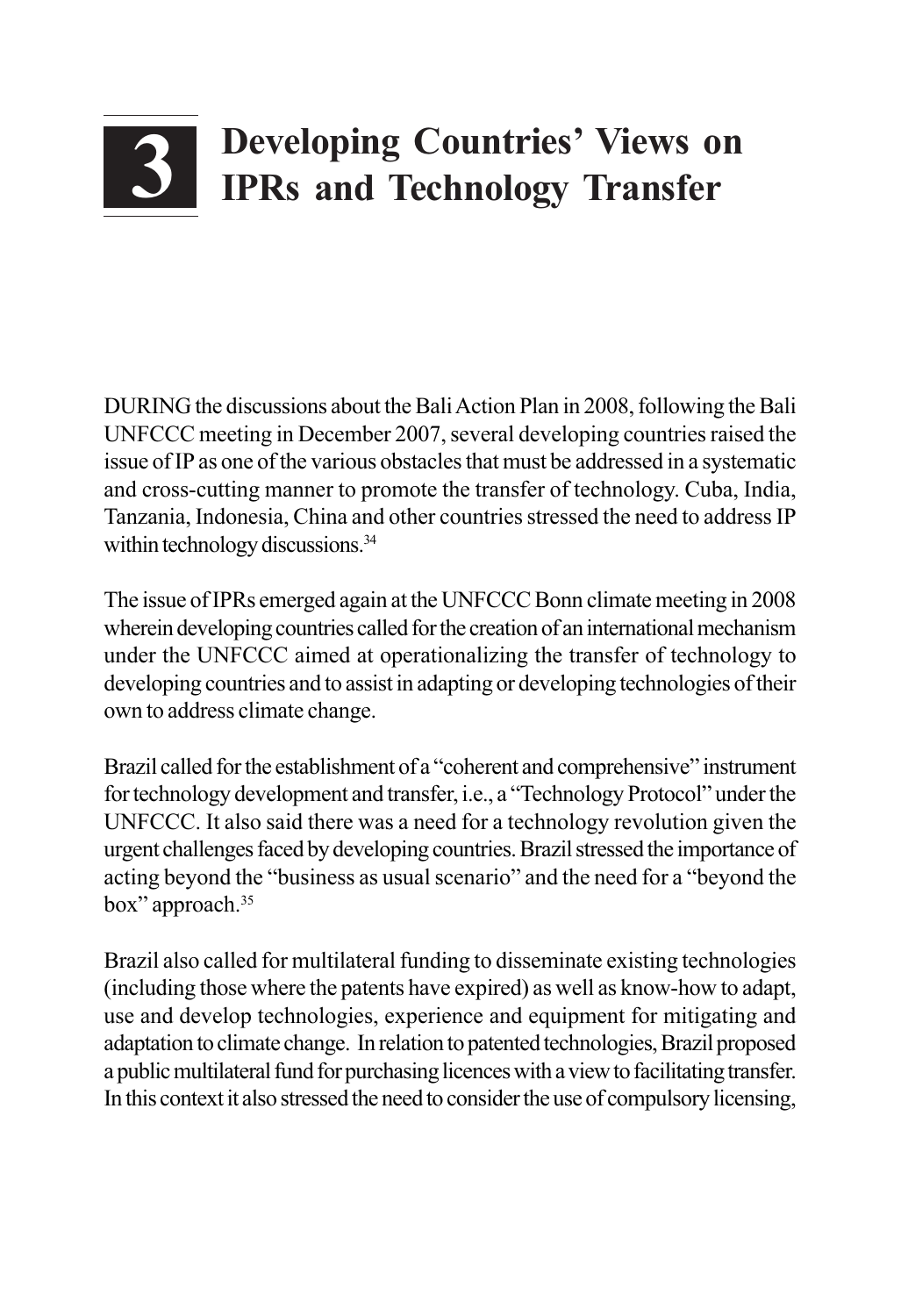as well as producing a declaration similar to the Doha Declaration on the TRIPS Agreement and Public Health.

In relation to new technologies, Brazil spoke about the need to foster the establishment of national and regional technology excellence centres to promote technology development, deployment and transfer, stimulate capacity building, improve access to information and establish an appropriate environment for international cooperation.

India was of the view that the full potential of technology will require mechanisms across all stages of the technology cycle, which is not just a question of transfer alone, but also of generating new technologies as well as research, development and deployment.<sup>36</sup> According to India, in the area of new technologies, the transfer of technology and know-how should be aided by a suitable IPR regime. Private sector owners of technologies in developed countries could be compensated by their governments for the transfer and deployment of these technologies in developing countries. On accelerating technology development, India proposed joint development with IPR sharing, adding that global financing arrangements require global public procurement of IPRs to ensure the affordability of the products and services.

In relation to a wider deployment of technology, South Africa said that there should be preferential terms provided to developing countries, with the LDCs obtaining the technologies for free. Pakistan proposed the establishment of an international system or an agreement on compulsory licensing for climate-friendly technologies as well as a joint technology pool for transferring technologies to developing countries at a low cost.

At the Accra climate talks in August 2008,<sup>37</sup> the G77 and China proposed a new technology mechanism to accelerate the development and transfer of technology and to support the effective implementation of the provisions on technology and finance in the UNFCCC. The Philippines, presenting the proposal on behalf of the G77 and China, said that the aim of the proposed mechanism was to enhance the achievement of the Convention by avoiding the lock-in effects of environmentally sound technologies and by promoting a shift to sustainable development paths. The Philippines stressed that "There is in particular an urgent need to provide" access to technologies for adaptation at regional and national levels. This should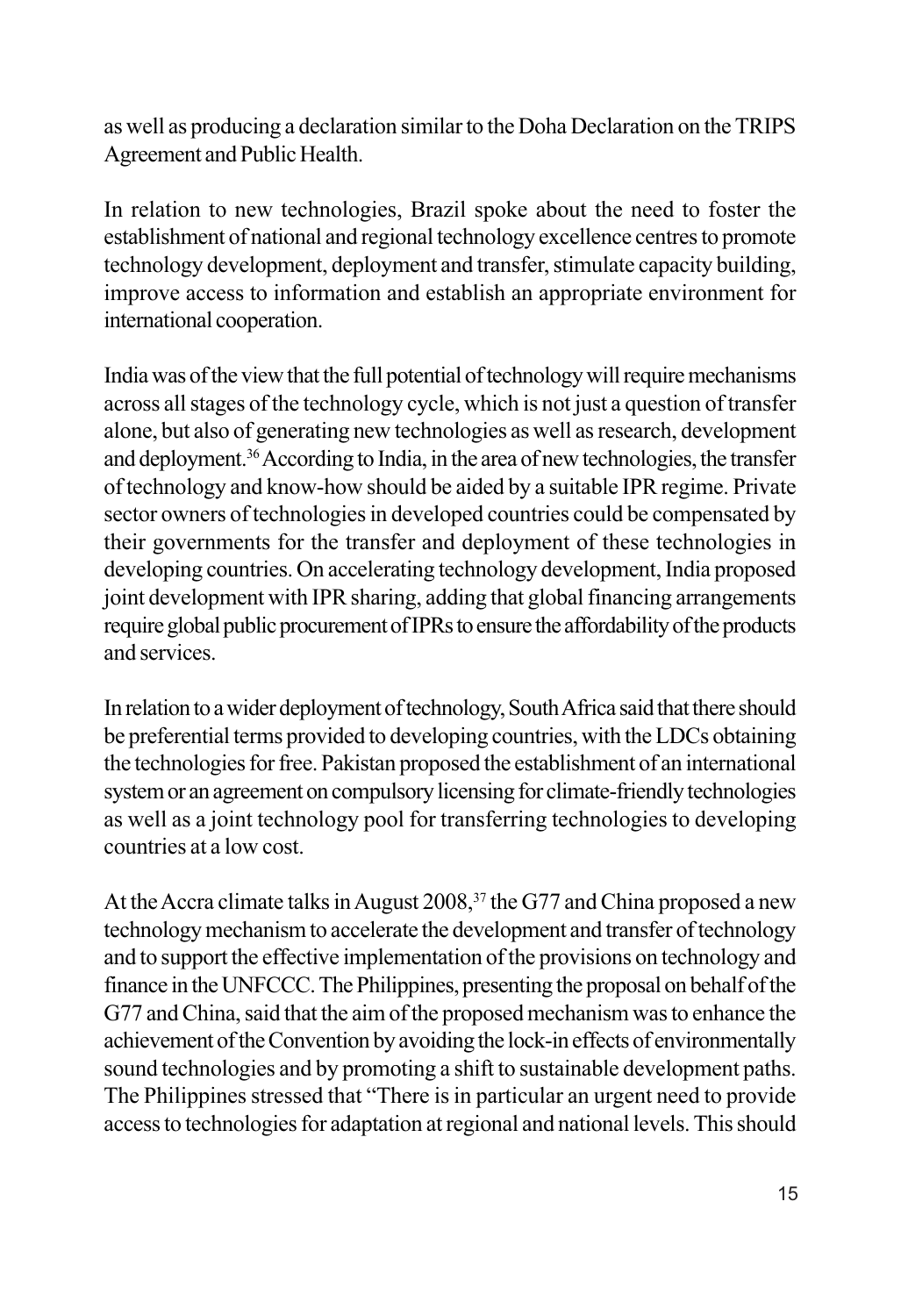be enabled by capacity building and by new and additional funding to meet the costs of integrating adaptation into the development process and of stand-alone adaptation activities".<sup>38</sup>

The proposal sets out institutional arrangements that would be needed to enable implementation of the Convention's technology-related obligations to support action on mitigation and adaptation. It also envisages a Multilateral Climate Technology Fund and a Technology Action Plan (TAP). The former is intended to finance enhanced action on technology development and transfer. The latter is aimed at supporting concrete actions by all countries to enhance implementation of the Convention by defining policies, actions and funding requirements for all relevant classes of technologies and by seeking to realize the full potential of technology at all stages of the technology cycle.

In relation to technologies in the public domain, the Technology Action Plan will establish a system for international cooperation to ensure that the needs of developing countries are met through the lowest-cost technology options, and to transfer know-how about how to use, maintain and adapt technologies to local conditions, thereby contributing to the development of endogenous technologies.

With regard to patented technologies, the G77 and China's proposal envisages the TAP ensuring that privately owned technologies are available on an affordable basis, including through measures to resolve barriers posed by IPRs. Technologies that emerged through public funding, which are either wholly or partially owned, are to be made available on a reduced- or no-cost basis. In relation to future technologies, it is anticipated that the TAP will support the establishment of national and regional technology excellence centres and will reinforce North-South, South-South triangular cooperation, including in the area of joint R&D.

At the UN climate meeting in Poznan in December 2008 as well, developing countries made similar points.

India said it was imperative to recognize the importance of technology as a transformation agent and initiate urgent action in this regard. It also highlighted the lessons learned from the current financial crisis, i.e., the importance of government action in direction and paradigm setting and political will. Developed countries could raise important amounts of financial resources at short notice.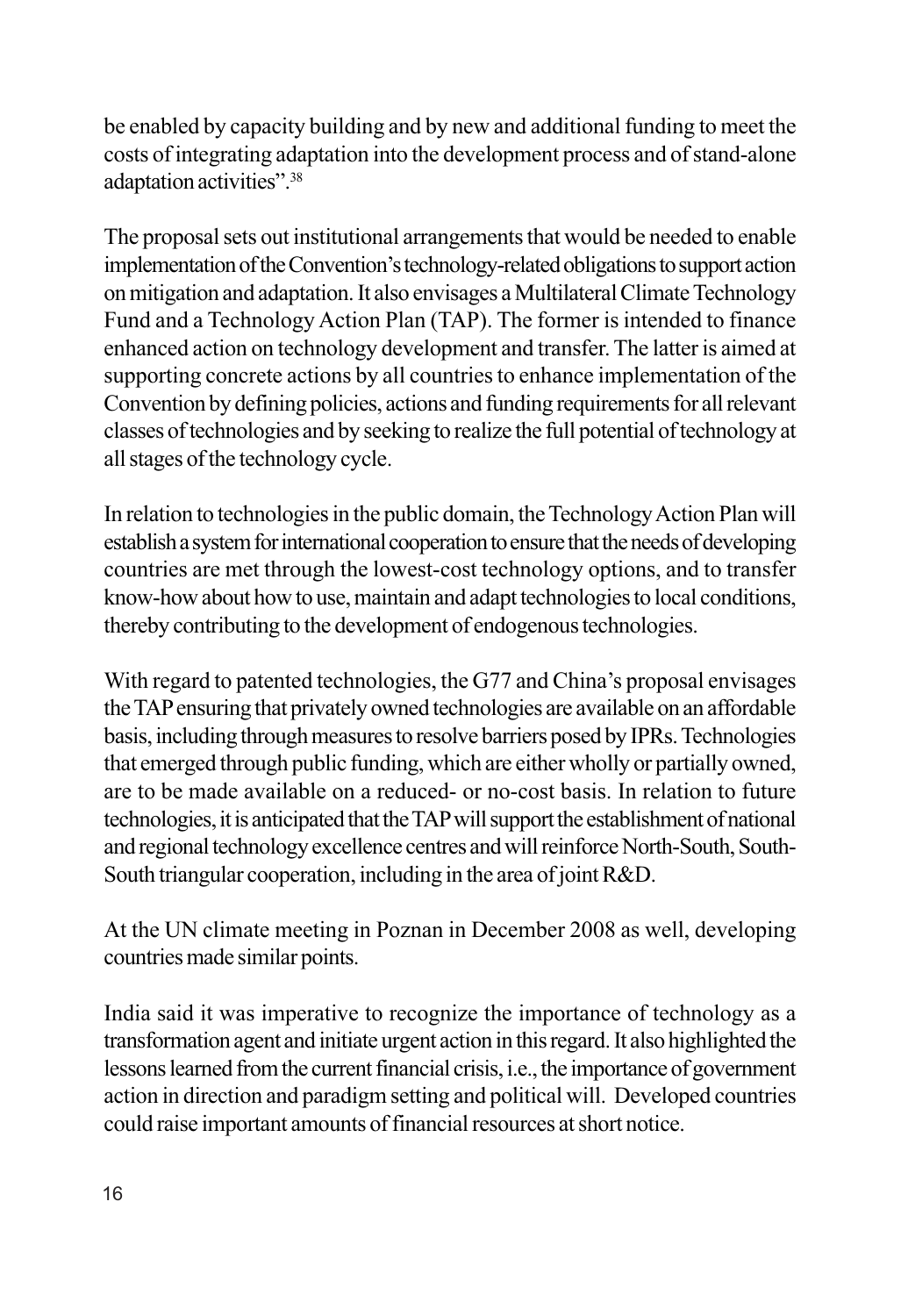South Korea said that there was a need for fundamental change in policies on IPRs and R&D. "The present regime does not integrate climate change as a goal. IPR is purely to protect the private interest of companies. How can IPR work for climate change? IPR currently is working for the profit of the private sector," South Korea said.<sup>39</sup> It further added that government intervention was necessary for change in public policies in this regard.

China stressed the need for change and for a new ideal institution that removes barriers and other negative market forces so as to enable technology transfer, adding that there was a need to find a way to share IPRs in technology development and research.<sup>40</sup> China also reiterated its proposal for a Multilateral Technology Acquisition Fund to support regional and national R&D in developing countries.

In sum, the numerous statements of developing countries at the various climate meetings reflect a serious concern about IPRs as a barrier to access and a call for countries to avoid a "business-as-usual" approach to IPRs, since it is a climate emergency that the international community is facing. Whenever possible, developing countries have accentuated the need for a new partnership and cooperation under the UNFCCC to enable technology development, deployment and diffusion, including "thinking out of the box" to deal with IPRs.<sup>41</sup>

In contrast, developed countries stress the importance of IPRs in climate technologies and thus the maintenance of the status quo.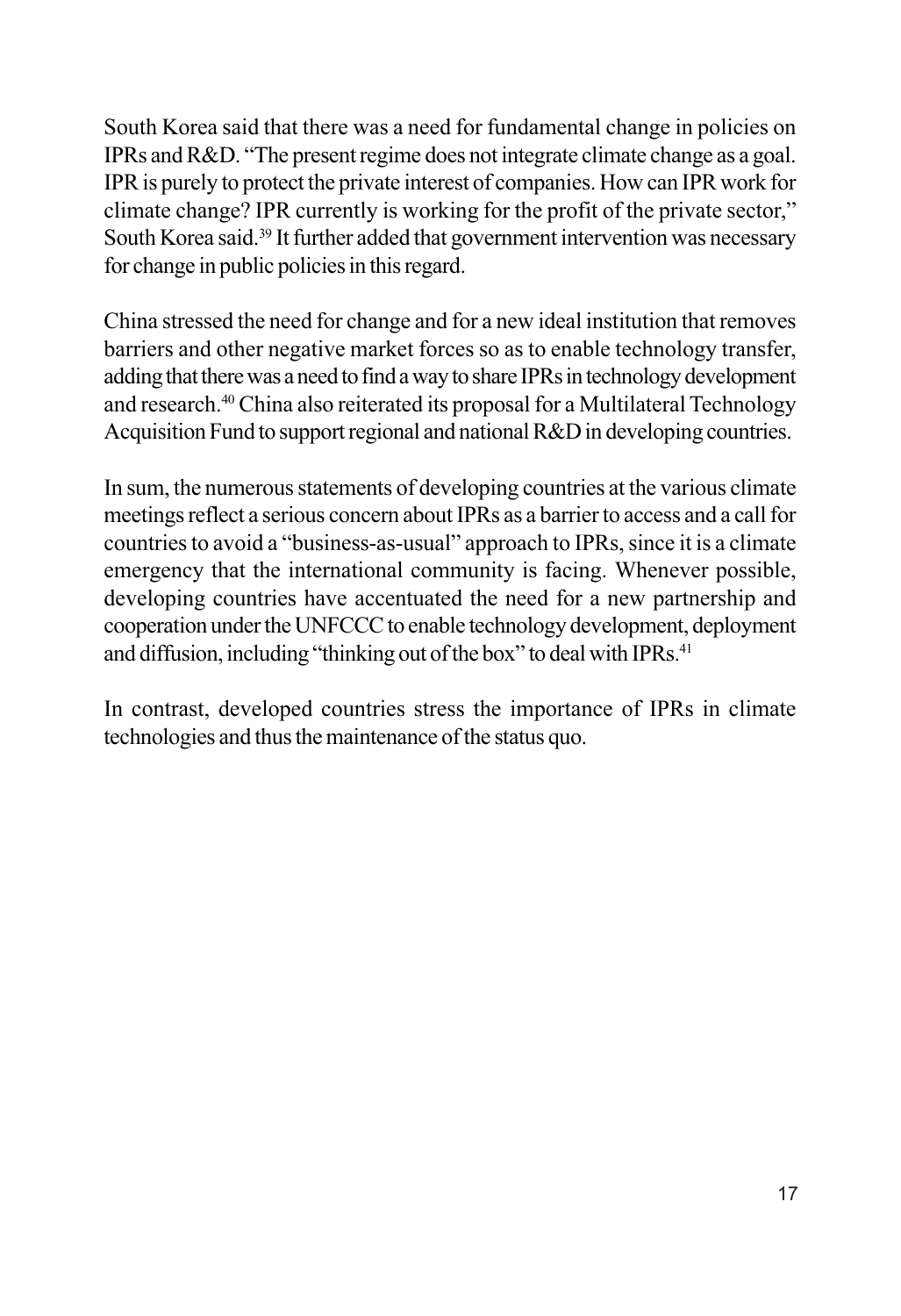### **Current Patenting Trends in**  $\overline{4}$ **Climate-Related Technologies**

PATENTING of climate-related technologies has grown significantly especially since the mid-1990s. In addition, patent filings and grants on these technologies are largely made or held by entities in developed countries. In comparison, applicants from developing countries own a small share of the patents for such technologies.

This chapter provides an insight into the patenting trends in relation to climaterelated technologies.

### **Energy Technologies**

On average, the proportion of Patent Cooperation Treaty (PCT)<sup>42</sup> filings to protect renewable energy technologies in relation to all patents increased in most countries, especially the European Union (EU) and Japan. See Figures 1 and 2 below.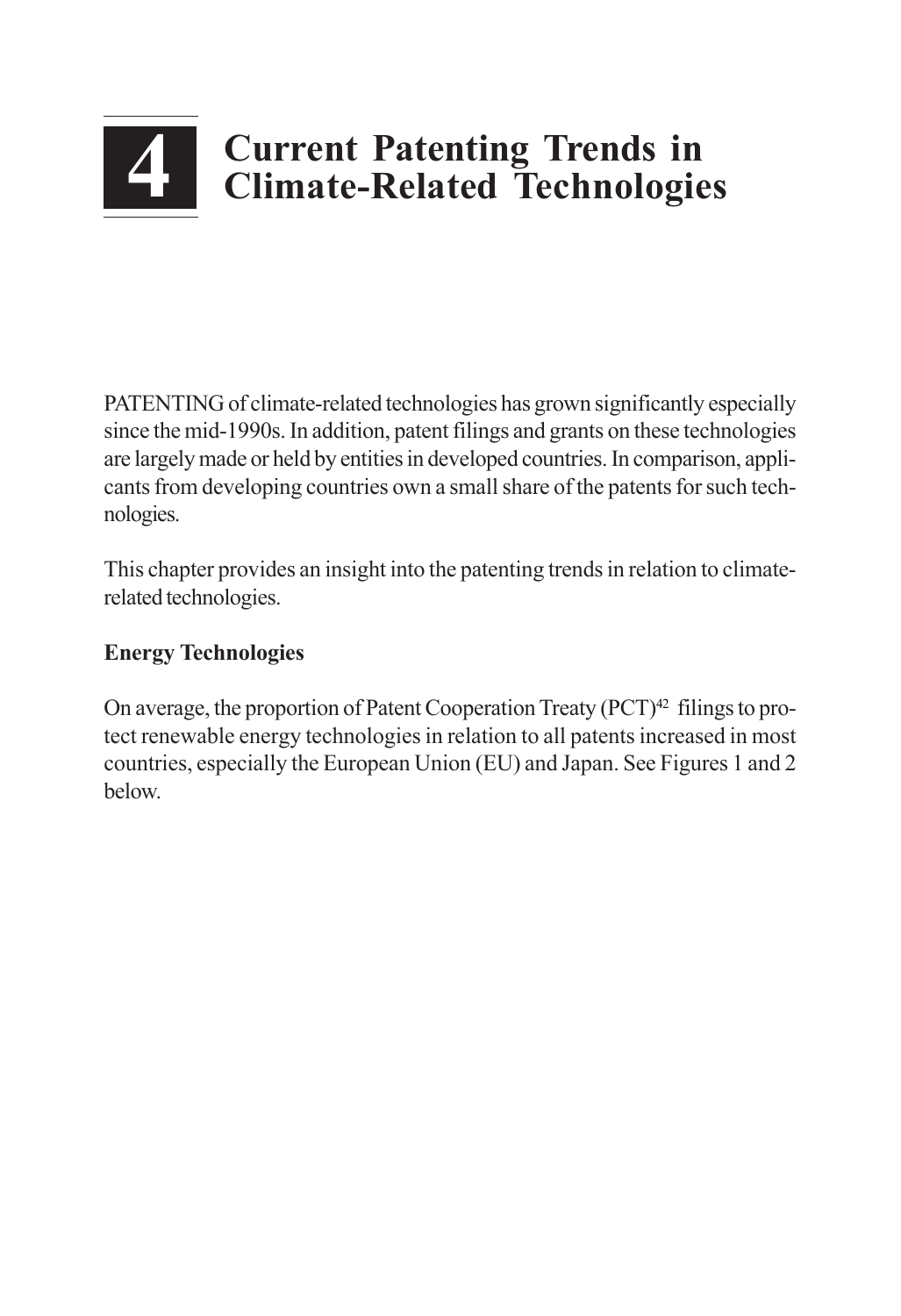Figure 1



Source: OECD (2008)

\*Refers to Brazil, China, India, Indonesia, the Russian Federation and South Africa

Figure 2



Source: OECD (2008)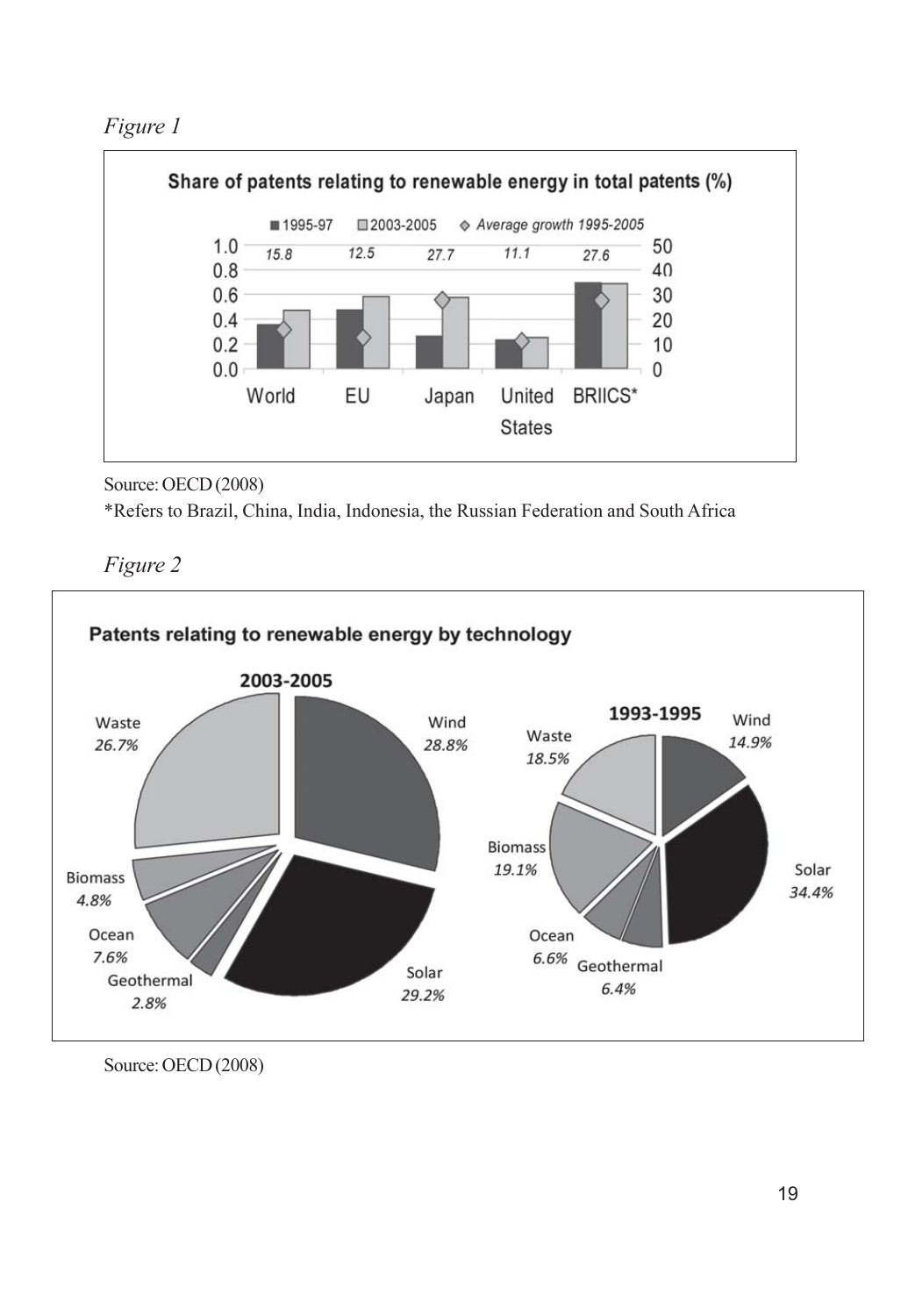In 2005, the EU, the US and Japan had the highest number of renewable energy patents. Within the EU, Germany, Denmark, the UK and Spain have the highest share of patents in renewable energy. Denmark had 161 patents taken between 2003 and 2005, focusing on wind energy (OECD 2008). See Figure 3 below.





Source: OECD (2008)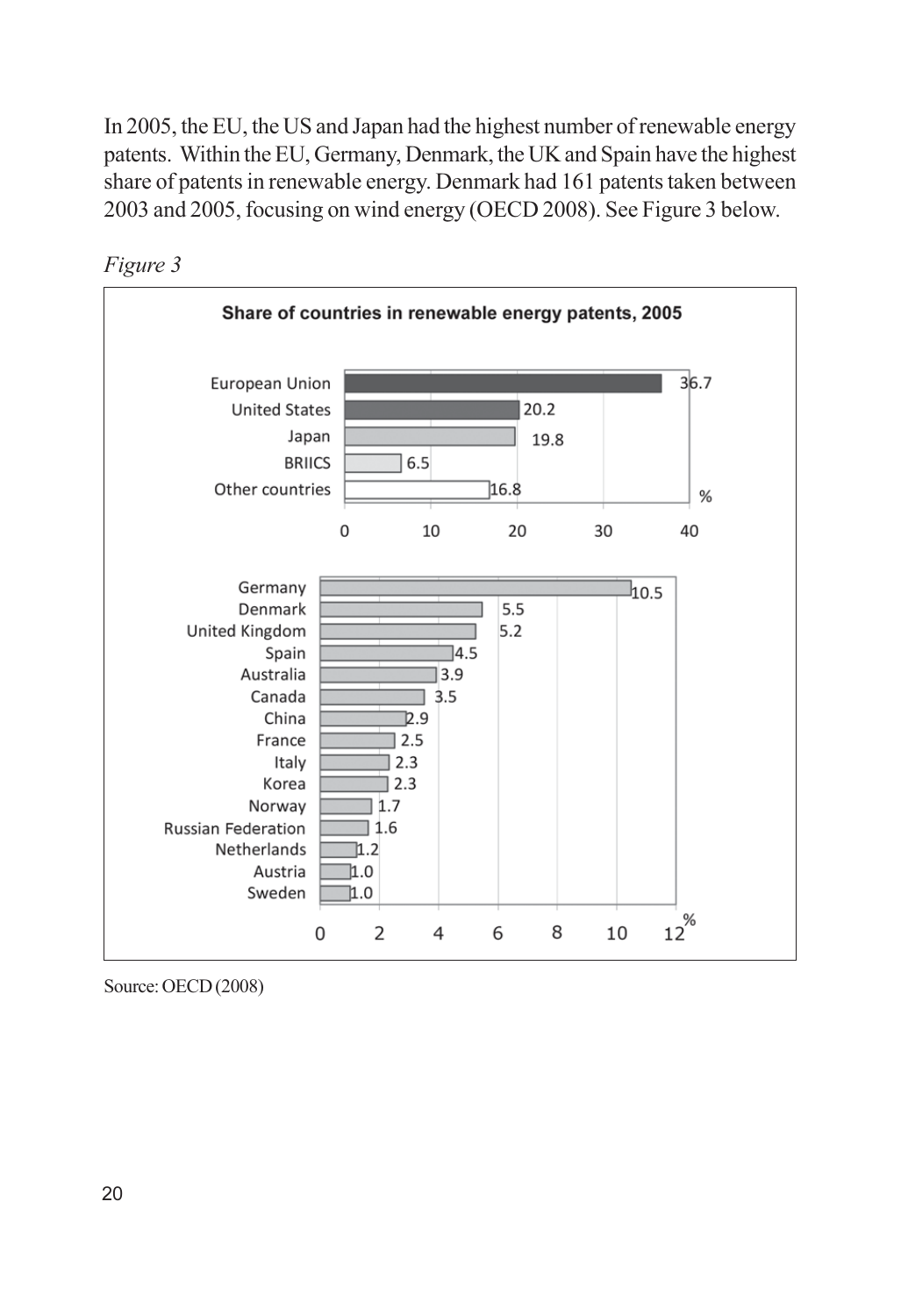Figure 4 below shows patent filings (2001-05) related to solar (thermal and photo) energy, fuel cell and wind energy by country of origin.



Figure 4

Source: WIPO (2008a)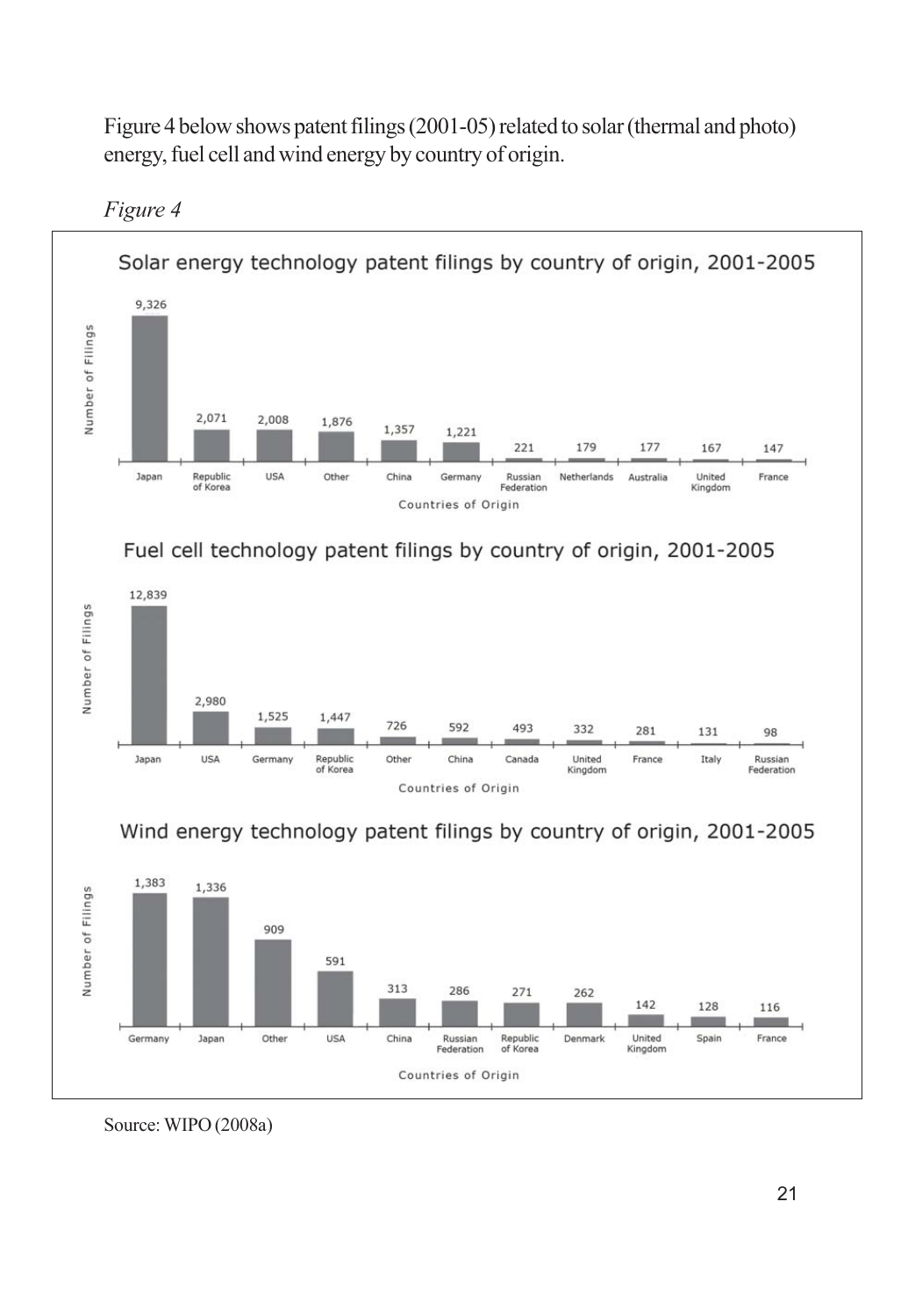Figure 4 also shows that patent filings in the fields of solar energy and fuel cell are dominated by Japan, while patent filings in the area of wind energy technology are almost equally dominated by Germany and Japan. There is no specific mention of any developing country aside from China, indicating the insignificant role that other developing countries play in patent filing in the abovementioned technologies.

It is also worth noting that the total number of patent applications in the field of wind energy was considerably less than that in the other two technological fields.

Statistics compiled by the Organization for Economic Cooperation and Development (OECD) in relation to fuel cell technology show that there has been a sharp increase in the number of patents filed under the PCT to protect inventions on fuel cells since the mid-1990s, i.e., at an average pace of 25% a year between 1995 and 2005.<sup>43</sup> In the field of fuel cells, Japan shows the strongest average growth in the number of patents. See Figure 5 below.

#### Figure 5



Source: OECD (2008)

In 2005, 48% of fuel cell patents originated from Japan, with the US following with about 20% and the EU with 16%. Brazil, China, India, Indonesia, the Russian Federation and South Africa (BRIICS) held only 1.8% of the patents while other countries held 13.1% of the share of patents. See Figure 6 below.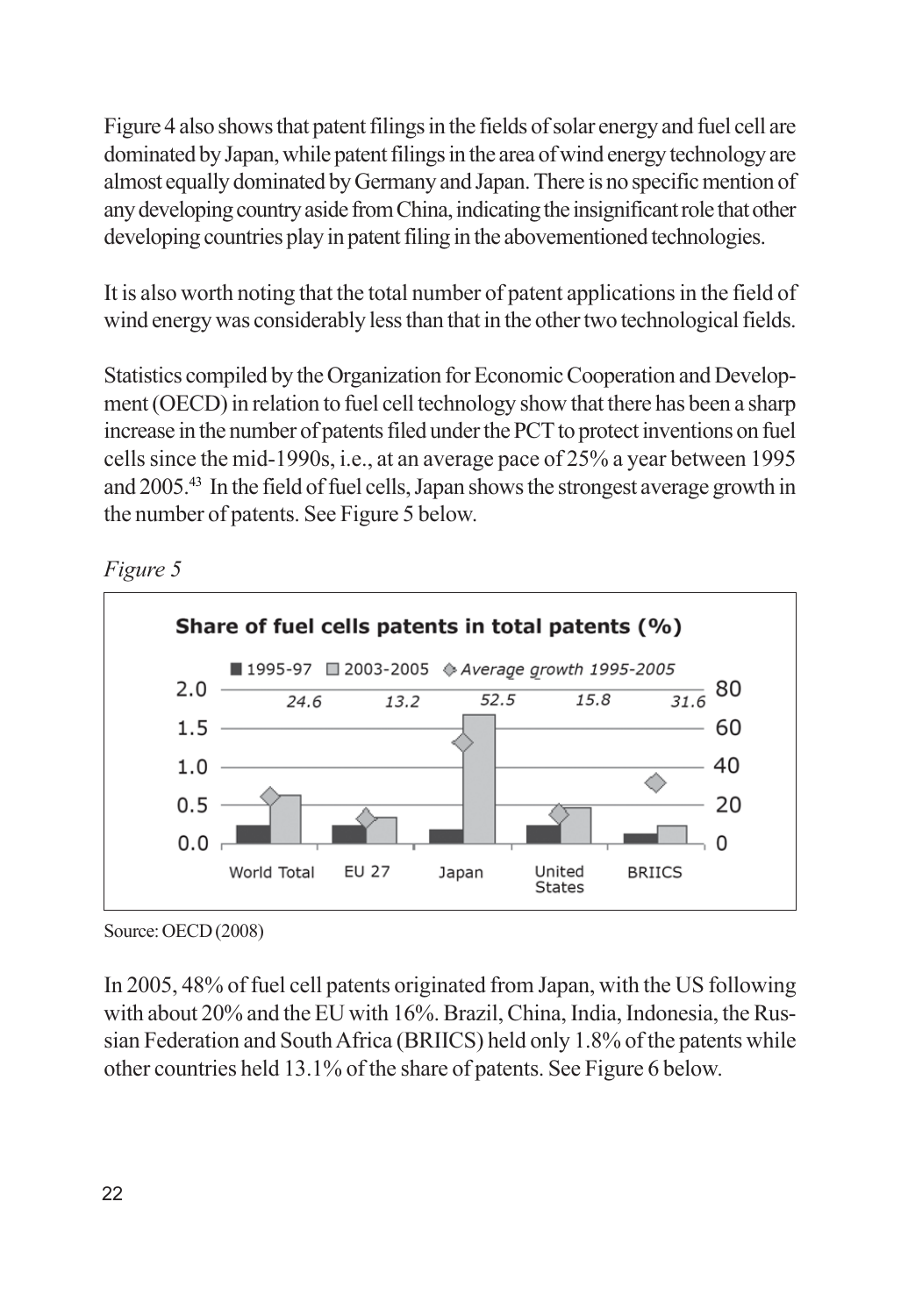Figure 6



Source: OECD (2008)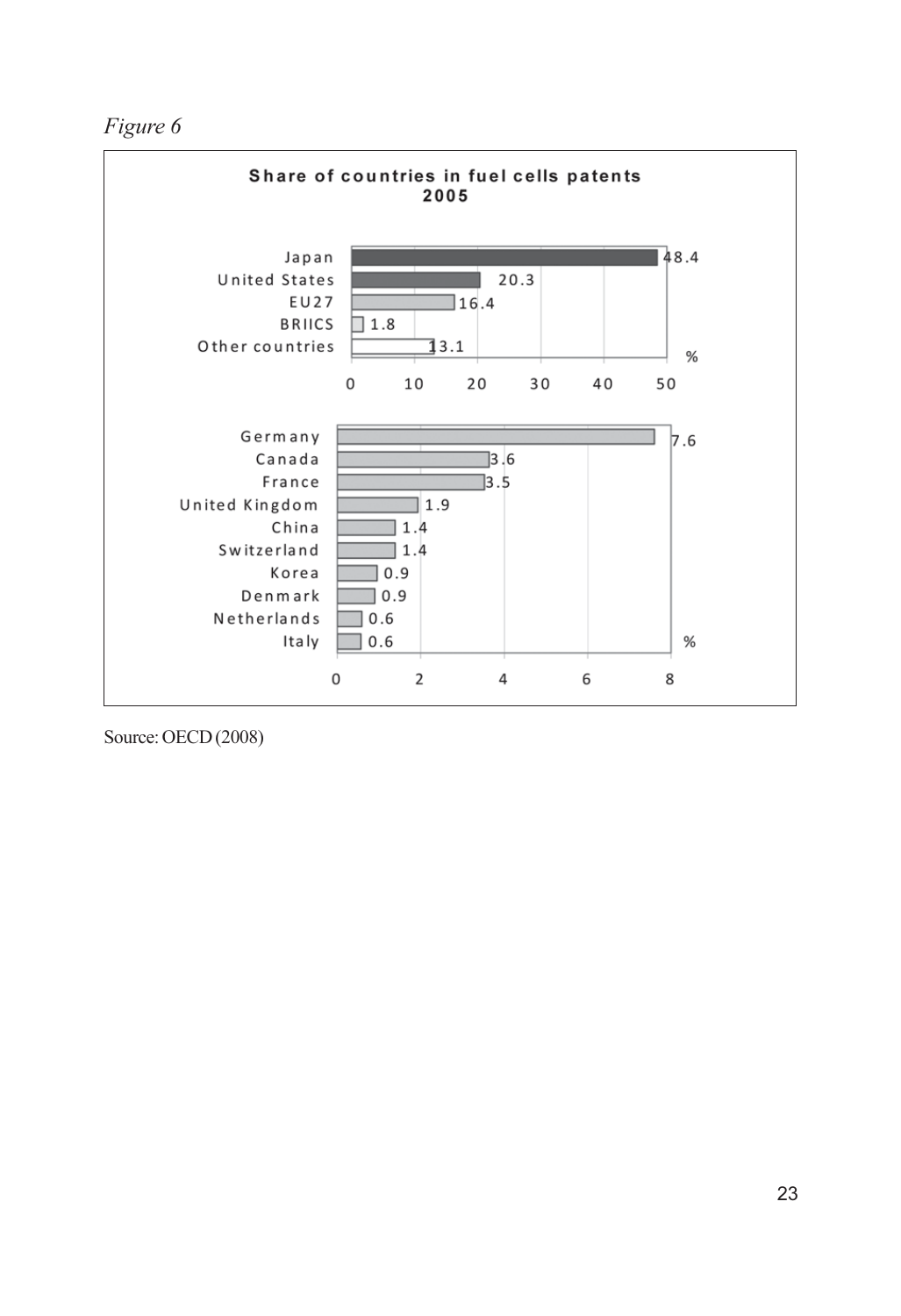### **Automobile Pollution Control Technologies**

Automobile pollution control technologies comprise all technologies used to reduce pollutants produced and released into the atmosphere by automobiles.





The share of automobile pollution control technology patents in all patent applications has remained stable over the last 10 years. However, it has more than doubled in Japan, reaching about 1.7% of international patents originating from Japan.<sup>44</sup> See Figure 7.

Source: OECD (2008)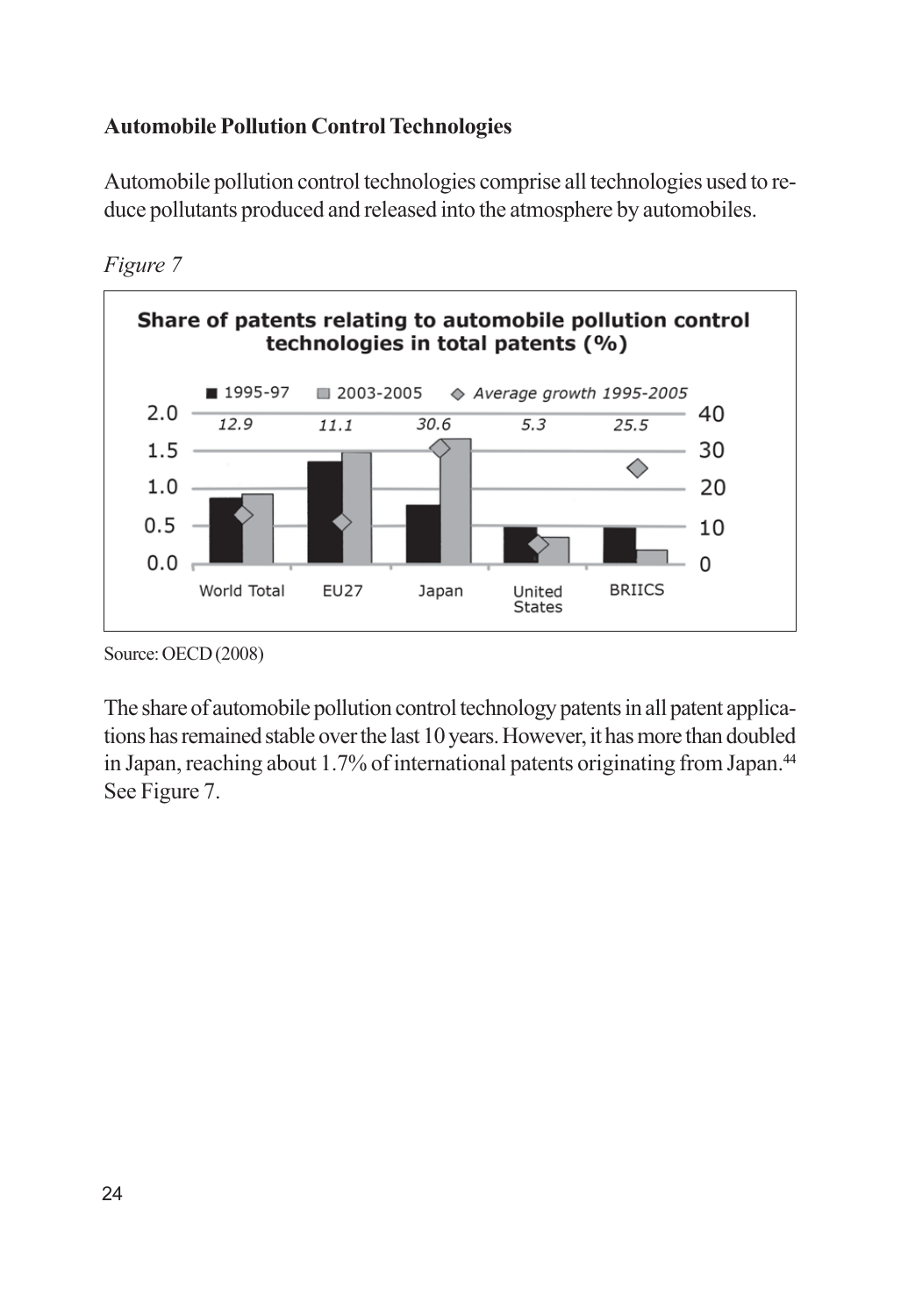Figure 8



Source: OECD (2008)

In 2005, the EU, Japan and the US held the highest shares in patents for automobile pollution control technologies. The BRIICS countries held only 0.7% of the patents while other countries held 5.2% of the patents. See Figure 8.

Japan is the second-ranked patenting country in this specific technology field, behind Germany, which contributes to one-third of patent applications for automotive emissions control.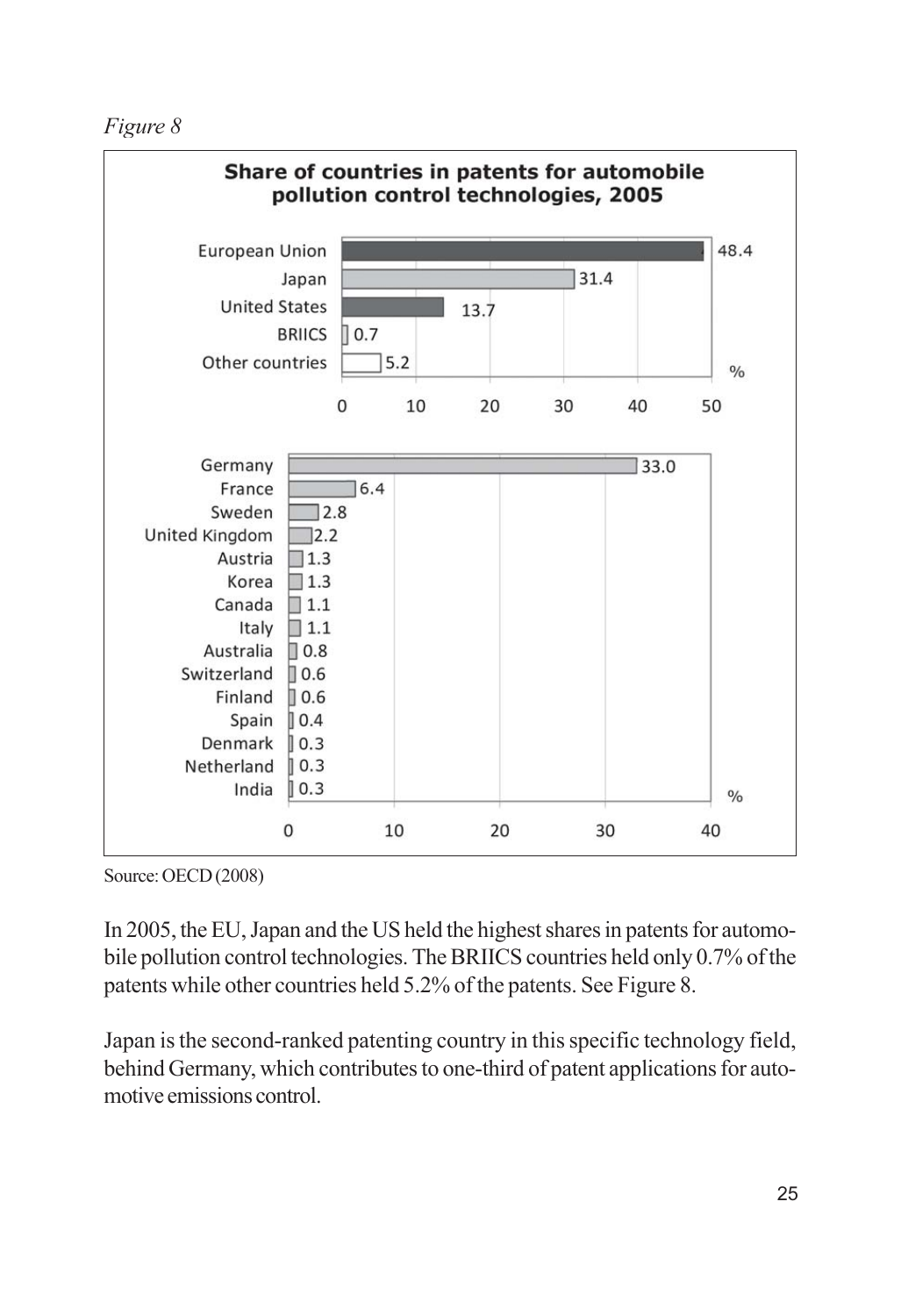### **Biofuels**

Over the last six years, a total of 2,796 biofuel-related patents were published in the US, with the number increasing by over 150% in each of the past two years. Analysis of biofuel-related patents published in 2006 to 2007 revealed the following breakdown of patents: biodiesel (299), agricultural biotechnology (110), ethanol and other alcohols (42), enzymes (35) and biomass (41). Further broken down by ownership entity, the patents published in the selected technologies in 2006 to 2007 were 57% owned by corporate entities, 11% owned by universities or other academic institutions and 32% undesignated (i.e., the patent applications do not list the patent owner). Worldwide, the highest number of biofuel patents in 2006 to 2007 originated from the US (184), Germany (34), Japan (14), Italy (10) and France (10). It is claimed that in the US, the patents are owned by 78 different entities. It is anticipated that as venture funding and government funding increase, the number of biofuel patents will continue to grow steadily. Future legislation directed towards climate change is also expected to strongly influence biofuel patents.<sup>45</sup>

### **Climate-Tolerant Crops**

In the field of climate-tolerant crops, serious concerns have been expressed over the monopoly a few companies hold over genes in plants. According to the nongovernmental ETC Group (2008), BASF (Germany), Monsanto (US), Bayer (Germany), Syngenta (Switzerland), DuPont (US) and other biotechnology companies (known as "Gene Giants") have filed 532 patent documents (a total of 55 patent families) on "climate-ready" genes at patent offices around the world. Monsanto (the world's largest seed company) and BASF (the world's largest chemical firm) together account for 27 of the 55 patent families identified. Much of the rest is accounted for by Ceres, Inc. (US – partners with Monsanto), DuPont, Evogene Ltd. (Israel - partners with Monsanto and DuPont), Mendel Biotechnology, Inc. (US – Monsanto holds equity stake) and Syngenta. Ceres, Inc. and Mendel Biotechnology conduct joint research with Monsanto; thus, together, Monsanto with its research partners and BASF hold 34 of the 55 patent fami- $\frac{1}{1}$  ies  $46$ 

According to the ETC Group analysis, the Gene Giants are "staking sweeping" patent claims on genes related to environmental stresses – not just those in a single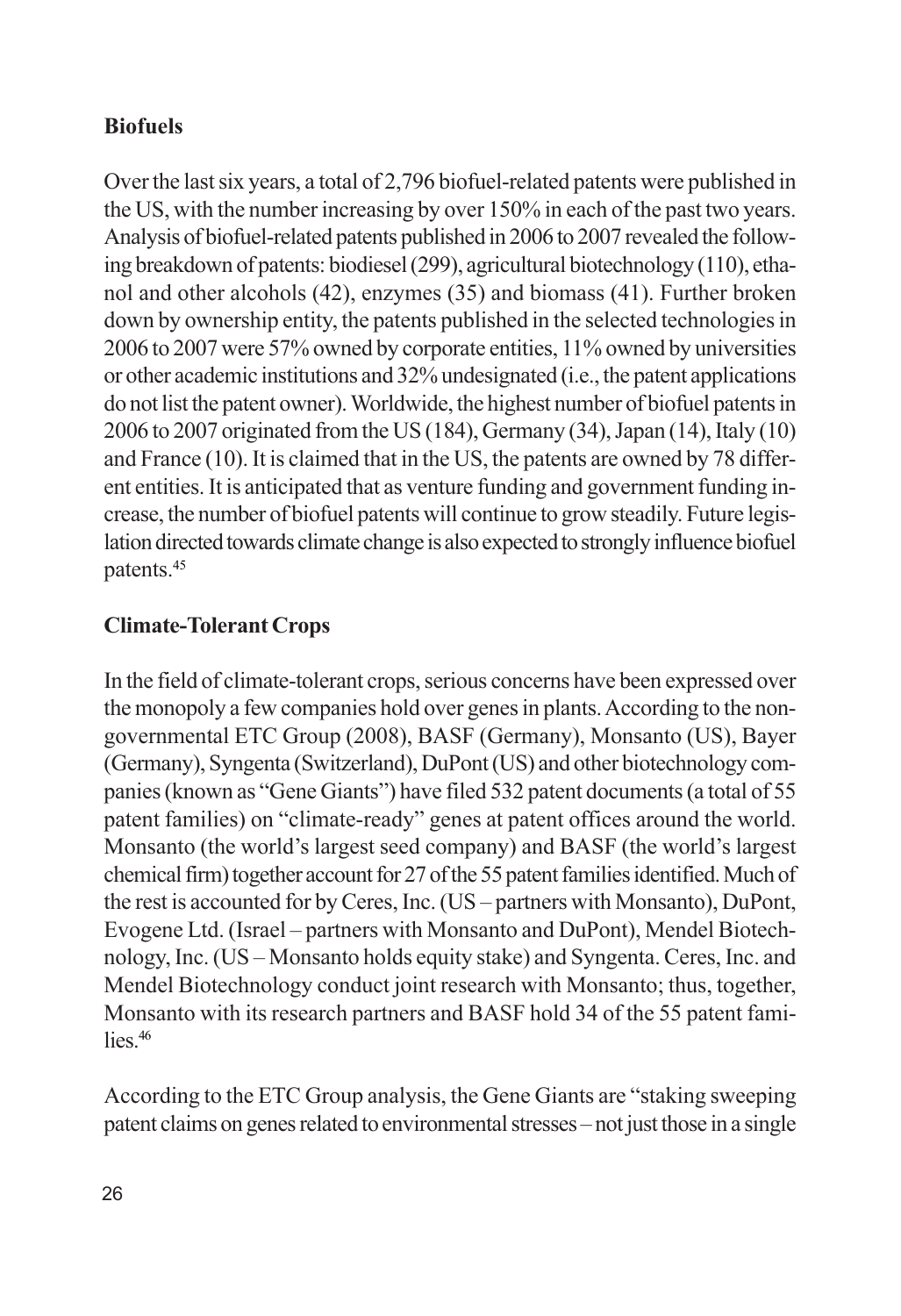engineered plant species – but also to a substantially similar genetic sequence in virtually all engineered food crops". Developed (US, Europe) and developing countries such as Argentina, Brazil, China and South Africa (major food-producing countries) are swamped with such patent filings.

In view of the monopolistic grip over "climate-ready" genes by a few Northern companies that are also major players in the present concentrated seed and chemical industry,<sup>47</sup> there are concerns that the proprietary technologies will concentrate corporate power, drive up costs, inhibit independent research and undermine farmers' rights to save and exchange seeds.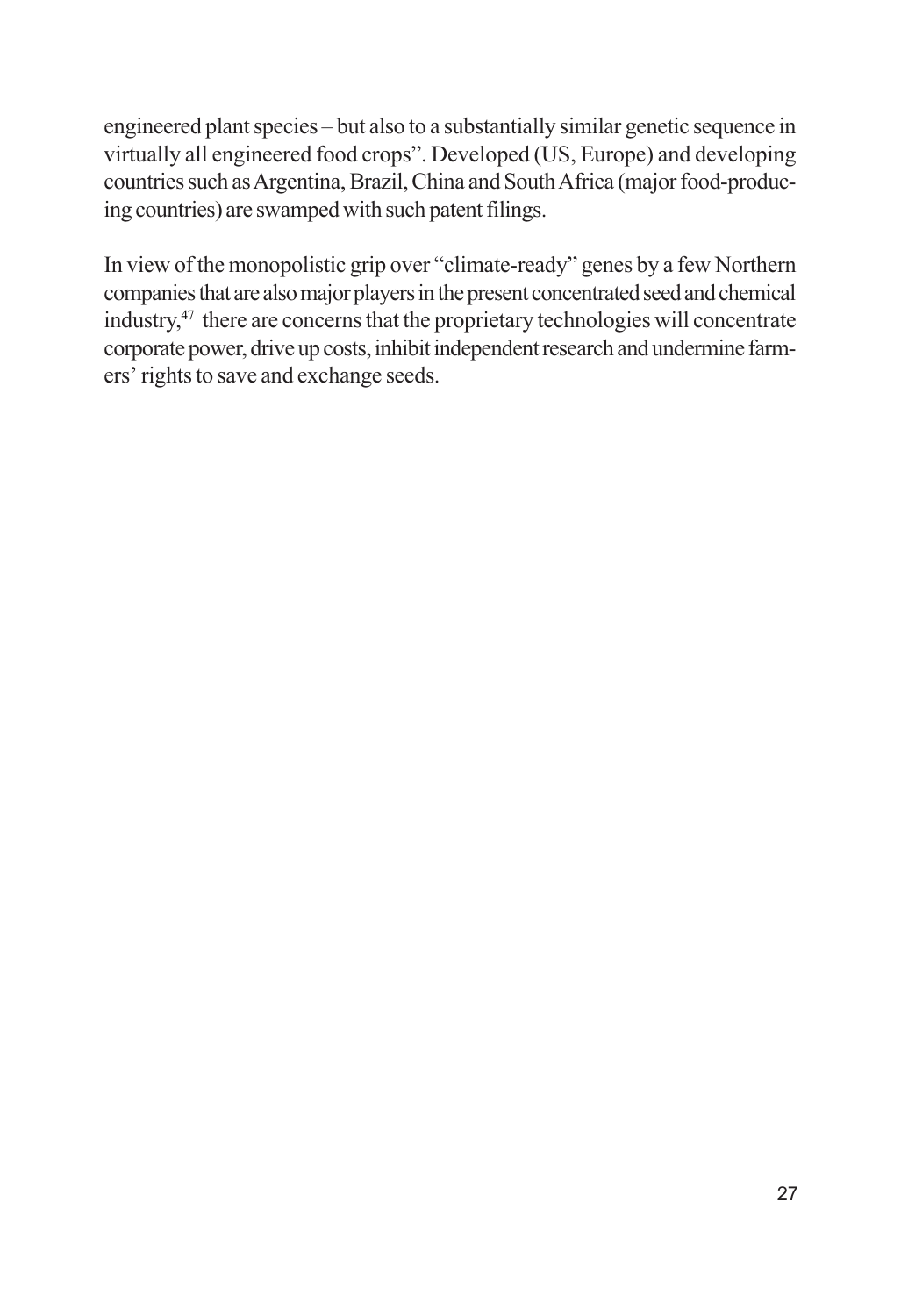# **Effects of IPRs on Transfer** of Climate Technologies

IT is apparent from Chapter 4 that there are an increasing number of patents on climate-related technology. This trend will likely intensify as climate change concerns further heighten, funding for R&D increases, and governments adopt legislative and regulatory frameworks for a greener economy. In addition, most of the climaterelated technology is held by industrialized countries.

Such a trend raises fundamental questions for developing countries, in particular, whether developing countries will be hampered in their ability to gain, on reasonable terms, timely access to mitigation and adaptation technologies as well as associated know-how for purposes of R&D, especially to adapt these technologies to suit local conditions and for production.

Where technologies are in the public domain (*i.e.*, not patent-protected), the key supply-side issues are the costs of technology and the transfer of know-how to use, maintain and adapt the technology to local conditions for developing countries. For developing countries that have the capacity or ambition, there should be transfer of know-how on how to produce these technologies instead of simply importing the equipment. In such a scenario it is important to consider mechanisms to facilitate the lowest prices being offered to developing countries, as well as to finance the purchase of technology and the R&D that is needed to adapt and manufacture the technology. It is also important to consider mechanisms to make available the know-how (which may in some circumstances be protected as trade secrets<sup>48</sup>) that is needed.

The situation is more complex when technologies are patented. Patents grant exclusive rights to the patent holder, which also means that the inventor may exclude third parties from utilizing, exploiting or commercializing the protected invention in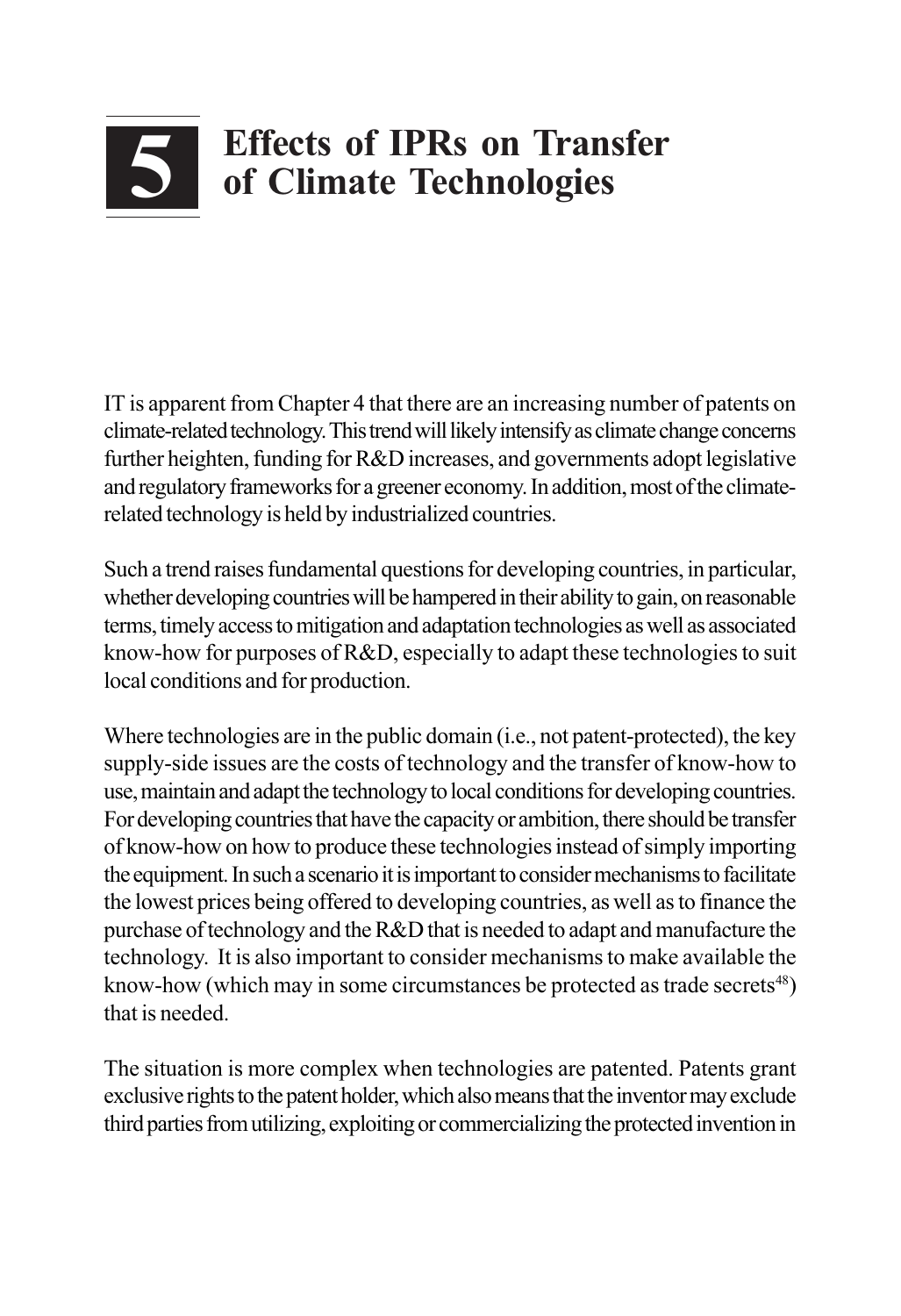the countries where the invention is patented. Having exclusive rights enables the patent holder to have a monopoly over the market and dictate the price it charges and the basis on which it will license the use of the invention. The patent holder may impose unreasonable conditions for use of the protected technologies or simply refuse to license the product to any other entity for fear of competition from the licensee.

The abuse of patent rights has occurred on numerous occasions in many fields of technology, resulting in problems of "access" for developing countries. For example, in the area of pharmaceuticals, due to the monopoly grip of the multinational pharmaceutical companies over the market, HIV/AIDS treatment initially cost almost \$10,000 per person per year. Only with the introduction of competition from producers of generic medicines from India (which retailed them at the price of \$200-300 per person per year) did HIV/AIDS treatment become more affordable for developing-country populations.

The multinational pharmaceutical industry has also been aggressive in enforcing its patent rights, as well as reluctant to provide licences on reasonable terms to entities in developing countries, even where the issue was one of life and death of patients in developing countries. For example, in 2001 the South African government introduced measures to enable imports of cheap, generic, life-prolonging, HIVfighting medications from countries such as Brazil and India. However, it found itself having to fight 39 pharmaceutical companies that brought an action against the government on the grounds that the measures were unconstitutional. The lawsuit was later dropped following strong protests from civil society worldwide. In 2002, Hazel Tau, working with the Treatment Action Campaign (TAC), filed a complaint with South Africa's Competition Commission against the multinational drug companies GlaxoSmithKline (GSK) and Boehringer Ingelheim (BI). GSK and BI respectively offered 30% and 15% royalty for licences to produce cheaper versions of the patented product. The Competition Commission ruled against the companies inter alia on the grounds of having denied a competitor access to an essential facility as well as excessive pricing. In a settlement that followed, it was agreed inter alia that voluntary licences would be granted, export of antiretroviral HIV/ AIDS drugs (ARVs) to sub-Saharan African countries as well as import of cheaper drugs were permitted, and royalties were reduced to a maximum of 5% of the net sales of the relevant ARVs.<sup>49</sup>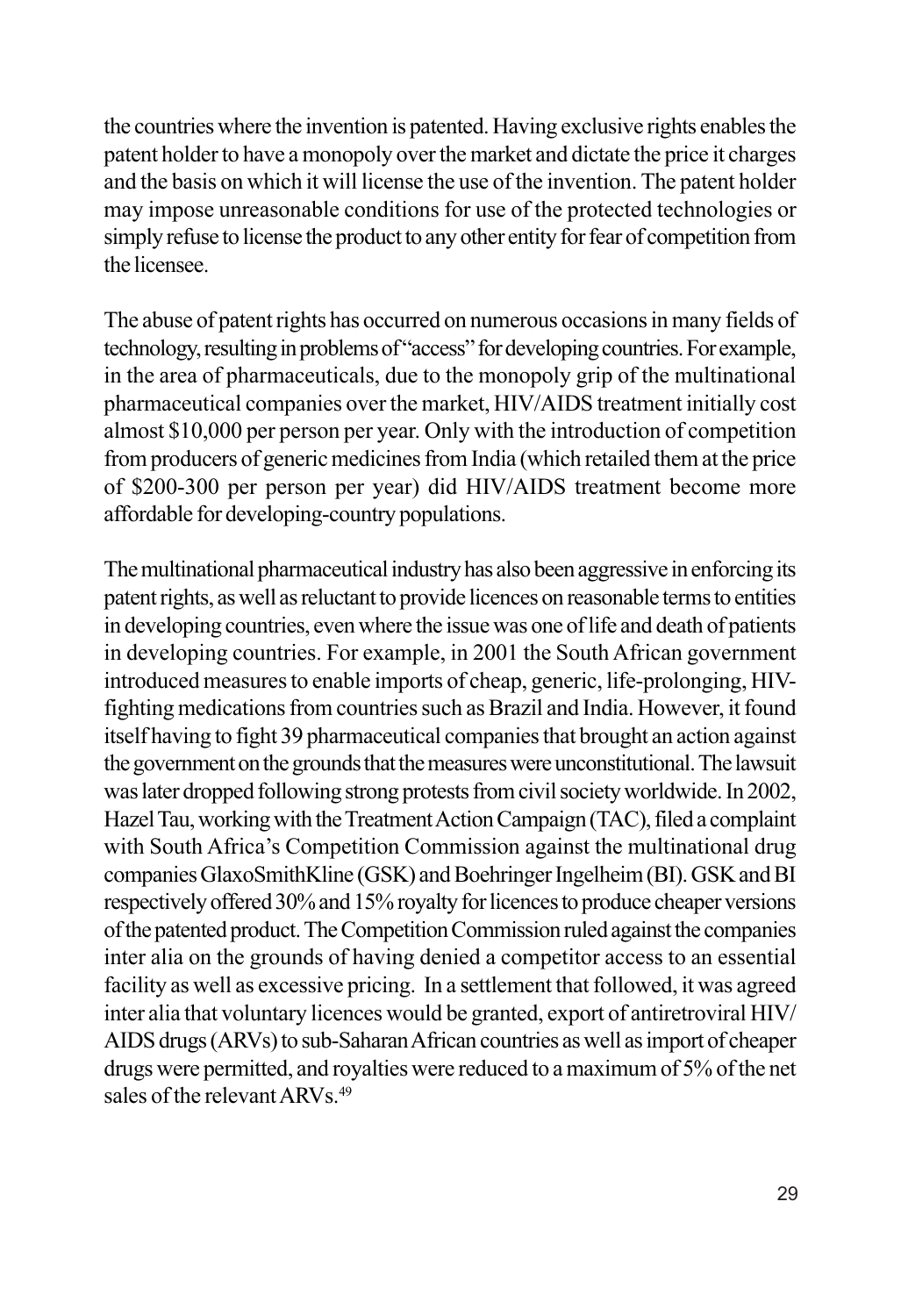The pharmaceutical industry's approach is but one example of the off-used strategies of the patent holder. The Intergovernmental Panel on Climate Change (IPCC) (2000) itself notes that: "Several studies have been done that verify this strategy of using intellectual property rights as a market advantage and as a strategy to control markets as well as dominate innovation within industrial sectors." The same report elaborates on how scholars had noted problems at company level, and how companies have prevented the introduction of new technologies in the marketplace in order to advance and retain their own technological advantages. For example, in 1994 when Korea was in the process of industrialization, technologies introduced by the Japanese and the US came with a variety of restrictions, such as prohibition of consignment to a third party and sharing of improved technologies, as well as export prohibition and denial of permission to the licensee to deal in competitive products or technologies.<sup>50</sup>

These and other examples in other fields of technology (the literature is rife with problems of "access" as a result of patent thickets,<sup>51</sup> patent trolls,<sup>52</sup> high royalty fees, licensing restrictions and other anti-competitive behaviour), seen against the background of an increasing number of patents (as noted above and likely in the future in most climate technology sectors), point towards a very strong possibility of patents being a barrier to the transfer of climate-friendly technologies to developing countries. Studies on this matter raise IPRs not only as a possible barrier to transfer of technology but also as a concern that needs action on the part of UNFCCC Parties negotiating post-2012 commitments. Of course, access to patents alone by firms in developing countries will not be sufficient for effective transfer of technology, since full use of the patent may also require access to know-how.

### **IPRs: A Barrier to Climate-Friendly Technologies?**

There are examples of developing countries and their firms being hampered from adopting climate-friendly technologies or products due to the existence of patents on these products, and unreasonable demands made by the patent holders on companies in developing countries that requested a voluntary licence from the patent holder.

Watal (1998), in a study on the effect of IPRs on technology transfer in India in the context of the Montreal Protocol to protect the Earth's ozone layer, provides two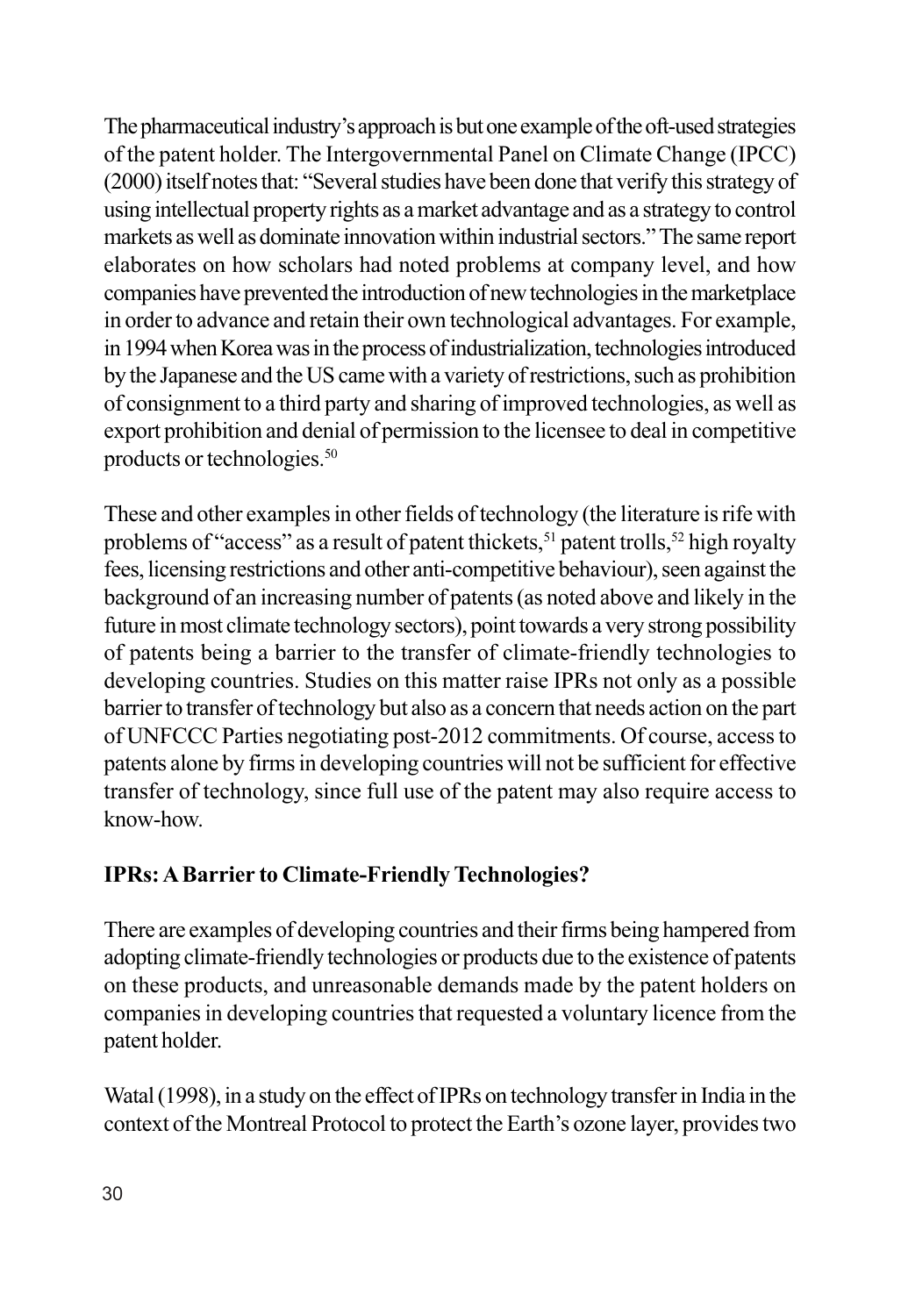specific cases of the acute problems faced by local firms in their attempts to access technology from suppliers holding patents.<sup>53</sup>

One case concerned an Indian company seeking access to HFC-134a (a substitute for chlorofluorocarbon (CFC), an ozone-depleting substance (ODS) used in refrigerators and air-conditioners). The patent holder, a transnational company producing HFC-134a, quoted a high price of \$25 million for access to the technology. The supplier also proposed two alternatives to the sale, namely, that the Indian firm allows the supplier to take majority ownership in a joint venture to be set up, or that the Indian firm agrees to export restrictions on HFC-134a produced in India. Both options were unacceptable to the Indian company. The quoted price was also unrealistically high as the Indian company estimated that the technology fee should at most have been between \$2 and \$8 million.

Indian producers of CFCs were very keen to acquire the technology for making HFC-134a for domestic and export sale, as most Indian refrigerator manufacturers wished to convert to using HFC-134a. However, their efforts to access the technology were unsuccessful. Only a few companies in the developed countries control the patents and trade secrets related to HFC-134a, and thus developing countries have to either pay high royalty fees to produce it locally or lose international markets<sup>54</sup>

The second case is that of the ozone-depleting substance halon, used in fire extinguishers and many other products. The substitute for this ODS is HFC-227ea (commercially known as FM 200). FM 200 is covered by a method and composition patent filed by a US company in 1995. It was filed in several countries including China, Korea and Russia (but not in India, which, up to the time of the study, did not allow such patents).

The costs to India to produce the alternative to halon 1301 included \$1.5 million for licence fees to produce alternatives just for the halon 1301 sub-sector and another \$1.4 million to convert halon portable systems to ODS-free systems. Indian firms that tried to acquire the technology faced the problem not only of finance, but found that the patent owner was not interested in licensing the technology to wholly owned companies. The patent holder was interested only in joint ventures in which it would hold a majority share. However, Indian firms did not want to divest their equity holding but only wanted to buy the technology. Thus, in the case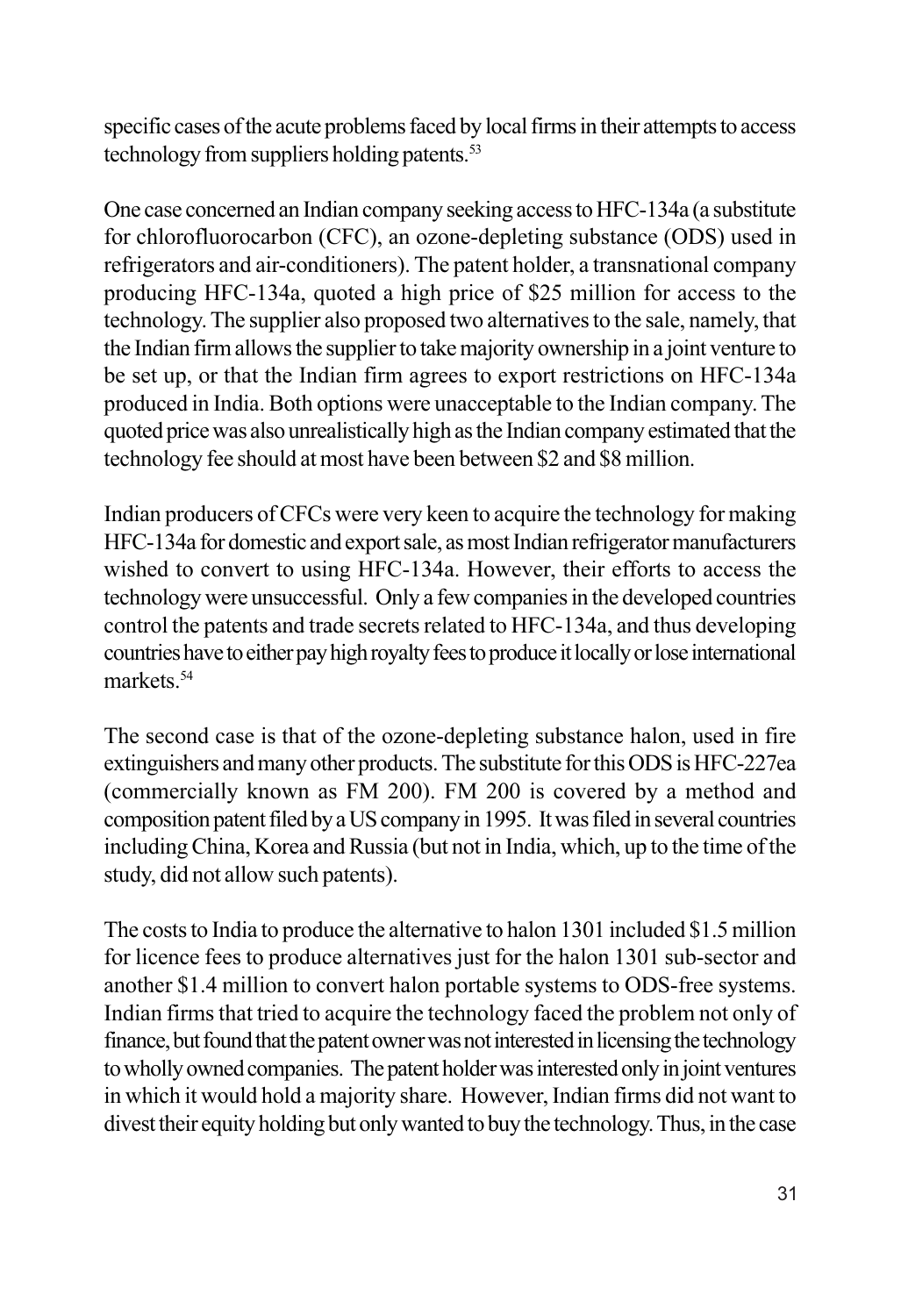of HFC-227ea, as in the case of HFC-134a, the technology supplier, which also owned the patent, was unwilling to transfer to India, even on commercial terms. Thus the users of halon 1301 had to depend entirely on imports of HFC-227ea to meet their demand

Watal (1998) concluded that: "Efforts at acquiring substitute technology have not been successful as the technologies are covered by IPRs and are inaccessible either on account of the high price quoted by the technology suppliers and/or due to the conditions laid down by the suppliers. This would require domestically owned firms to give up their majority equity holding through joint ventures or to agree to export restrictions in order to gain access to the alternative technology."<sup>55</sup>

Korean firms also faced difficulties when they wanted to replace CFCs with acceptable substitutes HFC-134a and HCFC-141b, which had been patented by foreign companies in Korea. As mentioned above, many of the technology agreements between Korean firms and their partners in Japan and the US contain restrictions such as not being allowed to consign to a third party or to export, and that the improved technologies should be shared.<sup>56</sup> Andersen et al. pointed out in their study that: "South Korean firms are of the opinion that the concession fees demanded by technology owners represent a lack of intention to transfer the alternative technology."57

According to Korean firms and R&D institutions, there have been cases where the private and public sector refused to license climate-friendly technologies such as HFC-134a, fuel cell and IGCC (Integrated Gasification Combined Cycle). In some cases private sector entities sell their equipment under the condition that the buyer cannot disassemble the equipment.<sup>58</sup>

In the case of Korea it was further seen that when it launched its programme to develop HFC-134a technology, a (foreign) company already having this technology registered 40 process patents in Korea in 1993 in an attempt to block the development of similar technology. The patent holder only changed its policy when Korea neared completion of its own HFC-134a technology. The IPCC (2000) report notes that the case of Korea is "only one among many".

Several other recent studies that have analyzed specific sectors of climate-related technology have also pointed out that protection of IPRs can be a barrier to transfer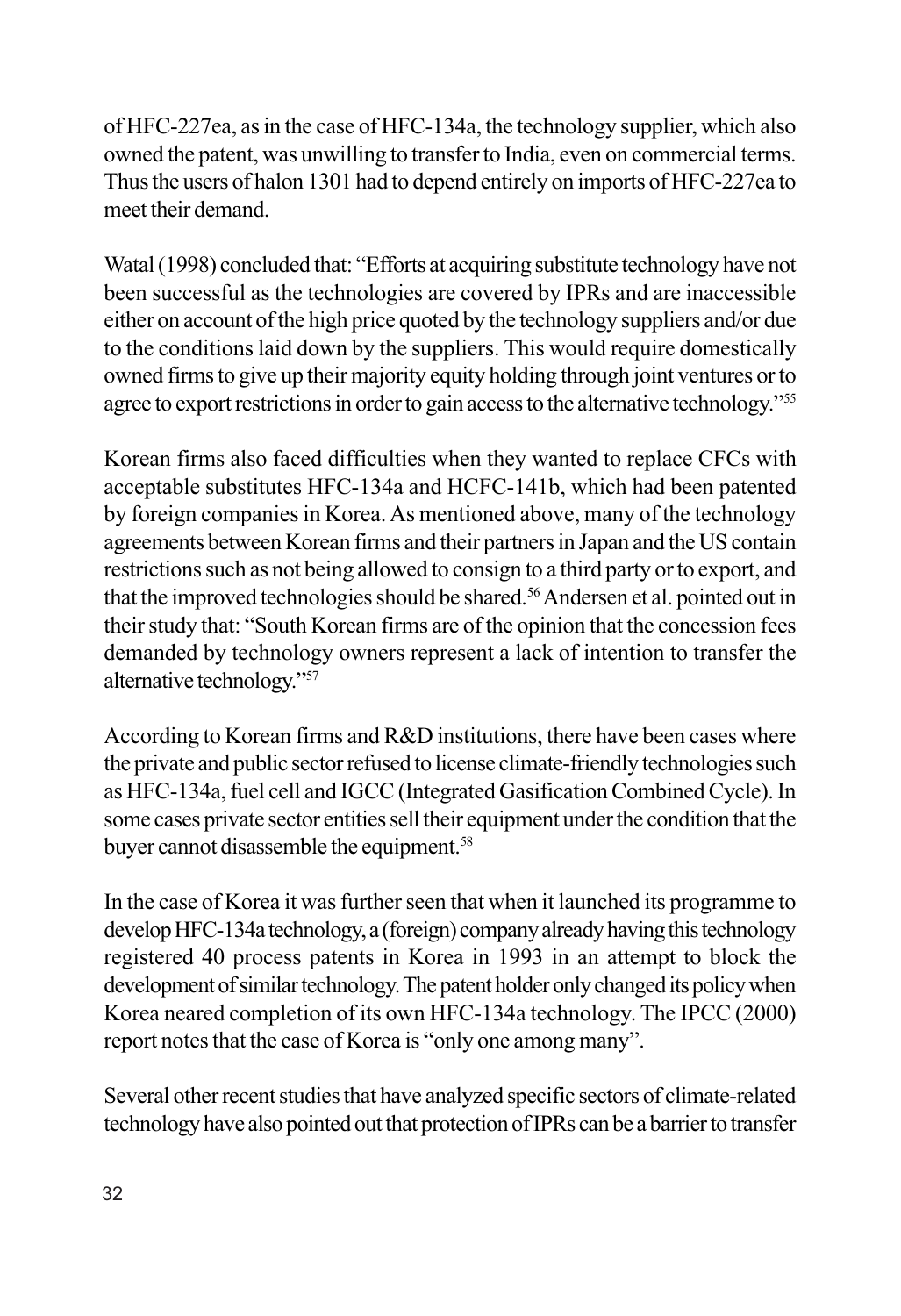of technology. The IP holder can prevent access to and use of the protected technology and associated know-how. This would prevent other firms from imitating the technology and/or innovating on the basis of new technologies.<sup>59</sup>

Ockwell et al. (2007) looked at Light Emitting Diode (LED) lighting technology<sup>60</sup> and the main barriers that India faces in the transfer of such technology. On IPRs, the study concludes: "Another barrier relates to the IPR issue associated with LED manufacturing. It is a highly protected technology. As there are various processes involved in manufacturing LED chips, each process is patented and requires huge investment. At present, the cost of investing in both chip manufacturing and resolving IPR issues is substantially high compared to importing the chips."

On "biomass technology", the study found that IPRs, though "not a very important issue" in this sector in the context of India, have created "some friction between the European and Indian manufacturers of briquetting<sup>61</sup> machines" as "small-scale industries such as briquetting machine manufacturers are typically 'copycat' businesses based on reverse engineering...". The study also recognizes that Europe is dominant in biomass fuel of pellets<sup>62</sup> and not briquettes; thus it concludes that "The growth of the pellet market in Europe has some implications for technology transfer to developing countries like India".<sup>63</sup>

On hybrid vehicles,<sup>64</sup> Ockwell et al. (2007) found that commercially viable technologies for hybrid vehicles are held by companies in developed countries.<sup>65</sup> The companies involved are not limited to automotive companies but also include other types of companies such as engineering companies and electrical equipment developers. They also found that "there may be IPR issues associated with imitating patented hybrid drive-trains" since companies such as Toyota, GM and BAE have strict patents relating to their hybrid drive-trains. The issue of IPRs was not specifically referred to in two other sectors examined by Ockwell et al. (2007), i.e., coal gasification and improving combustion efficiency.

Ockwell (2008) reviewed three studies on the issue of IPRs in the context of lowcarbon-technology transfer and concluded: "Developing country firms were generally not observed to have access to the most cutting edge technologies within the sectors examined."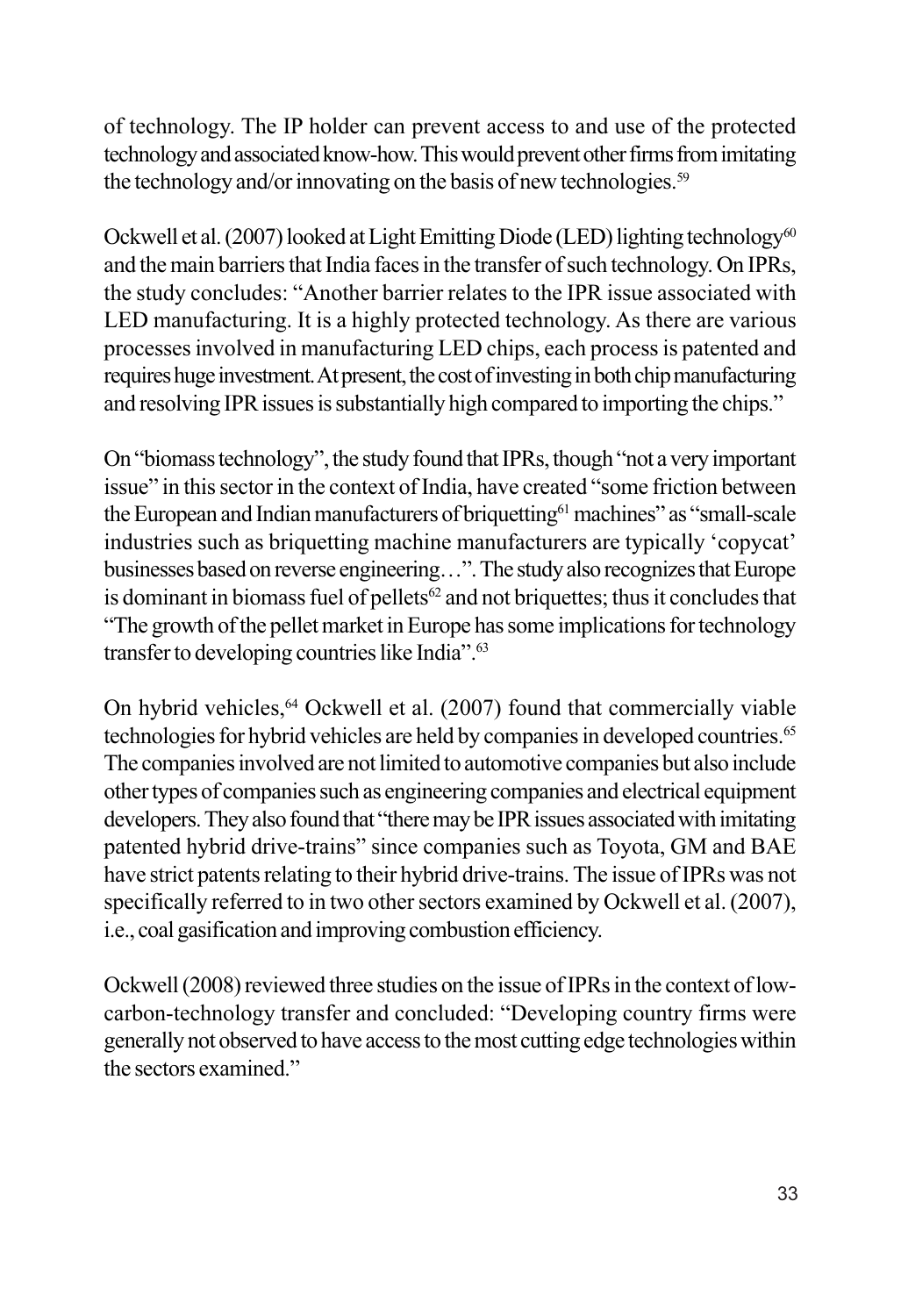Barton (2007) looked at three sectors, i.e., solar photovoltaic,<sup>66</sup> biofuels and wind, largely in the context of the bigger emerging economies of Brazil, China and India. Despite the overall optimistic tone of Barton's analysis, the study does not rule out the possibility of IPRs being a barrier for developing countries in the sectors examined. In fact, Barton raises various concerns regarding "serious plausible patent issues ... likely to arise from the new technologies"; the risk of broad patents which may "complicate the development of ... new more efficient or less expensive technologies", and the issue of anti-competitive practices if the "relative small number of suppliers ... cooperate in a way that would violate competition-law principles".<sup>67</sup>

It is also worth mentioning Barton's observations on other technologies that may be needed to effectively operationalize climate technologies, especially wind and photovoltaic technologies. For example, in the photovoltaic and wind sector, technology such as "inverters"<sup>68</sup> may be needed to connect to the electricity grid. Such technology is continuously evolving, pertains to a more concentrated industry and is an important area of patent activity.<sup>69</sup> Batteries are another technology related to effective operation of photovoltaic panels when the sun is not shining.<sup>70</sup>

On Barton's study, Ockwell (2008) states: "It is notable that for all of the case studies he examines, uncertainty is expressed as to the likelihood of developing country firms gaining access to the most advanced technologies in these industries."

In the case of photovoltaic technology, Barton suggests that access to the newer thin-film technologies (which are subject to much more extensive patenting than the older silicon-slice technology) is likely to be difficult. Similarly patent holders of new methods, enzymes or microorganisms important in the case of biofuels may be hesitant to make these technologies available to developing-country firms.<sup>71</sup> Barton also identifies wind technologies as an area where existing industrial leaders are hesitant to share their leading technology for fear of creating competitors.

On wind technologies, Ockwell (2008) argues that only the smaller companies which are likely to gain more from licensing and lose less from competition are willing to sell licences for use of their technologies. In support, Ockwell refers to a study by Lewis on how leading wind technology manufacturers in India (Suzlon) and China (Goldwind) acquired access to wind technology by licence purchases from second-tier developed-country firms. Lewis argued that it was a disincentive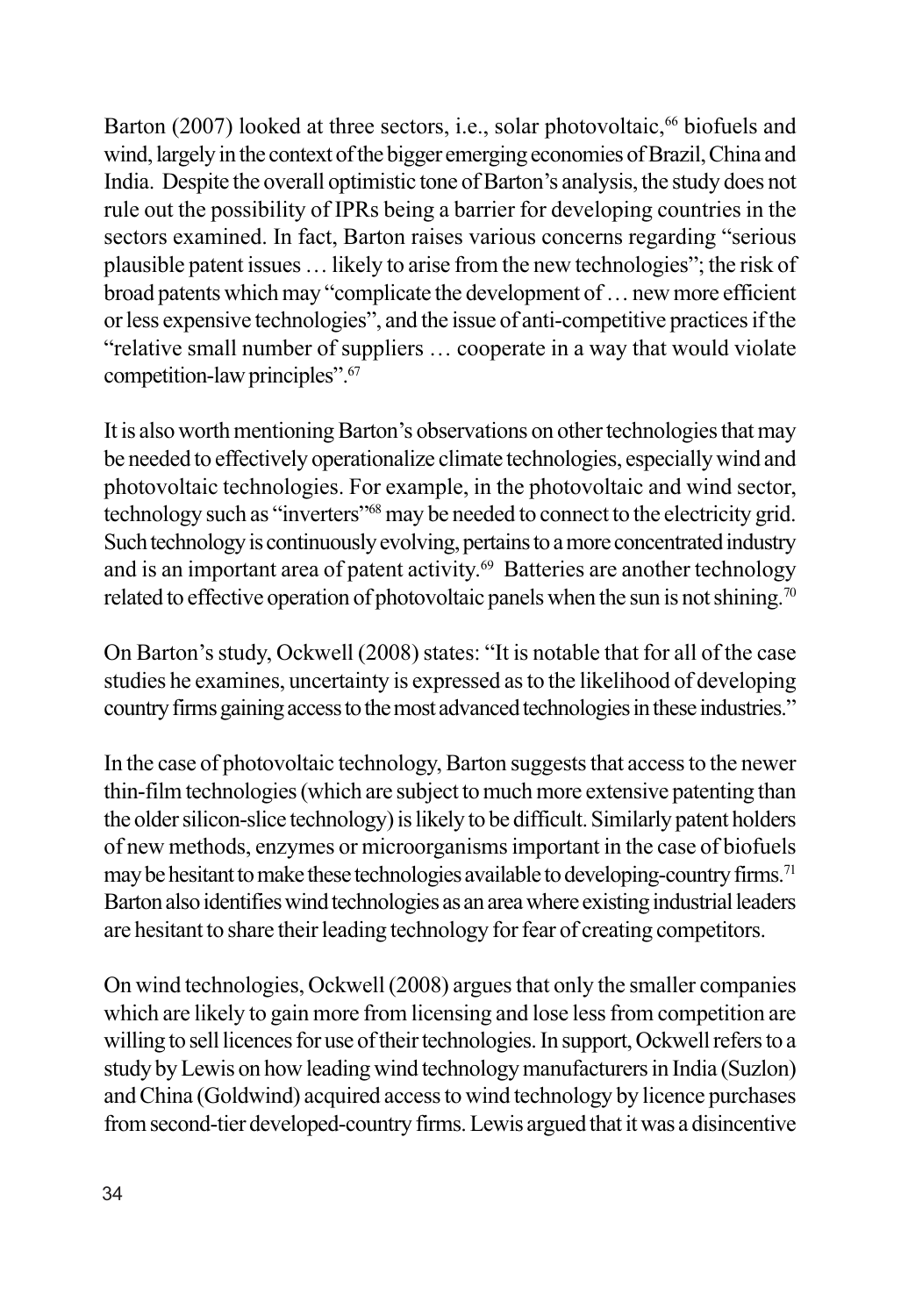for leading companies to license to potential developing-country competitors that have cheaper labour and materials available, and that while the technology received was not necessarily inferior, it had less operational experience.<sup>72</sup>

Importantly, Ockwell (2008) observes that "the key to ensuring long-term, sustained uptake of low carbon technologies in developing countries is the development of low carbon technological capacity within these economies" and this "relies on access to the knowledge that underpins cutting-edge technological developments, as well as exposure to the tacit knowledge that is often integral to developing the absorptive capacity necessary to work with emerging technologies". Ockwell argues that for this to happen, access to IPRs is important as it will enable entities in developing countries to understand and work with or imitate the knowledge that underlies new low-carbon technologies.

Ockwell also points out that if the intention is to assimilate new technologies and hence increase the technological capacity of developing countries, then IPRs are likely to be used by developed-country IP holders to prohibit access. IPR issues are likely to be less substantial if the idea is to simply sell the technology without risk of local competition.<sup>73</sup> In both scenarios cost may still be a barrier to access.<sup>74</sup>

There are several arguments that point to a favourable impact of the patent system on technology transfer. However, often these arguments fail to take into account the realities and limitations of developing countries.

One argument is that the disclosure of patent information can serve as a major boost to technology transfer by avoiding duplicative R&D and enabling technological leapfrogging.<sup>75</sup> Disclosure of the claimed invention's specifications in the patent application is a provision of Article 29.1 of the TRIPS Agreement. According to the Article, Members "shall" require disclosure of the invention "in a manner sufficiently clear and complete for the invention to be carried out by a person skilled in the art". Members "may" also require the applicant to "indicate the best mode for carrying out the invention known to the inventor at the filing date or, where priority is claimed, at the priority date of the application".

There are several problems with this argument:<sup>76</sup> $(i)$  patent agents usually avoid including information that would enable competitors to invent around or exploit the invention on patent expiry; (ii) the applicant also often omits information that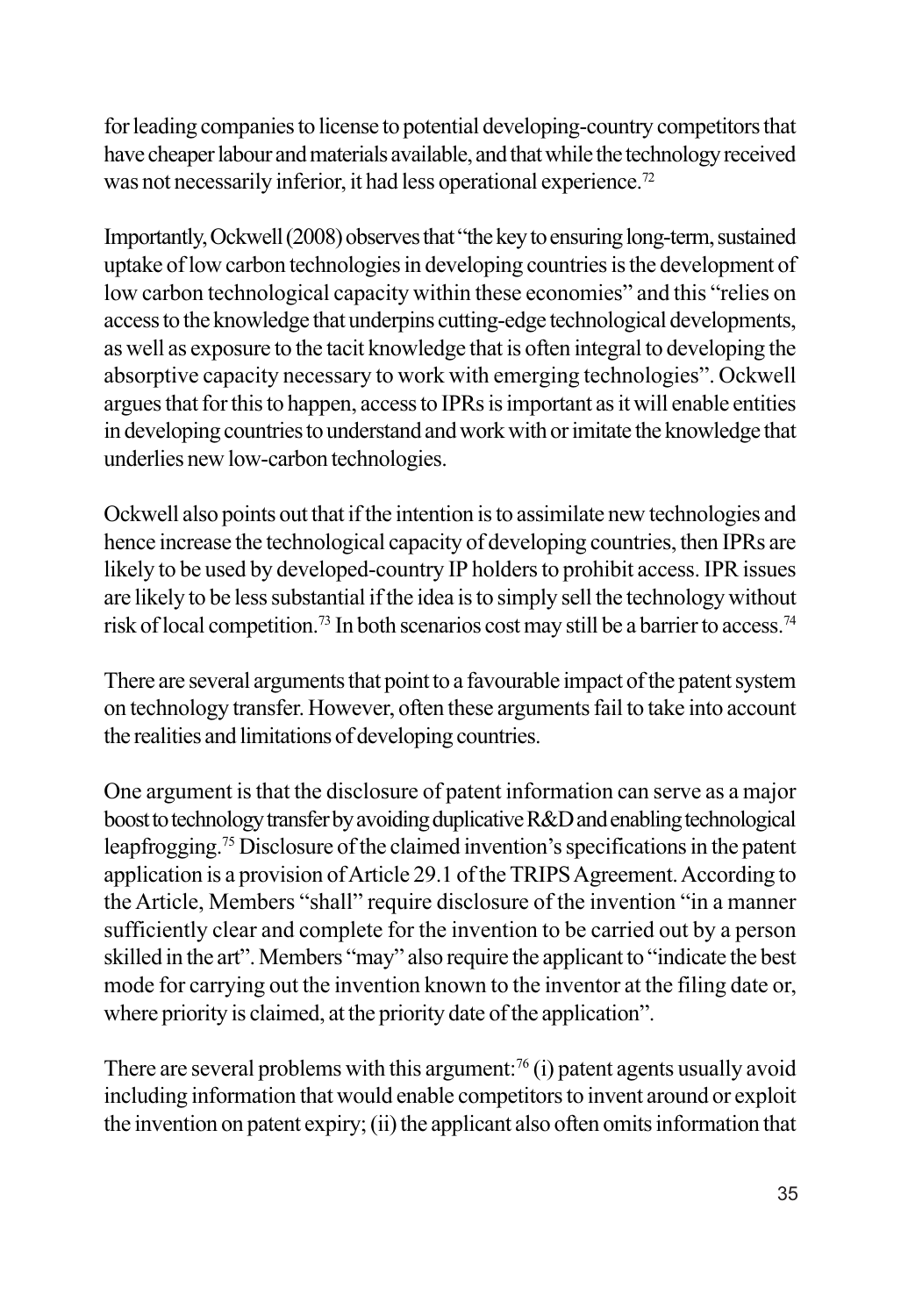would allow the reproduction of all embodiments, when several embodiments of an invention are claimed; (iii) patent disclosure, while making known information about the invention, does not allow exploitation of the invention until patent expiry or unless consent of the patent holder is obtained or measures (e.g., compulsory licensing) are taken as allowed by the TRIPS Agreement to override the patent barrier; (iv) where inventions pertain to microorganisms, access to the relevant technology only becomes possible through access to the biological material, which may only be allowed for experimental and not for commercial purposes; and (v) technicians in developing countries often are without experience in a particular field, thus making it difficult to work the disclosed patent specifications. In addition, skills and know-how may be needed to work the disclosed patent specification. The latter is seldom included in the patent application.

Thus, Correa (2005) points out that "the informative effects of patent grants cannot be deemed a substitute for transfer of technology mechanisms through which companies in developing countries actually gain access to proven and commercially viable technologies as well as associated know-how".<sup>77</sup>

In addition, most developing countries are at the stage of "initiation" and "internalization" of technology, wherein they would have to innovate using existing inventions through reverse engineering while making minor adaptations, rather than "leapfrogging" over known technology. Thus one should be careful to not overstate the benefits of patent information in the context of developing countries which are at different levels of development and have different technological capability and needs, which further vary sector by sector.

Another frequent argument is that patents can be used as a means to leverage access to other related technologies.<sup>78</sup> This argument would again not work in the context of developing countries since generally and even in the area of climate change, patents on most of the technologies are held by developed countries. Developing countries generally are not major users of the patent system. In 2005, 18 countries were considered intensive users (i.e., had more than 1,000 PCT filings), making up 94.8% of the filings. Aside from Korea and China, these were developed countries. The great difference between PCT filings originating from China and Korea and those from the US, Japan and Germany is also noteworthy. While Korea and China's PCT filings numbered less than 10,000, the three developed countries had between 20,000 and more than 50,000 PCT filings in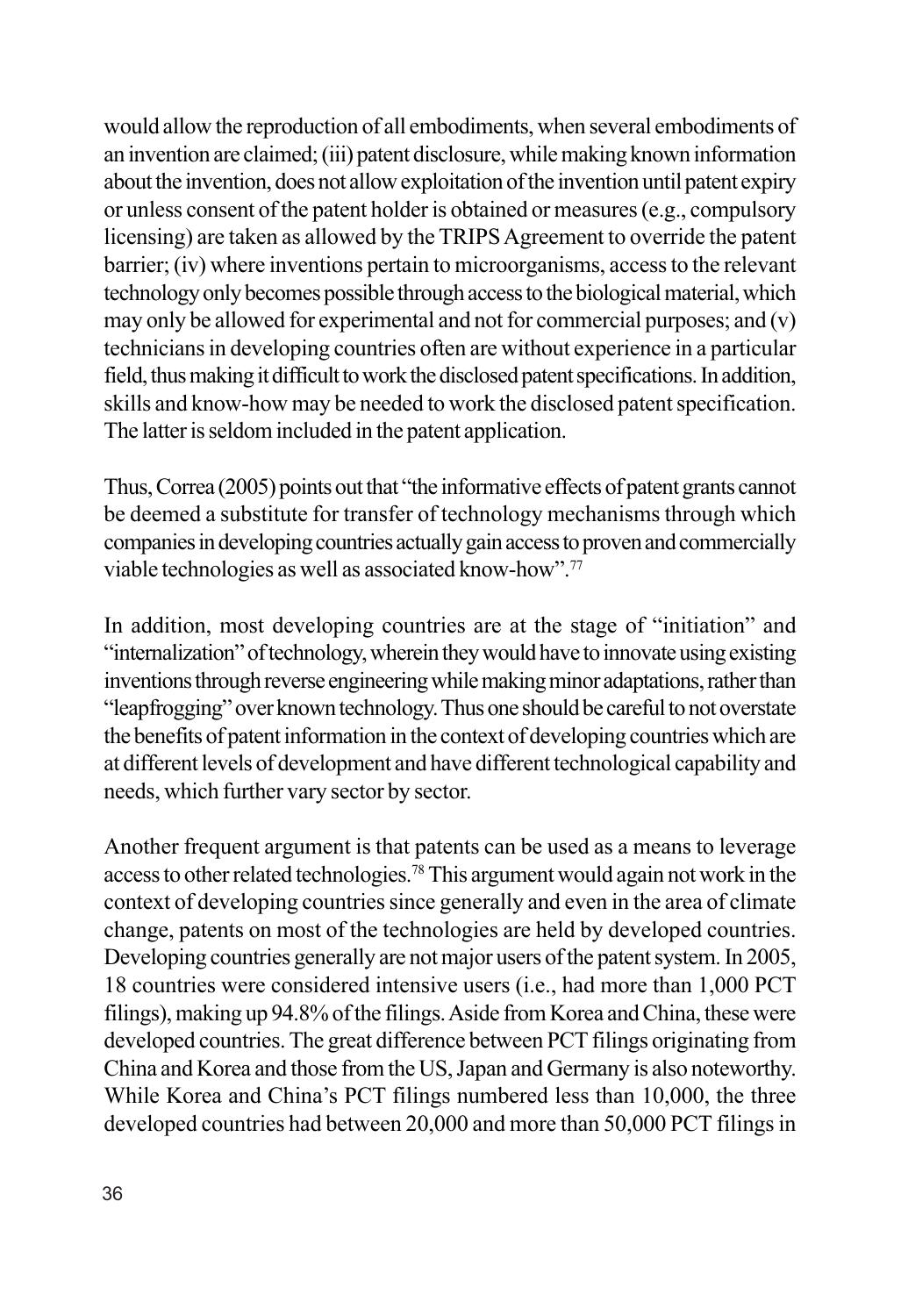2005. In 2007, more than 60% of the PCT filings originated from the US, Japan and Germany.<sup>79</sup>

It is also argued that there are pre-grant and post-grant mechanisms within the patent system that can be used to ensure that the resulting effect of the patent system benefits the public.<sup>80</sup> Pre-grant mechanisms referred to are: (i) ensuring that patents are only granted for technologies that are novel, involve an inventive step and are industrially applicable, thus avoiding frivolous patents; and (ii) excluding technologies that would cause damage to the environment. Post-grant mechanisms referred to include: (i) exceptions and limitations to patent rights; and (ii) interventions such as compulsory licences and remedies for anti-competitive practices.

While the TRIPS Agreement does provide several flexibilities with regard to pregrant and post-grant mechanisms that can be adopted to manage the exclusive rights given to the patent holder for the benefit of the public, there are significant difficulties in terms of applying these flexibilities in practice in the context of developing countries. For example, in most developing countries, including emerging economies, there is a lack of patent examination capacity, thus making it difficult to use the pre-grant mechanisms. In relation to post-grant mechanisms, developing countries often face pressures from multinational companies, as well as developed countries, when attempting to use such mechanisms (for further elaboration, see below). Furthermore, in recent years a number of North-South trade agreements contain provisions that limit the use of pre- and post-grant flexibilities.<sup>81</sup>

Another argument is that most of the technologies are in the public domain (as the patent applicant is not interested in seeking patent protection) in most developing countries<sup>82</sup> and thus there should not be any cause for concern. This argument is problematic because the technology is most likely to be patented in countries that have the technological capacity to reverse engineer and innovate on the basis of existing technologies and pose some risk of competition. Thus while it may be true that patent applicants may not bother to file and maintain an application in all developing countries, particularly the poorest countries, patent protection will almost certainly be sought in developing countries where the local industries are likely to pose a risk of competition. In addition, in many developing countries it is difficult to ascertain the patent status of technologies, which essentially means that firms in developing countries may be bullied into abandoning the use of a technology simply by a mere allegation by the patent holder of a patent being held in that country.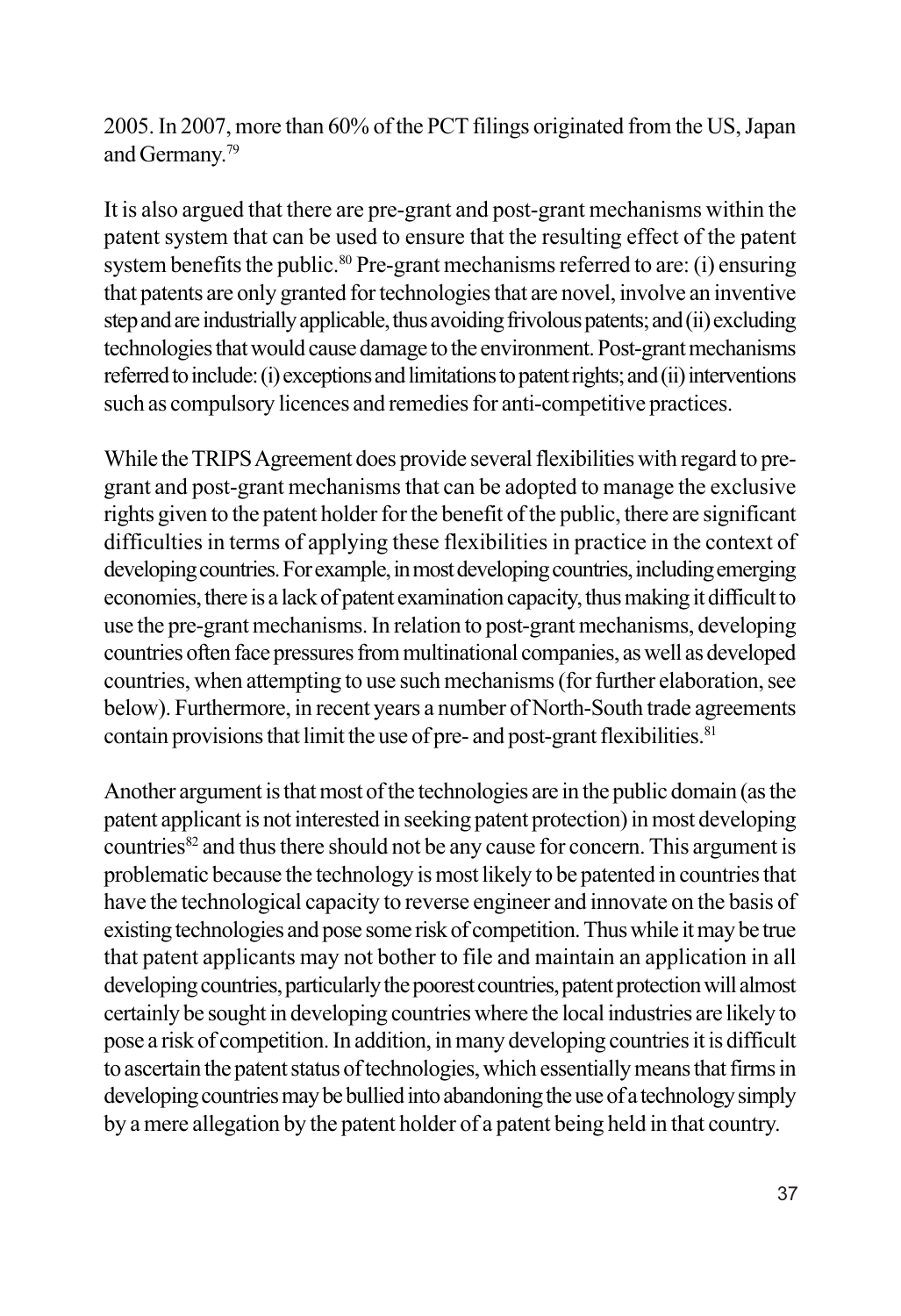A frequent argument of developed countries in relation to the patent system is that it is an incentive for innovation and will facilitate technology transfer. The relationship between IP and technology transfer has already been addressed in Chapter 2 above

The relationship between strengthened patent protection and innovation is also the subject of much debate. There is now evidence that the impact of the patent system as an incentive for innovation depends on many conditions such as significant market, sufficient capital, qualified personnel at the firm level and innovationoriented entrepreneurs, as well as a solid scientific base open to collaboration with industry. There is also evidence that even when such conditions are met, IP may not promote innovation. For instance, a review of 23 empirical studies found weak or no evidence that strengthening patent protection increased innovation, only the number of patents applied for.<sup>83</sup> IP protection may be neutral to innovation even in high-tech sectors, particularly where the product cycle is so short that "if you just imitate others' ideas, your products will always be outdated and obsolete".<sup>84</sup>

In the context of climate technologies, it is apparent from the section below on "IPRs and Publicly Funded Technologies" that patent protection is not a sufficient condition for innovation. Governments of developed countries have to provide substantial subsidies for R&D. Thus many other types of incentives can be considered that would still incentivize the private sector to make the investments required without the exclusivity of the patent system. These could include additional funding for R&D, tax incentives, monetary prizes for outstanding R&D outcomes, regulation, etc.

## Opportunistic and Anti-Competitive Lawsuits: Hampering Access to **Climate Technologies**

IP holders are known to use legal suits in an attempt to preserve their market monopoly, or to place themselves in such a position as to be able to extract significant royalties from the opposing entity that has used or intends to use the protected technology.

Several patent disputes have emerged particularly in the US in the context of climate technologies. For example, in 1996 Enercon was barred from importing wind turbines into the US through a proceeding before the US International Trade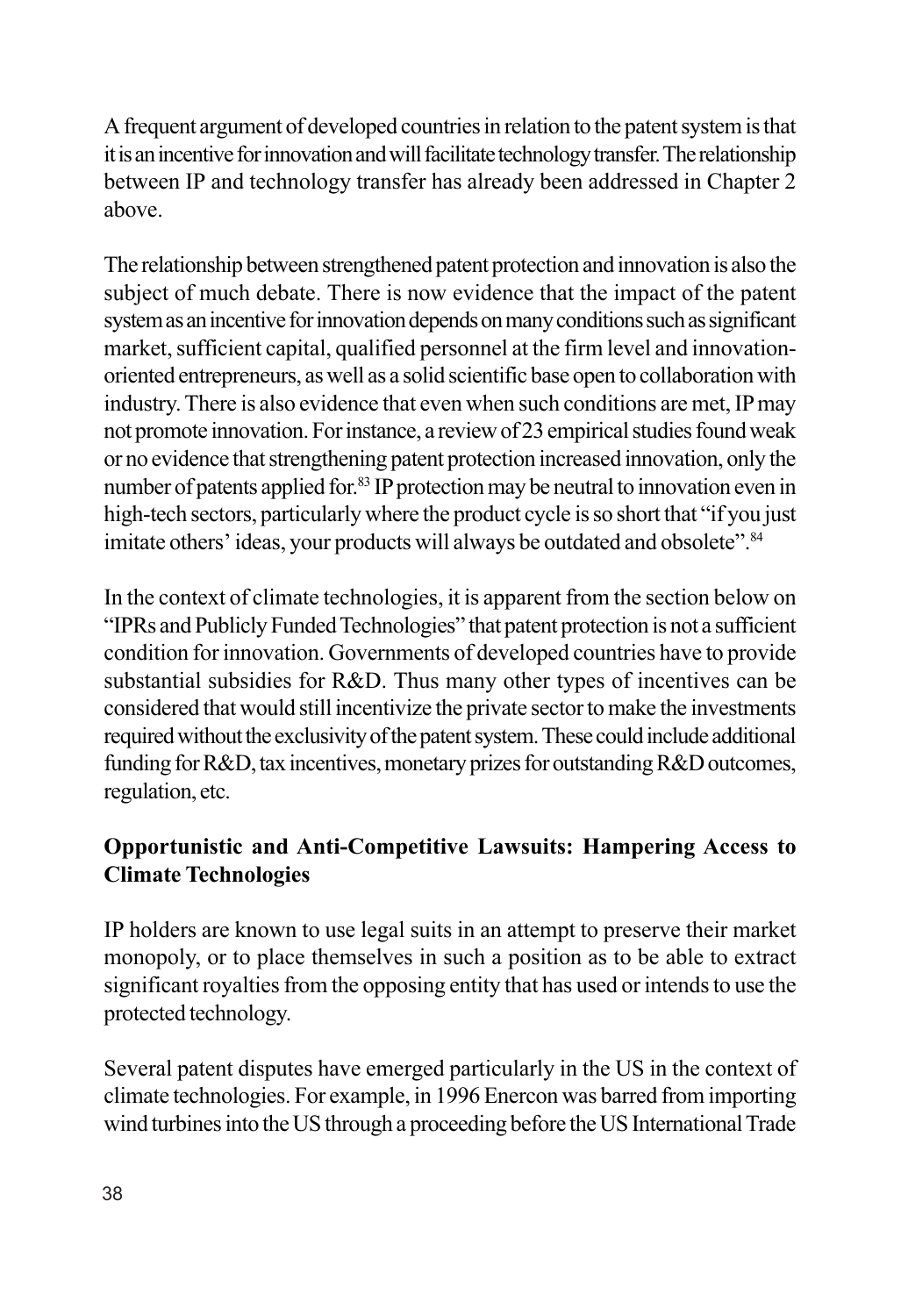Commission (ITC)<sup>85</sup> (a procedure under which a firm's imports to the US can be barred if it is shown that the firm's product violates a US patent).<sup>86</sup> The patent holder of the technology was Kinetech, a "technology investment and patent" holder<sup>387</sup> company managed by Lachman Goldman Ventures. Gamesa has also sought to enforce a patent on a strategy to control the turbine speed against GE.<sup>88</sup> GE successfully used litigation over patent infringement to block foreign access to the US market, thus some firms have had to design around the patent in order to market in the US.<sup>89</sup>

Toyota, well known for its commercially successful gasoline-electric hybrid vehicle Prius, was also engaged in a patent infringement battle related to its Hybrid Synergy Drive brought by Paice LLC (a non-manufacturing patentee) in 2004. The trial court found that Toyota's hybrid vehicles infringed Paice's patents, and awarded Paice \$25 per vehicle. In its appeal to the US Supreme Court, Toyota said Paice was a "patent litigation company" attempting to "impose a royalty toll on the Prius and similar Toyota hybrid vehicles based on an obscure patent".<sup>90</sup> However, the Supreme Court let stand the \$4.3 million award against Toyota. According to reports, Toyota also may have to pay Paice royalties for future vehicles it produces using the disputed technology. The disputed technology involves a microprocessor that accepts torque information from both the internal combustion engine and electric motor.

Paice had sought a permanent injunction which was denied by the courts. What is interesting in this case is that Paice extended Toyota an offer to license its technology throughout its motion for a permanent injunction, which in itself became one of the grounds for the court rejecting the injunction request. Paice does not compete for market share with the hybrid vehicles and does license its patent to other companies. However, Paice's actions suggest an opportunistic behaviour, i.e., that it always intended to license the technology to Toyota but engaged in protracted court proceedings to place itself in a more favourable position to extract royalties.

In 2005, Toyota faced another legal challenge from Solomon Technologies Inc. claiming infringement of its patent, primarily relating to Toyota's use of the Hybrid Synergy Drive technology in its Prius and Highlander hybrid vehicles.<sup>91</sup> In 2006 Solomon also filed an additional complaint against Toyota with the ITC, seeking to exclude importation of infringing technology. The court ruled in Toyota's favour,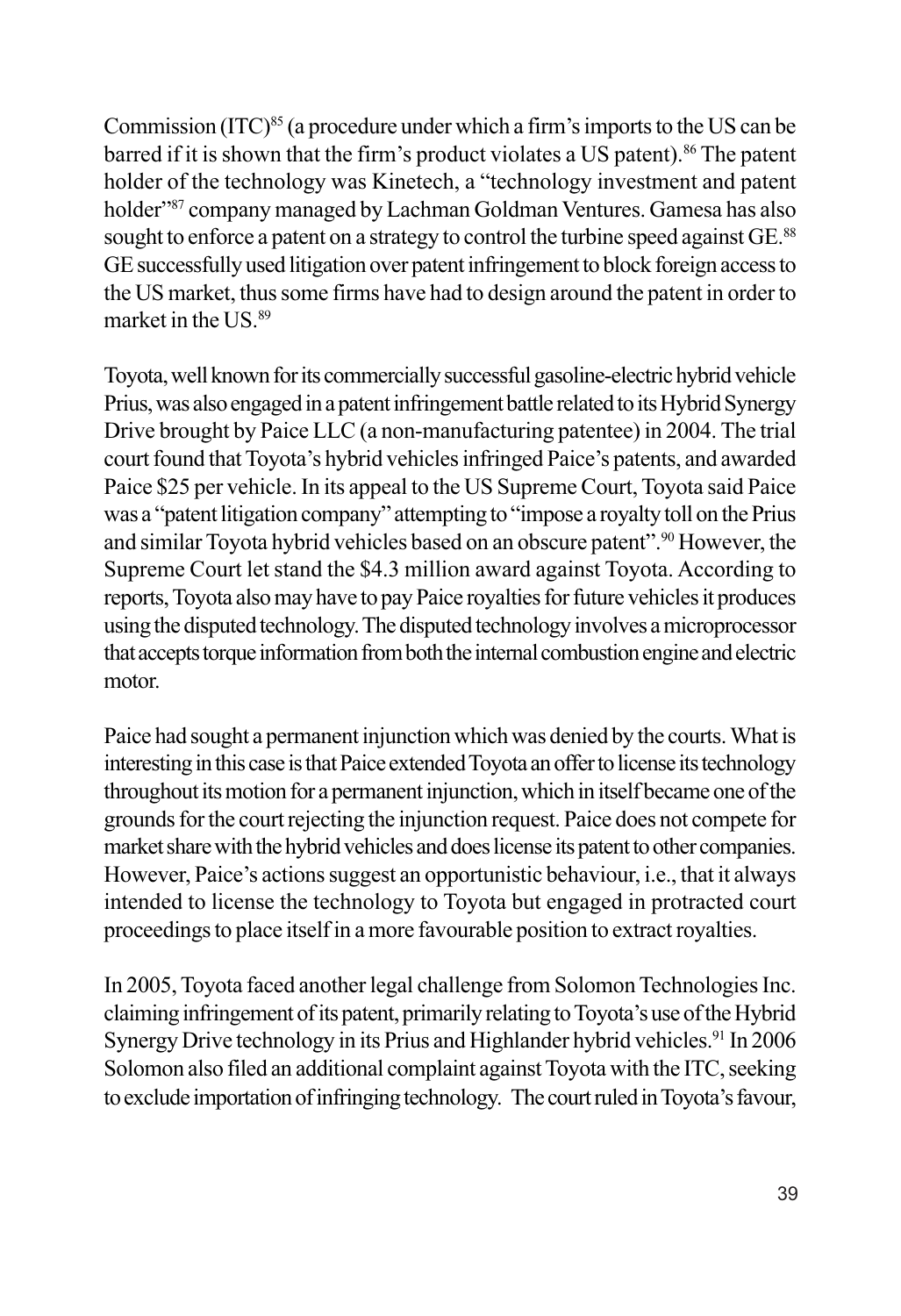leading to an appeal by Solomon. Their first lawsuit has been stayed awaiting the resolution of the ITC case.<sup>92</sup>

The above examples show how patent holders often use litigation or the threat of litigation to engage in anti-competitive behaviour, in an attempt either to preserve their market share or opportunistically to extract benefits such as high royalties.

In the context of developing countries, patent litigation or the threat of litigation may deter firms in these countries from investing in mitigation and adaptation technologies. Ockwell et al. (2007) refer to a discussion with Prof. N. Narendran, Director of Research, Lighting Research Center in New York, which highlighted that "As there are a number of patents associated with each process and almost all manufacturers sue each other over patents it is really difficult to resolve IPR issues".<sup>93</sup>

Thus, an outcome of extensive litigation could be a disincentive to invest in innovation. For example, on experimental science the amount of litigation tripled between 1987 and 1997, and the costs of patent litigation now outweigh the value of patents to owners by about 2%, constituting a tax on overall research and development investment.<sup>94</sup>

## **IPRs and Publicly Funded Technologies**

Governments in developed countries play an important role in providing funding for R&D in general and climate technologies in particular. According to the UN Conference on Trade and Development (UNCTAD), in the past decade about 40% of annual national R&D spending within some developed member countries of the OECD was publicly funded.<sup>95</sup> The private sector is often reluctant to invest in substantial research on its own, especially when the technology lacks shortterm commercial viability.

Governments sponsor a range of R&D that underpins private sector investments in developing climate technologies.<sup>96</sup> For example, in 2001 EU governments spent more than half of the total expenditure for R&D in renewable energy. The public sector spent 349.3 million euros while other sectors spent 340 million euros.<sup>97</sup> Public sector spending is equally important in the US. For example, for the wind, biofuels and photovoltaic sectors, the US Department of Energy spent approximately \$356 million.<sup>98</sup>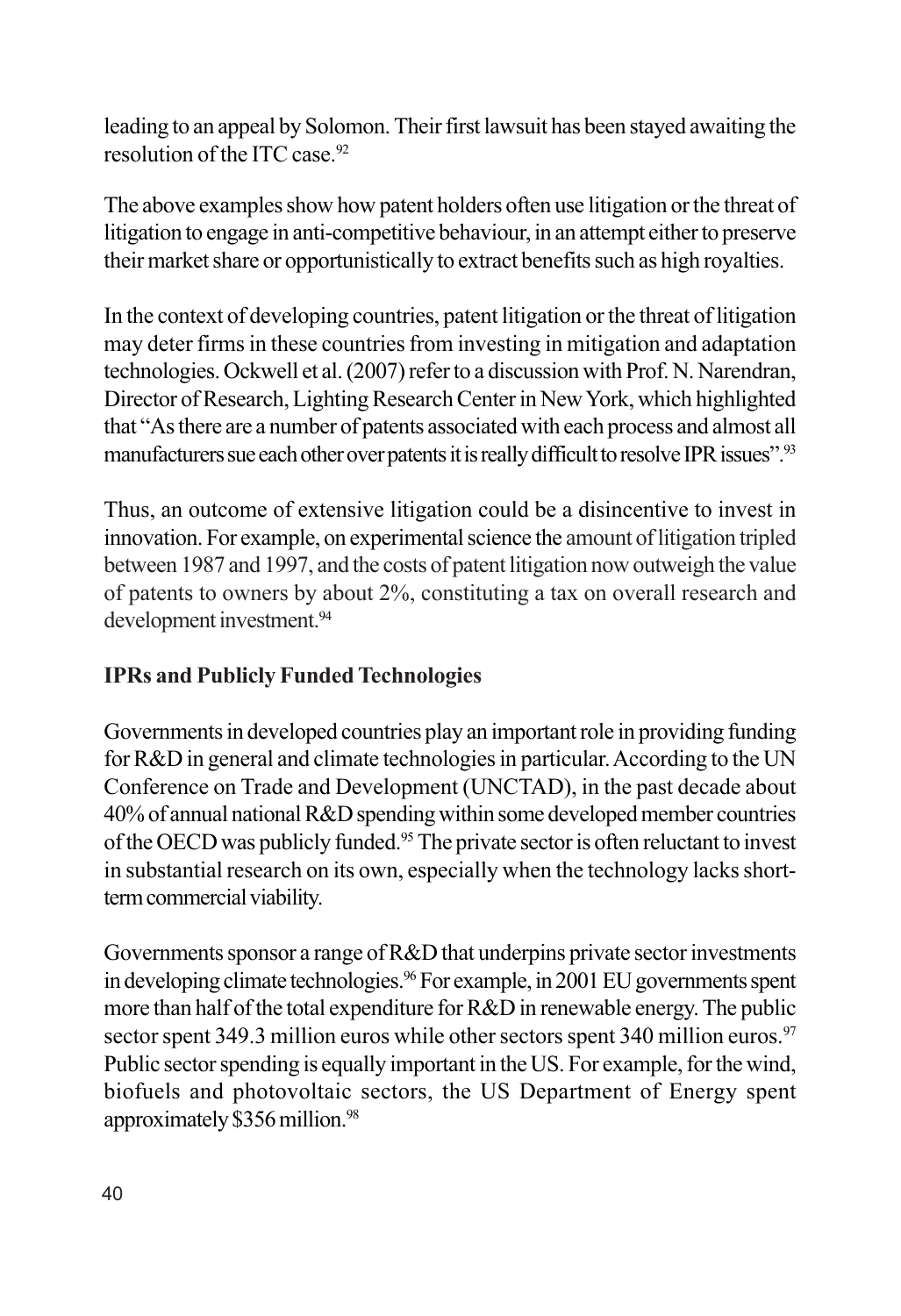Sathaye et al. (2005) surveyed government-sponsored R&D in the US, Canada, the UK, Korea and other OECD countries and found that it is a common practice for governments to grant ownership of IPRs (patents, copyrights, trademarks, etc.) to the recipient research institutions.

In the US, government-sponsored research usually ends up being patented.<sup>99</sup> This trend has emerged due to the Bayh-Dole Act introduced in 1980, which gave non-profit organizations (primarily universities) and small business the right to retain ownership of their inventions and to patent them and license them to firms.<sup>100</sup> Section 204 of the Bayh-Dole Act even allows the inventor to grant "exclusive" licences", provided that "any products embodying the subject invention or produced through the use of the subject invention will be manufactured substantially in the United States". The latter requirement can be waived in specific circumstances.

Barton (2007) made note of the extensive role the US government played in terms of funding R&D in solar photovoltaic, biofuel and wind technologies. He also noted that the technologies that would emerge will almost definitely be protected by patents. In some cases the patents will be licensed exclusively.<sup>101</sup> For example, Dartmouth College has granted a worldwide exclusive licence to Mascoma to research and produce ethanol from cellulosic biomass based on several patents owned by Dartmouth. Dartmouth has also taken an undisclosed equity position in Mascoma.<sup>102</sup> More generally, Barton (2007) identifies access to governmentfunded technologies as an important overall concern in the three sectors he examined  $^{103}$ 

The issue of transfer of publicly owned technology was addressed at UNCED in 1992. Agenda 21 (Chapter 34, paragraph 34.18a) states: "Governments and international organizations should promote the formulation of policies and programmes for the effective transfer of environmentally sound technologies that are publicly owned or in the public domain." Implementation of this provision has, however, been very weak.<sup>104</sup>

Policies similar to the Bayh-Dole Act are aimed at improving the industrial competitiveness of their respective industries. Thus, diffusion of climate technology would "typically be along a pathway of licensing or royalty payments rather than use without restriction in the public domain."<sup>105</sup>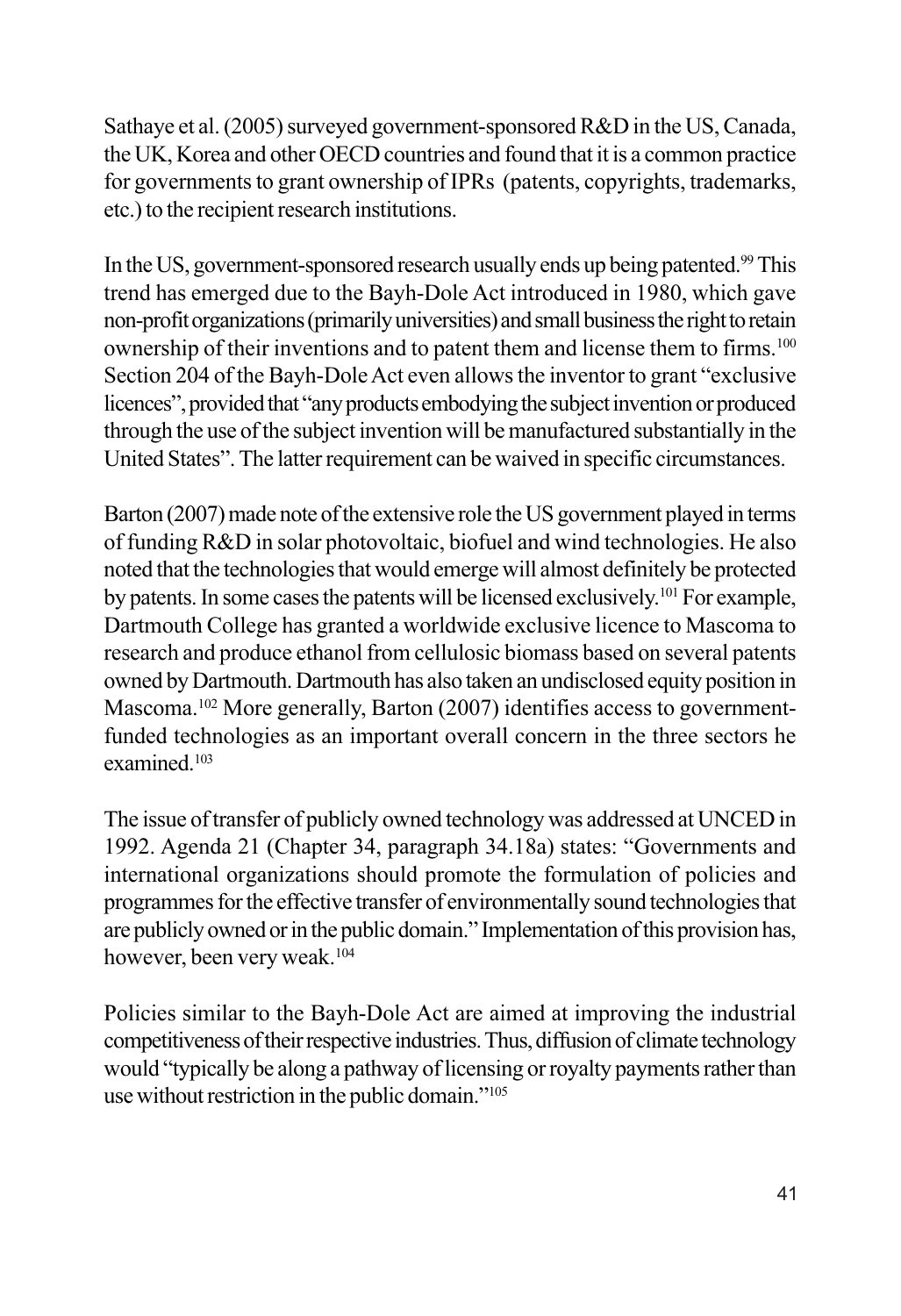However, given the several environmental challenges facing the international community and developing countries in particular, and the role governments play as main drivers of R&D for climate technologies, it is imperative to explore modalities for the transfer of publicly funded climate technologies to developing countries. OECD countries, which tend to hold ownership of most of the technology needed for mitigation and abatement, are in a strategic position to influence technology flows directly through their influence on the private sector or on public institutes which receive funding for their R&D. That would allow them to be more active in transferring technologies to developing countries.<sup>106</sup>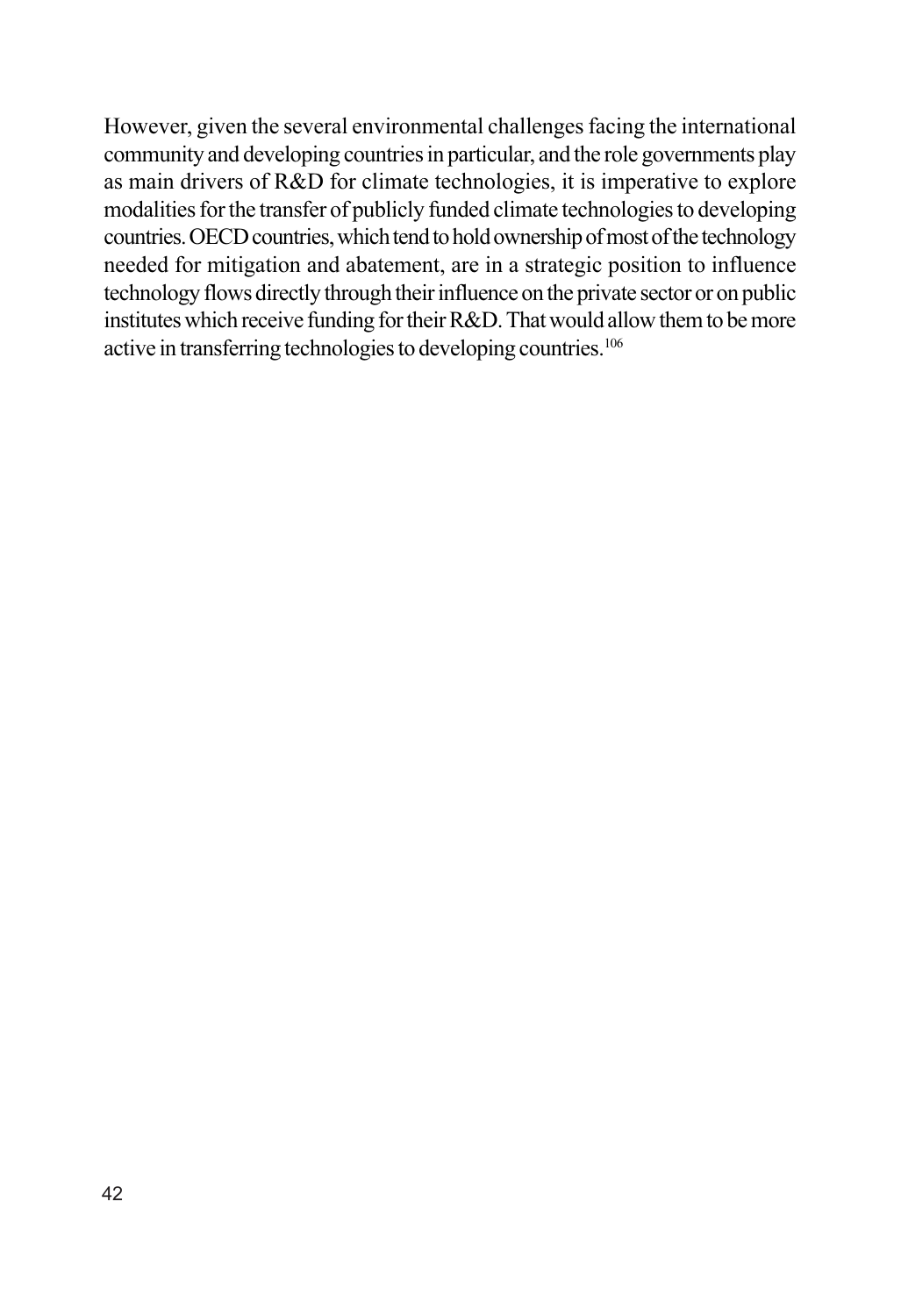# **Measures That Can Be Taken on** Intellectual Property and Climate **Technologies**

"FUEL-CELL innovation was drowning in a global patent thicket. By 2015, it was covered by 18,000 patents owned by hundreds of patent holders. Finding willing licensors, negotiating and paying the required licence fees led to crippling transaction costs. Most serious was the ability of one or more individual patent holders to hold the entire fuel-cell development regime to ransom. Patent trolls, attracted by the huge governmental investments, made things worse: interoperability in fuel-cell technology was almost entirely lost by the trolls increasingly enforcing their patents."

This striking story was related by the European Patent Office (EPO)'s "Blue Skies" Scenario: The Journey to 2025".<sup>107</sup> It foreshadows the difficulties that are likely to arise from the patent system as it is today. It envisions a lack of political will among proponents of the IP system to take concrete steps to anticipate and address problems until catastrophes hit developed countries and force them to rethink the operation of the patent system.

This chapter explores the options available or which could be made available at the national and international level to address IPRs and to facilitate technology transfer to developing countries, which is critical for dealing with climate change.

## **Excluding Climate-Friendly Technologies from Patents**

Prior to the TRIPS Agreement, countries could exclude whichever sectors they wanted from patenting. Thus, many countries excluded sectors critical for social and economic development such as the pharmaceutical and chemical sectors. However, with the advent of the TRIPS Agreement, this was no longer possible. Article 27.1 of the Agreement requires WTO Members to grant patents "for any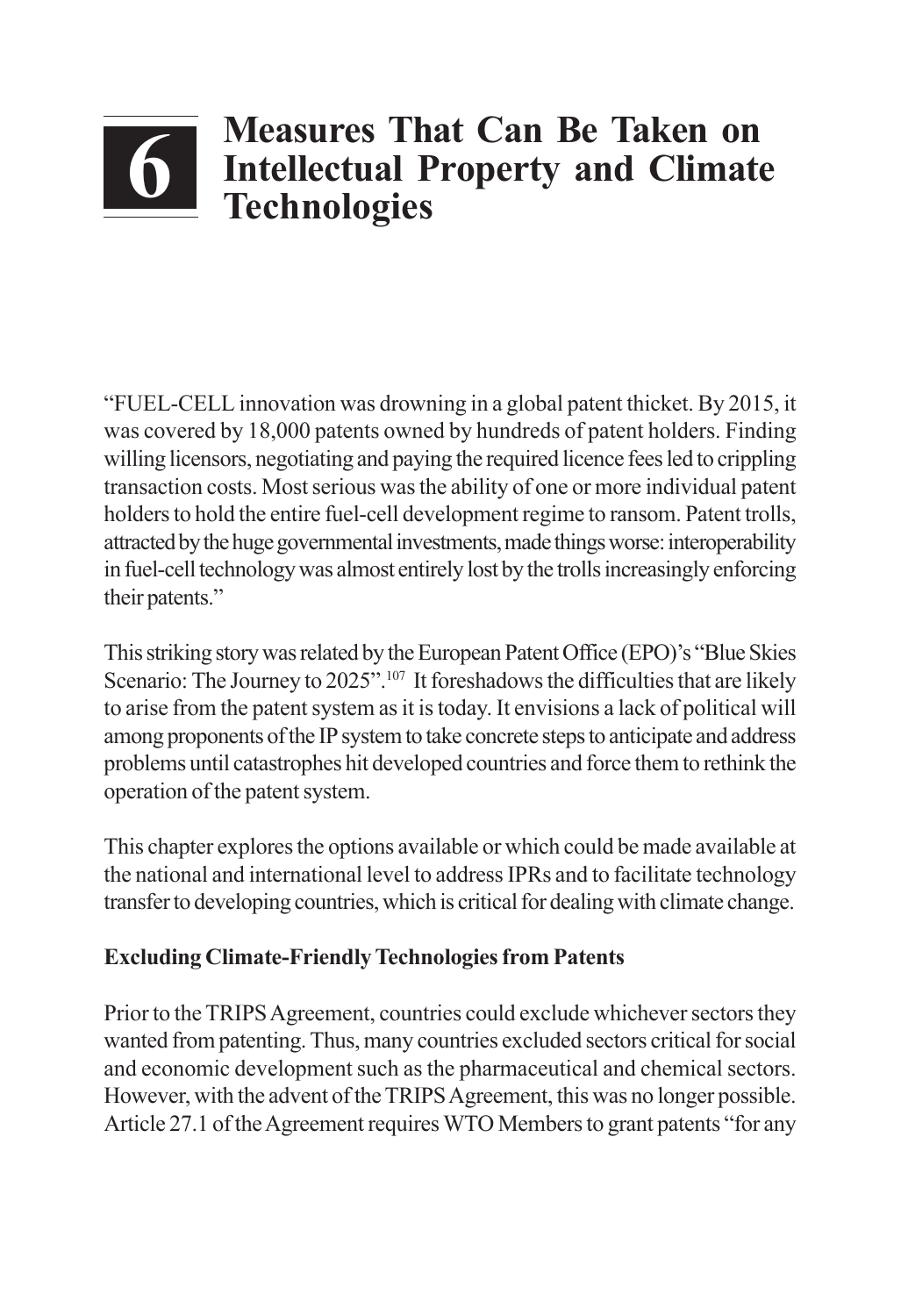inventions, whether products or processes, in all fields of technology, provided that they are new, involve an inventive step and are capable of industrial application".<sup>108</sup> The Article further requires that "patents shall be available and patent rights enjoyable without discrimination as to the place of invention, the field of technology and whether products are imported or locally produced".

Thus, the flexibility enjoyed by many countries to exclude sectors from patent protection was taken away by the TRIPS Agreement's minimum standards that all developing-country Members had to adhere to once the transitional period for implementing the Agreement was over. For example, India was able to exclude patent protection for pharmaceutical products between 1970 and 2005. In 2005, due to obligations undertaken under the TRIPS Agreement, it had to begin the patent examination process for pharmaceutical products and grant patents where the patentability criteria were fulfilled. During the period of no patent protection for pharmaceutical products, India had been able to reverse engineer and develop its own generic drug industry, which today is an important world supplier of affordable medicines.

The international community could consider reverting to a pre-TRIPS situation wherein countries (or alternatively, at least developing countries) could exclude certain critical sectors from patent protection.

The least developed countries already have some flexibility in this regard. LDCs that are Members of the WTO have a special transition period for the implementation of the TRIPS Agreement, which was extended and now expires on 1 July 2013. As such, until the expiry of the transitional period, LDCs do not have to provide IP protection as required by the TRIPS Agreement. For a variety of reasons, however, many LDCs already have IP laws (in some cases inherited from their colonial masters), which many of them have updated or are in the process of updating to make them compliant with the minimum standards of the TRIPS Agreement. Thus, despite the availability of transition periods for LDCs, they would still benefit from an amendment of the TRIPS Agreement that would allow certain sectors to opt out from patent protection. Without such an amendment, LDCs may be hesitant to roll back the TRIPS-compliant provisions they have adopted.<sup>109</sup>

The international community could even go as far as to require all climate-friendly technologies to be free of IPRs worldwide, to ensure their widest availability as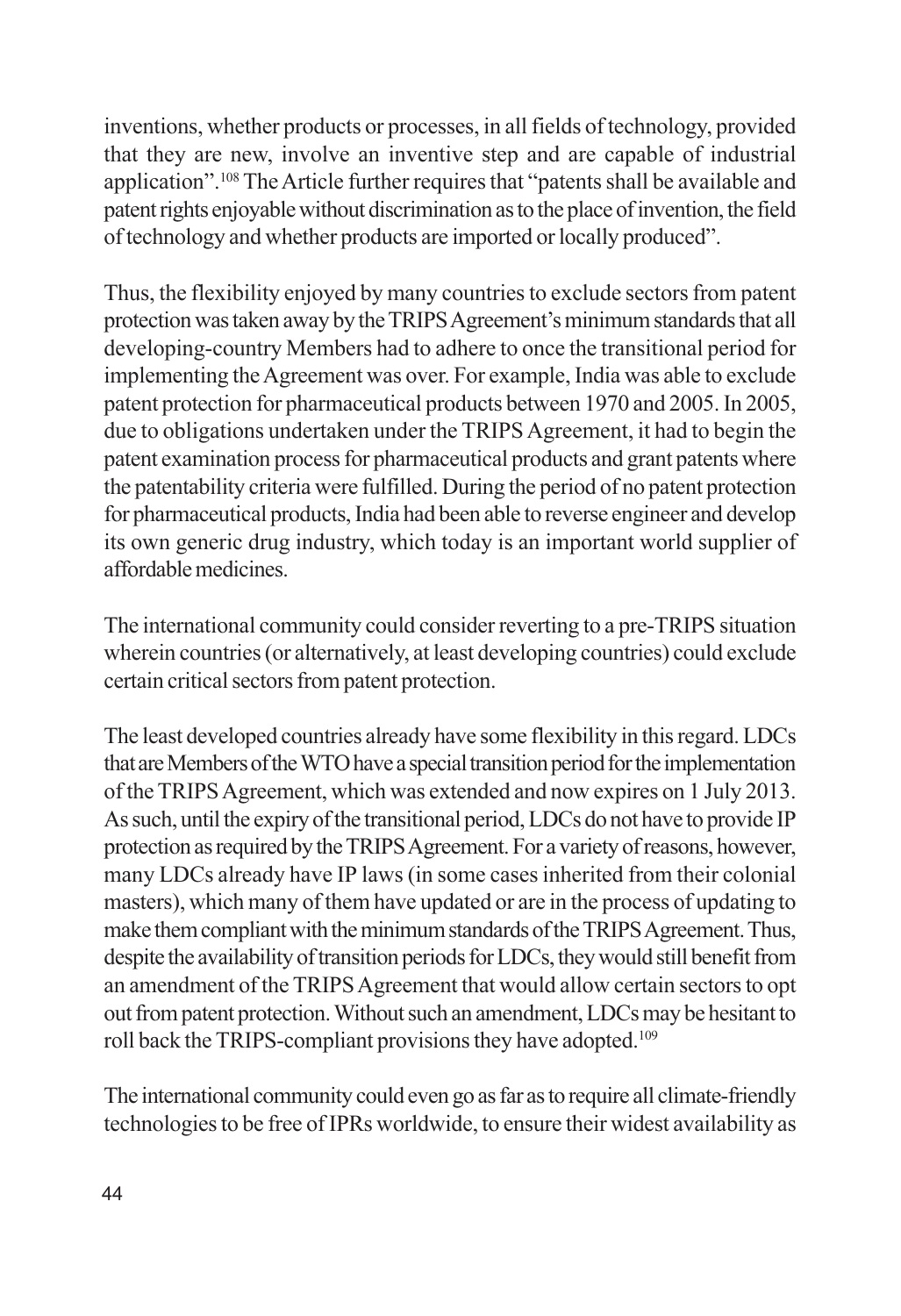climate change represents a grave and potentially irreversible threat to human societies 110

The options presented above could apply worldwide or, alternatively, only to developing countries while patents continue to be granted in the richer markets of developed countries and royalties are paid in those countries. This is a justifiable demand if climate change is considered a serious challenge. Developed countries cannot justify business as usual in the old system while also demanding a radical departure by developing countries from business as usual in their emissions pathways.<sup>111</sup>

Proposals along a similar vein were made by India at the WTO's Committee on Trade and Environment in March 1996, in the context of issues relating to TRIPS, technology and environment from the perspective of developing countries. India proposed three points for cases where other measures for technology transfer are not possible and to encourage the global use of environmentally beneficial technologies. The points were:

 $(i)$ Members may have to exclude these technologies from patentability to allow free production and use of such technologies, as they are essential to safeguard or improve the environment. Such an exclusion is not incompatible with the TRIPS Agreement and may have to be incorporated through a suitable amendment;

 $(ii)$ For currently patented technologies, Members may revoke patents already granted, if this is done in consonance with the Paris Convention and is subject to judicial review;

To encourage the use of environmentally beneficial technology, Members  $(iii)$ should be allowed to reduce the term of patent protection from the present minimum of 20 years to, say, 10 years, "so as to allow free access to environmentallybeneficial technologies within a shorter period."

Given the severity of the climate change challenge facing the international community, it is important to consider progressive solutions. For example, the TRIPS Agreement recognizes that in situations of "war or other emergency in international relations" nothing in TRIPS will be construed as preventing a Member from taking any action which it considers necessary for the protection of its essential security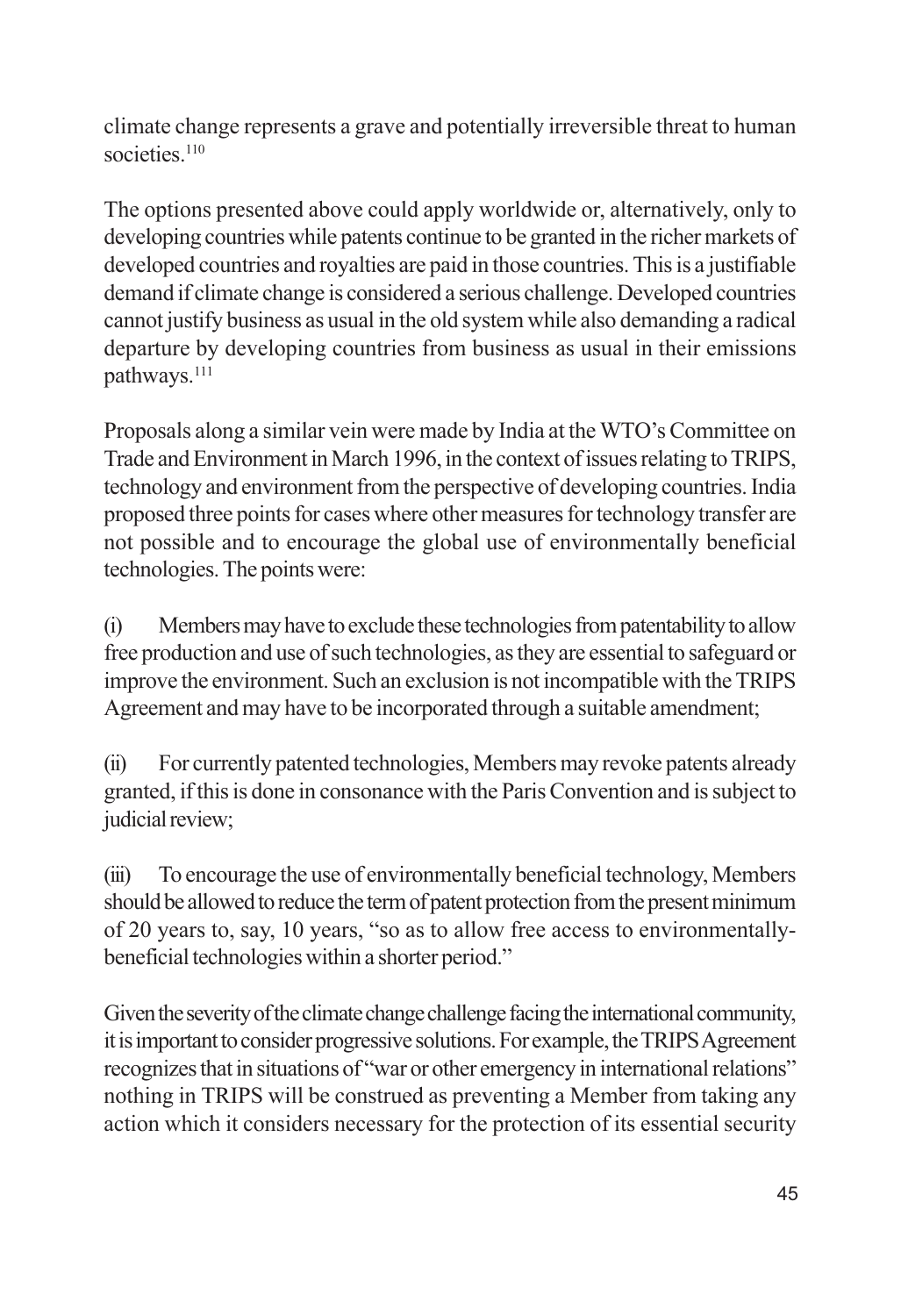interests.<sup>112</sup> Similarly climate change could justify a systemic relaxation of intellectual property rights to strike an appropriate balance between private interests and the global public good.<sup>113</sup>

India recently reiterated the call to address IPR issues with regard to technologies for energy efficiency and for clean energy at a climate change summit in Gleneagles. In its country paper titled "Dealing with the threat of climate change", one option proposed by India was to "redefine the extent of patent protection for such technologies" so that the "protection could exclude the use of such technologies in developing countries".

The options mentioned above would require an amendment of the TRIPS Agreement.

# **Strict Application of Patentability Criteria**

The TRIPS Agreement allows WTO Members to determine on a case-by-case basis whether to grant a patent for an invention. An invention needs to fulfil three criteria for it to be granted patent protection. The TRIPS Agreement refers to these criteria in Article 27.1, i.e., novelty, inventive step and industrial application, but does not define them. Thus, countries have the right to define the criteria in any manner they deem fit.

Developed countries, which tend to be generators of technology, often define the criteria loosely (i.e., adopt low patentability criteria), thus enabling their entities to file many extensive patents. Such application of the patentability criteria has raised concerns given the increasing rise of trivial and broad patents. If developing countries adopt similar loose criteria, the resulting effect will be an increase in the number of patents granted to foreign applicants from developed countries, which are the main beneficiaries of the patent system.

The flexibility provided by the TRIPS Agreement allows developing countries to adopt a much stricter approach to the definition and application of the patentability criteria, thus limiting the number of patents granted on climate technologies. Without a patent, a country with some technological capacity would be able to innovate on the basis of climate technology (which is not patented) through reverse engineering.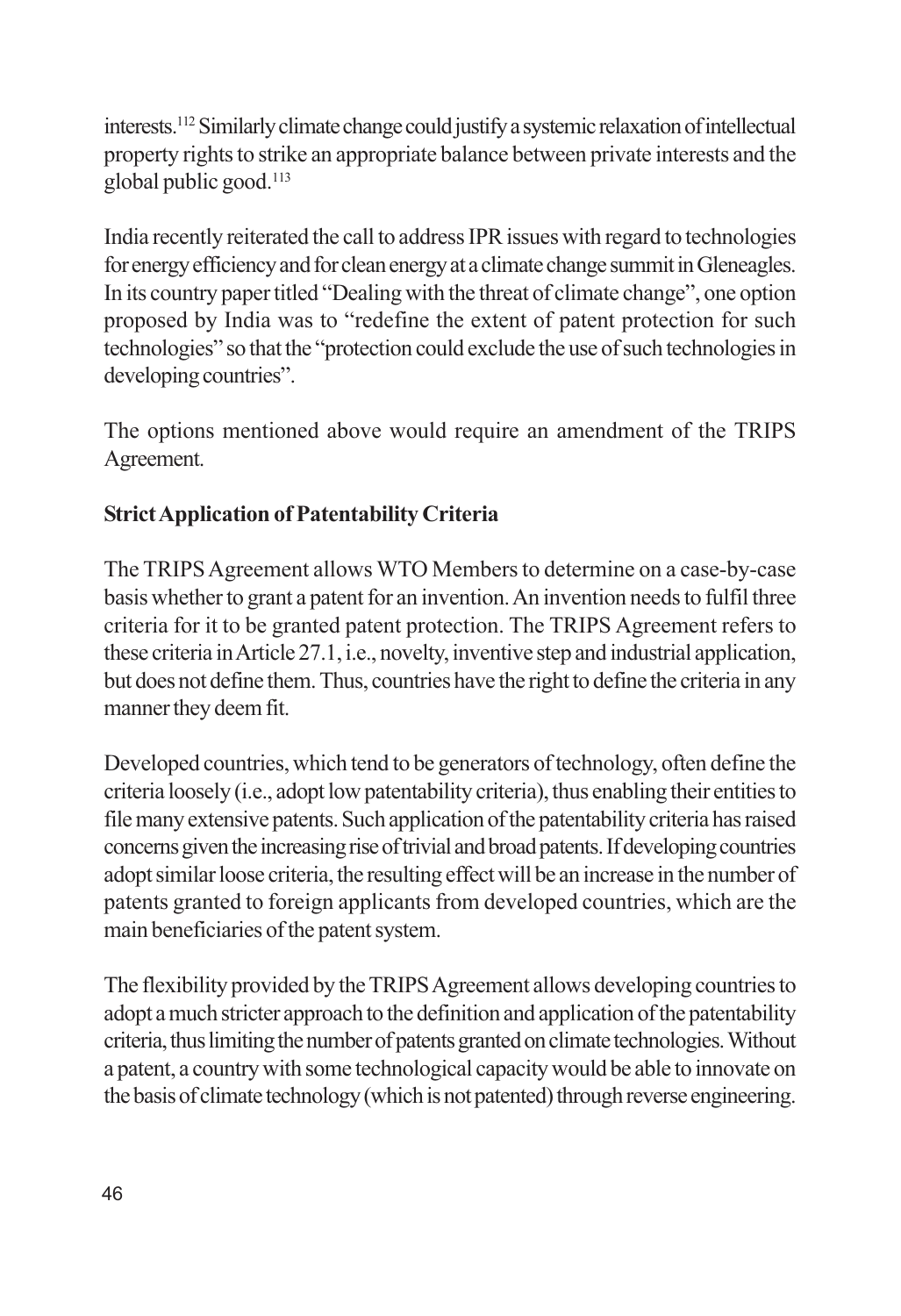However, patent issues would still arise in the case of exports where the technology is patent-protected in the importing country.

The option of strict application of patentability criteria is of limited value. In most developing countries save for a handful, there is a severe lack of patent examination capacity. Many patent examination offices grant patents or reject patent applications on the basis of patents granted by patent offices in developed countries such as the US Patent and Trademark Office (USPTO) or the European Patent Office. Thus, even where the national patent law provides for a higher standard of patentability criteria, in practice in most developing countries these standards may not be applied. In addition, strict application of patentability criteria would work only to reduce the number of patents granted, as it would avoid low-quality or trivial patents. The issue of access to the patented technology would still need to be addressed

# **Compulsory Licensing in Developing Countries**

Compulsory licences are licences that are granted by a government to use patents, copyrighted works or other types of intellectual property without the consent of the IP holder. In the context of patents, Article 31 of the TRIPS Agreement provides WTO Member states the right to grant compulsory licences, although no specific reference to the term "compulsory licence" is made in the said Article. The TRIPS Agreement gives examples of some grounds for granting compulsory licences, but does not restrict the possible grounds to those actually cited. WTO Members have not only the right to issue compulsory licences but also the freedom to determine the grounds upon which such licences are to be granted. This was confirmed by the WTO Ministerial Declaration on the TRIPS Agreement and Public Health adopted in Doha in 2001<sup>114</sup> (Doha Declaration on the TRIPS Agreement and Public Health).

Grounds for issuing compulsory licences could include:<sup>115</sup>

- refusal to deal (when the patent holder refuses to grant a voluntary licence which was requested on reasonable commercial terms and conditions within a reasonable period of time);
- national emergency or other circumstances of extreme urgency;
- to remedy against anti-competitive practices;  $\bullet$
- lack or insufficiency of local working of the patent;  $\bullet$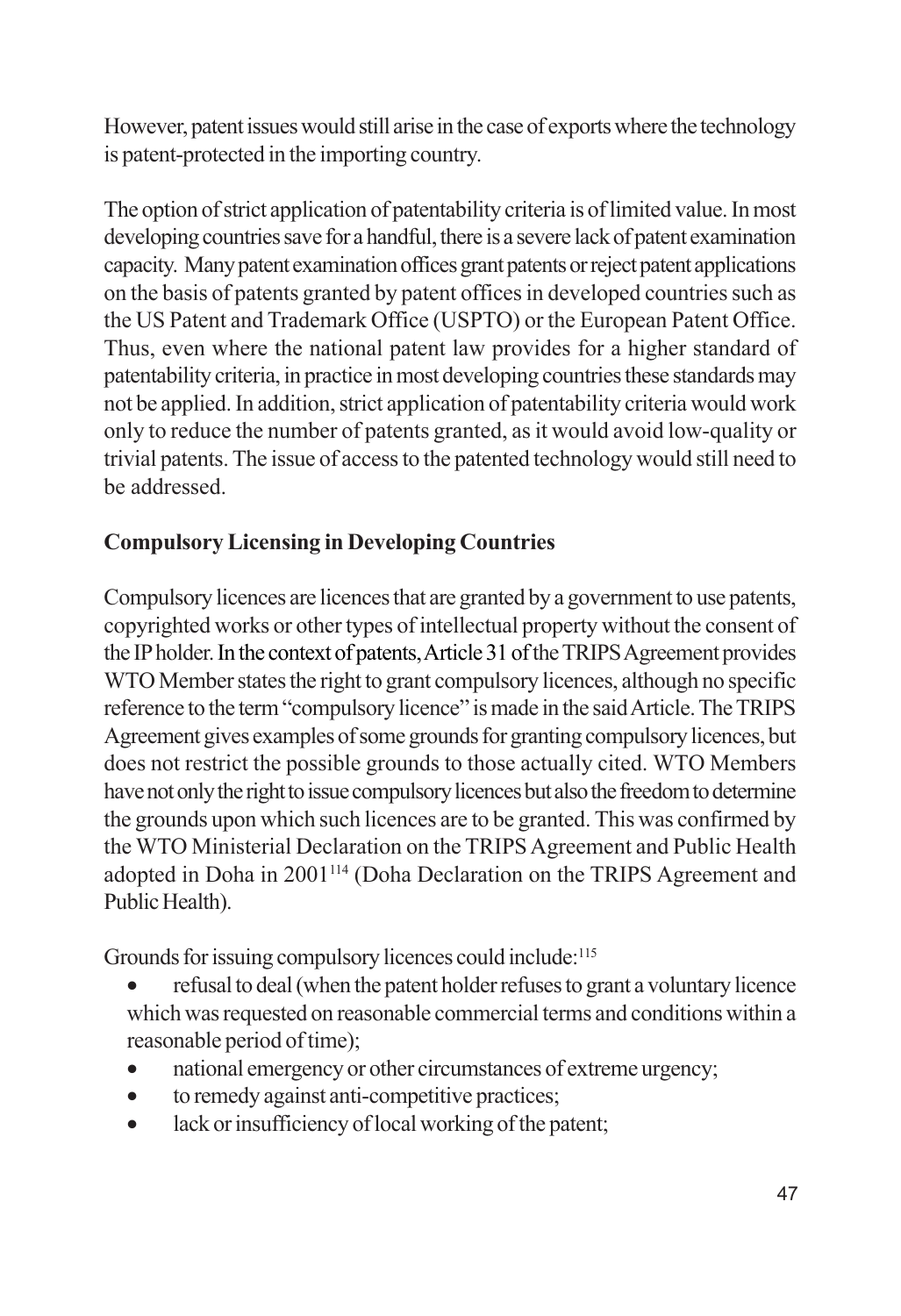- public interest;  $\bullet$
- public non-commercial use (also known as government-use licence);  $\bullet$
- public health;  $\bullet$
- security reasons:  $\bullet$
- environmental reasons;  $\bullet$
- interdependent patents.<sup>116</sup>  $\bullet$

The TRIPS Agreement also lists a number of conditions for issuing compulsory licences. Some key conditions include:

The proposed user (of the compulsory licence) must have made efforts to obtain authorization from the patent owner on reasonable commercial terms and conditions and must demonstrate that such efforts have not been successful within a reasonable period of time. However, this requirement is waived where the compulsory licence is issued for a national emergency or other circumstances of extreme urgency or public non-commercial use.<sup>117</sup>

- The patent owner must be paid adequate remuneration in the circumstances of each case, taking into account the economic value of the authorization.<sup>118</sup>
- The issued compulsory licence shall be predominantly for the supply of the domestic market of the Member authorizing such use.<sup>119</sup>

Most countries provide for compulsory and/or government-use licences in their laws. These provisions usually list the grounds on which compulsory licences can be issued as well as conditions for using the licences.

Compulsory licensing is not a unique or exceptional policy. According to Reichman (2003), "the United States government has broad powers to seize and use any invention protected by privately owned patents, subject to the payment of reasonable and entire compensation, and it makes extensive use of this power".

In the US, compulsory patent licensing provisions have also been addressed in specific legislation.<sup>120</sup> Some relevant examples include:

*The Atomic Energy Act*<sup>121</sup> allows for such licensing when the patented innovation is "[u]seful in the production or utilization of special nuclear material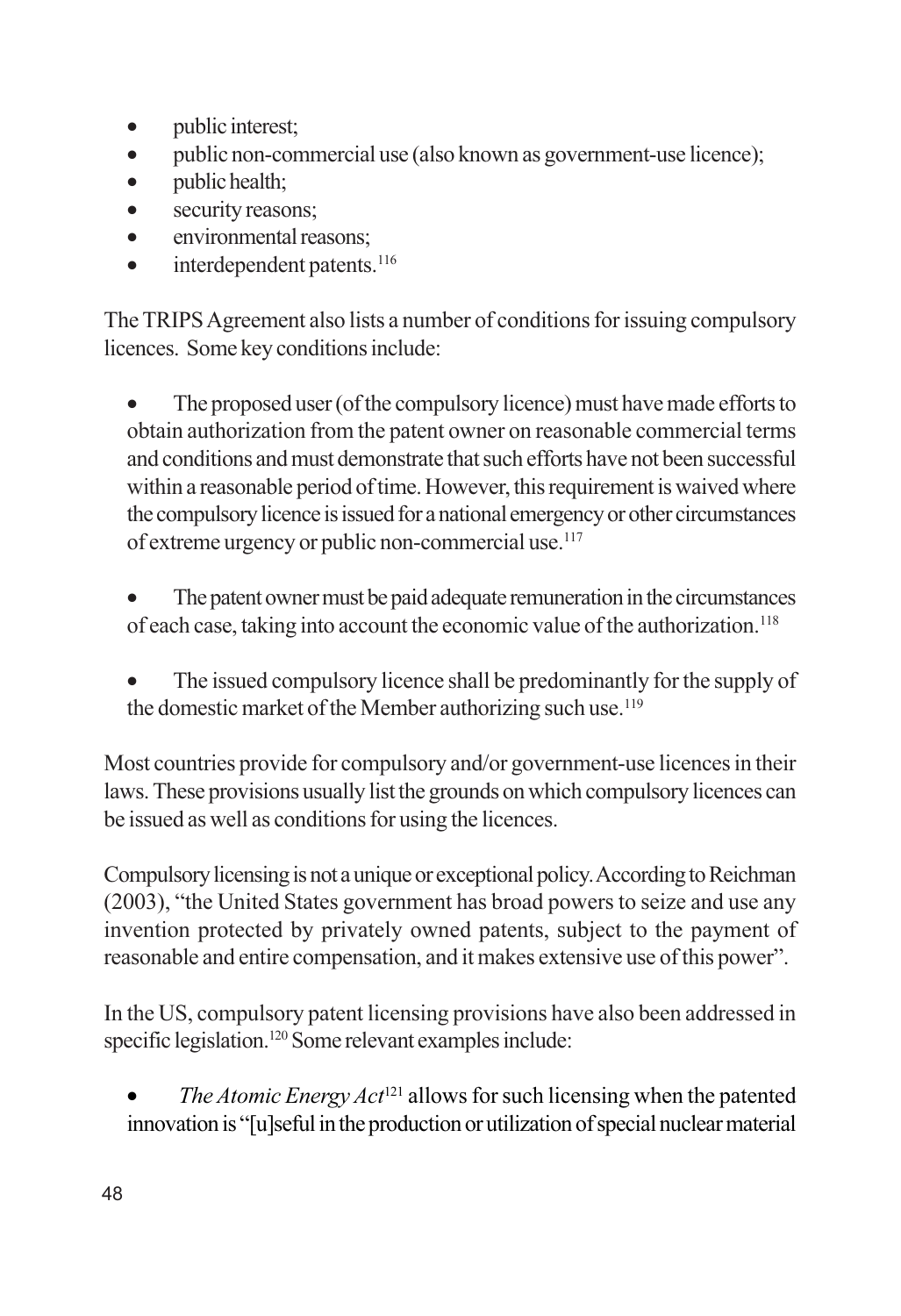or atomic energy." The Atomic Energy Commission can determine whether a compulsory patent licence should be granted and the reasonable royalty owed by the licensee.

The Bayh-Dole Act<sup>122</sup> permits compulsory patent licensing when a recipient of federal grants and contracts "has not taken, or is not expected to take within a reasonable time, effective steps to achieve practical application of the subject invention." The federal government can also exercise its "march-in rights" by showing that a compulsory patent licence is necessary "to alleviate health or safety needs", or "to meet requirements for public use specified by Federal regulations".

The Clean Air Act<sup>123</sup> also provides for compulsory patent licences when the patented innovation is necessary to comply with emission requirements, no reasonable alternative is available, and where non-use of the patented innovation would lead to a "lessening of competition or a tendency to create a monopoly". A district court can, with the Attorney General's assistance, determine whether a compulsory patent licence should be granted and set the reasonable terms.

There are many cases of developed-country governments having used or threatened to use compulsory licences to overcome the patent barrier for various purposes.<sup>124</sup> Courts in many of these countries have also exercised compulsory licensing by opting for payment of royalties by the infringing party to the patent holder, in lieu of granting an injunction to the patent holder. Developing countries are also increasingly using the compulsory licensing provision, although largely for purposes of either importing or producing affordable generic medicines.

A key question that arises is to what extent compulsory licences are sufficient to overcome the IP barrier and be a vehicle for technology transfer to developing countries. Usually compulsory licences only permit the use of a patent but do not oblige the patentee to transfer the technological package developed to execute the invention. Hence, it is quite useful in situations where trade secrets and knowhow are not important issues and entities in developing countries have some technological capacity to reverse engineer once a compulsory licence is issued. However, in developing countries where firms are less technically endowed, a mechanism that does not ensure access to the required skills and know-how essential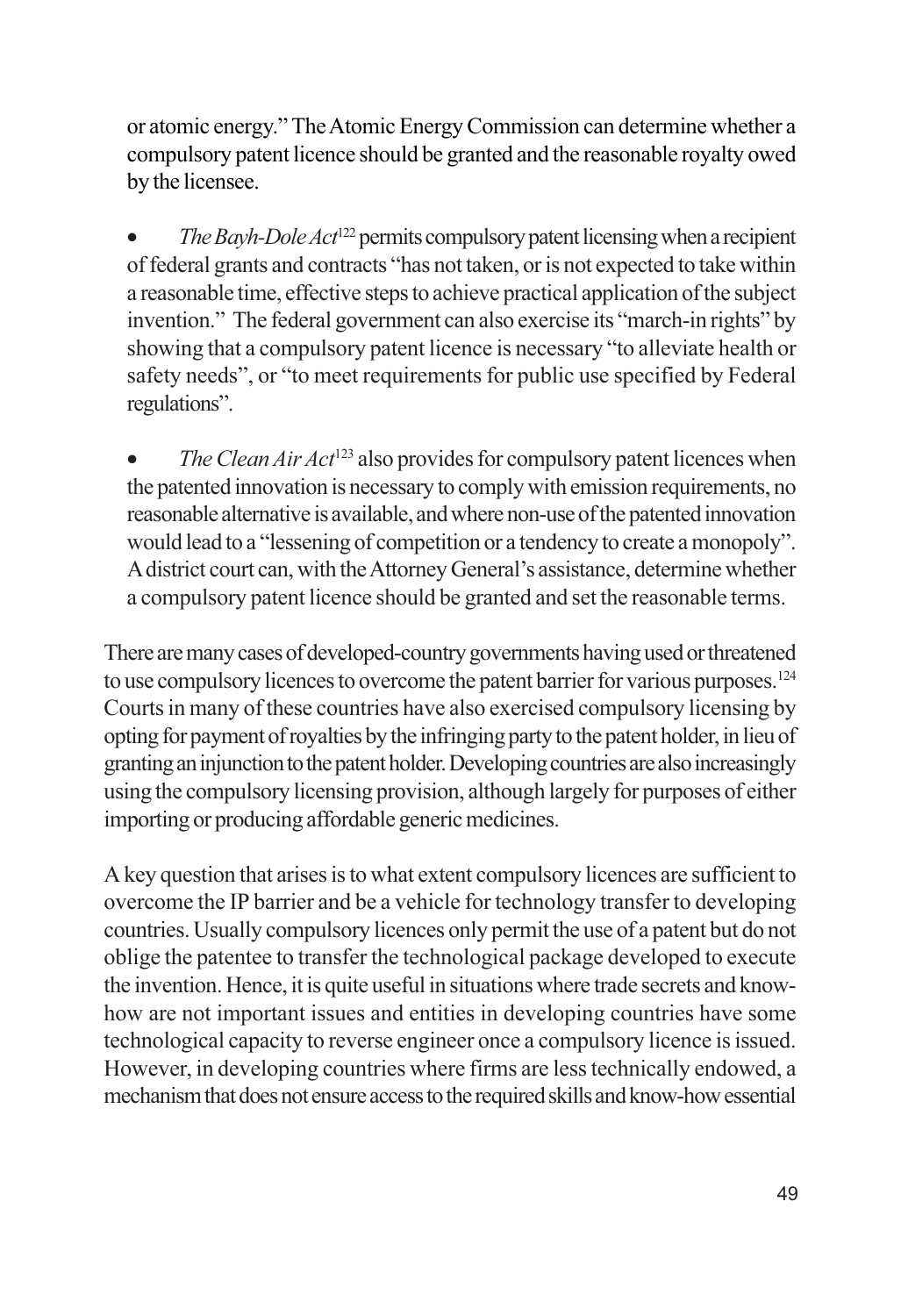for the absorption and operation of the relevant technology, is unlikely to be very heneficial<sup>125</sup>

It is worth noting that there have been some anti-trust cases in the US wherein the transfer of know-how was required as part of a compulsory licence or settlement decree. One such instance is a case in 1994 where the US Federal Trade Commission<sup>126</sup> required Dow Chemical to license to a potential entrant "all formulations, patents, trade secrets, technology, know-how, specifications, designs, drawings, processes ... [etc.]". In another case, Federal Trade Commission vs. Xerox Corporation,<sup>127</sup> the barriers of patent and know-how to compete were eliminated when the consent decree required Xerox to license some of its patents free of royalty, and others at a low royalty, as well as to offer all its office copier know-how royalty-free to US patent licensees.<sup>128</sup>

As seen above, provisions of the TRIPS Agreement (although imperfect) do entitle developing countries considerable latitude to use compulsory licences to advance national goals, including those relating to mitigating and adapting to climate change. Provisions in US laws, including those relating to clean air, confirm this, and provide a useful example for developing countries (particularly those with technological and entrepreneurial skills) seeking to ensure that technology is available on a fair and favourable basis to address the challenges of climate change.<sup>129</sup>

There are, however, factors specific to developing countries that discourage the use of compulsory licences. These include:

Pressures from the patent holders supported by their (developed-country)  $\bullet$ governments to not issue or to abandon the compulsory licences ("pressure factor"). Rather than face stiff opposition from the patent holders (including the possibility of being embroiled in expensive, protracted and unpredictable litigation with the patent holder) and political pressures from their governments, entities in developing countries may attempt to negotiate a voluntary licence, failing which they may abandon the idea of using the patented invention.

A compulsory licence may be revoked when the circumstances that led to its granting have ceased to exist and are unlikely to recur. Although the legitimate interest of the compulsory licensee should be considered before revocation, it remains uncertain how this safeguard will be used.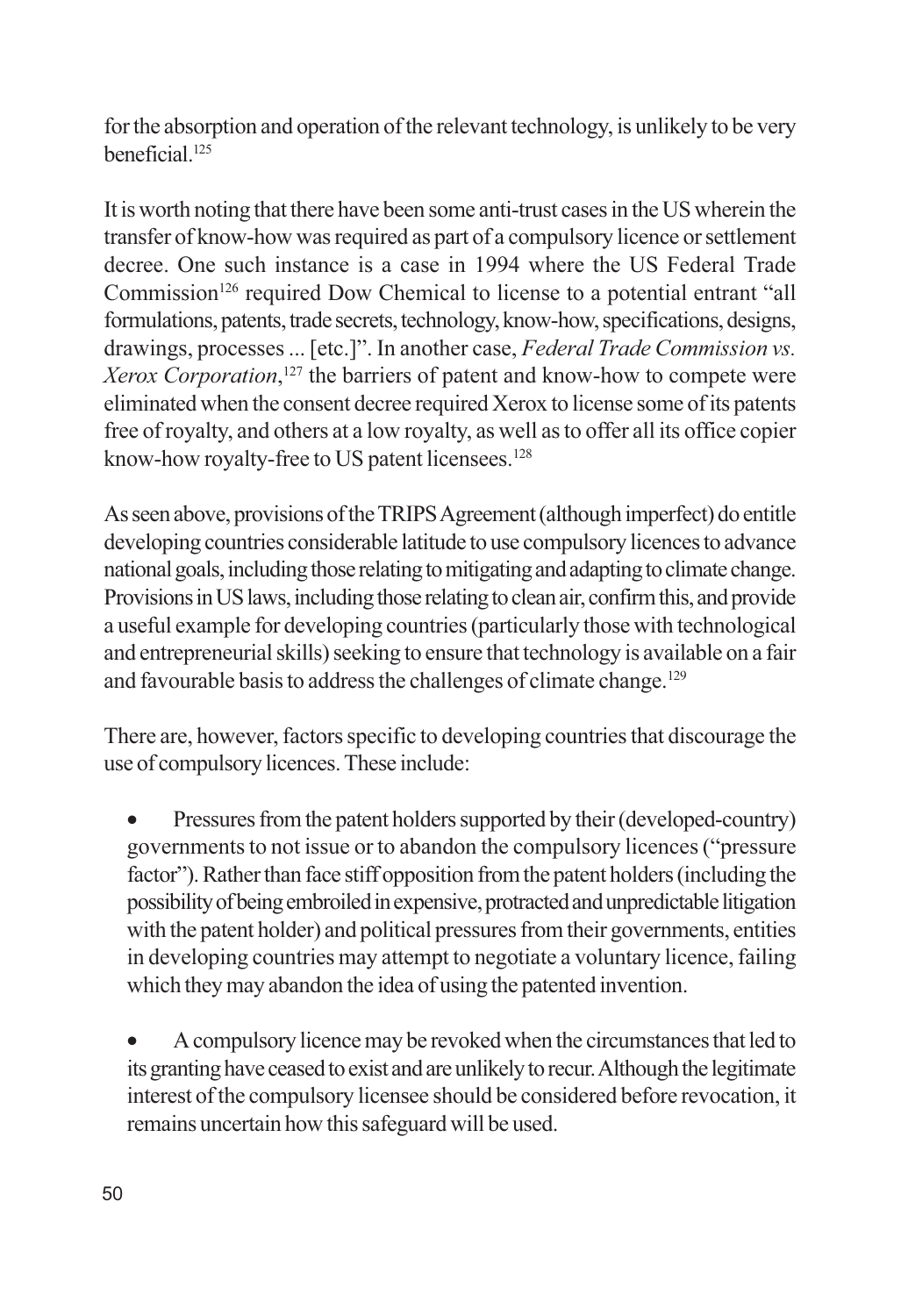#### **International Declaration on IPRs and Climate Technologies**

The "pressure factor" mentioned above is a major reason why developing countries are hesitant to use compulsory licences, although it is a recognized core principle of the patent system, it is enshrined in the TRIPS Agreement and it is often exercised by developed countries. Whenever developing countries have used or attempted to use flexibilities available in the TRIPS Agreement, including compulsory licensing, patent holders and their governments have used any tactic available to intimidate those countries. Several such incidents have been noted in the context of access to medicines, thus leading to the Doha Declaration on the TRIPS Agreement and Public Health.

It is noteworthy that in several cases some developed countries objected to the use by developing countries of validly issued compulsory licences even when it was a matter of life and death for patients in the developing countries. Thus, it can be predicted that some developed countries will raise objections to developing countries using compulsory licences to access climate-friendly technologies.

Therefore, it will be useful to establish a WTO Declaration on IPRs and Climate Technologies, using the Doha Declaration on the TRIPS Agreement and Public Health as an example.<sup>130</sup> Such a declaration could reaffirm and/or clarify, inter alia, that nothing in the TRIPS Agreement prevents WTO Members from taking measures to deal with the challenges of climate change, including to promote access to climate-friendly technologies and associated know-how; and that the TRIPS Agreement shall be interpreted and implemented in a manner supportive of Members' right to protect the environment and the right to use flexibilities provided for in the Agreement. The idea of a declaration on IPRs and climate change technologies similar to the one on public health was proposed by the Brazilian Foreign Minister in his speech to the 2007 UNFCCC Conference of the Parties in Bali.

An important point raised in the Doha Declaration on the TRIPS Agreement and Public Health is the issue of export to countries with inadequate manufacturing capacity in the pharmaceutical sector. This issue arose as a result of restrictions placed on compulsory licences. Under the TRIPS Agreement, a compulsory licence shall be predominantly for the supply of the domestic market of the Member authorizing such use (Article  $31(f)$ ). This means that the amount that can be exported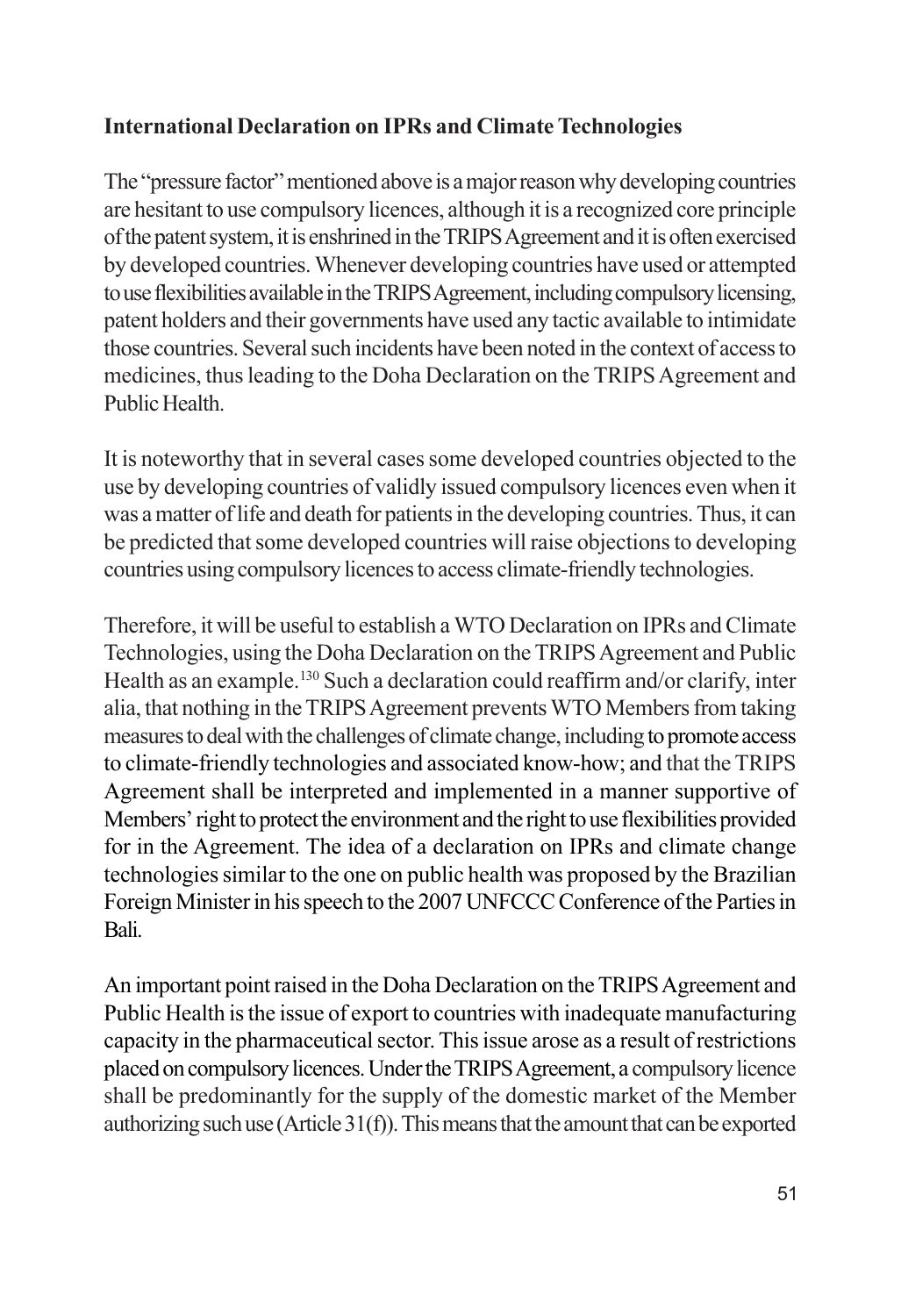to another country is limited. In the context of pharmaceuticals, this created problems since many countries do not have manufacturing capacity. This problem was recognized in paragraph 6 of the Doha Declaration on the TRIPS Agreement and Public Health, which states: "We recognize that WTO Members with insufficient or no manufacturing capacities in the pharmaceutical sector could face difficulties in making effective use of compulsory licensing under the TRIPS Agreement. We instruct the Council for TRIPS to find an expeditious solution to this problem and to report to the General Council before the end of 2002." After intensive negotiations that were often deadlocked along North-South lines, a solution was eventually found in the form of a temporary solution in a WTO General Council Decision of 30 August 2003. On 6 December 2005, WTO Members agreed to convert this temporary solution into an amendment of the TRIPS Agreement. As yet, however, the amendment has not entered into force.

It is important to explore whether similar problems could arise in the context of climate-friendly technologies and, if so, to identify solutions to resolve such problems.

#### **Regulating Restrictive Practices in Licensing Agreements and Anti-Competitive Uses of IPRs**

There is little in terms of international rules on the relationship between IP and competition. Therefore, except for some provisions in the TRIPS Agreement, developing countries are relatively free to follow their own conceptions about competition law and IP.

Article 40 of the TRIPS Agreement, which has been elaborated on above, contains a set of rules aimed at the "control of anti-competitive practices" in voluntary licences. Measures to regulate terms of voluntary licences are important to ensure that the cost is affordable, and that there are no anti-competitive conditions (such as high price of licences, restrictions on markets, or insistence on taking a majority share in the company to which the licence is provided, which have all happened in recent cases). Article 31 of the TRIPS Agreement allows countries to issue compulsory licences to remedy anti-competitive behaviour.

Generally, on the issue of competition it is important to note that a majority of developing countries have little or no tradition in the application of competition law and policies. In fact, the trend seen in many developing countries is that IPRs have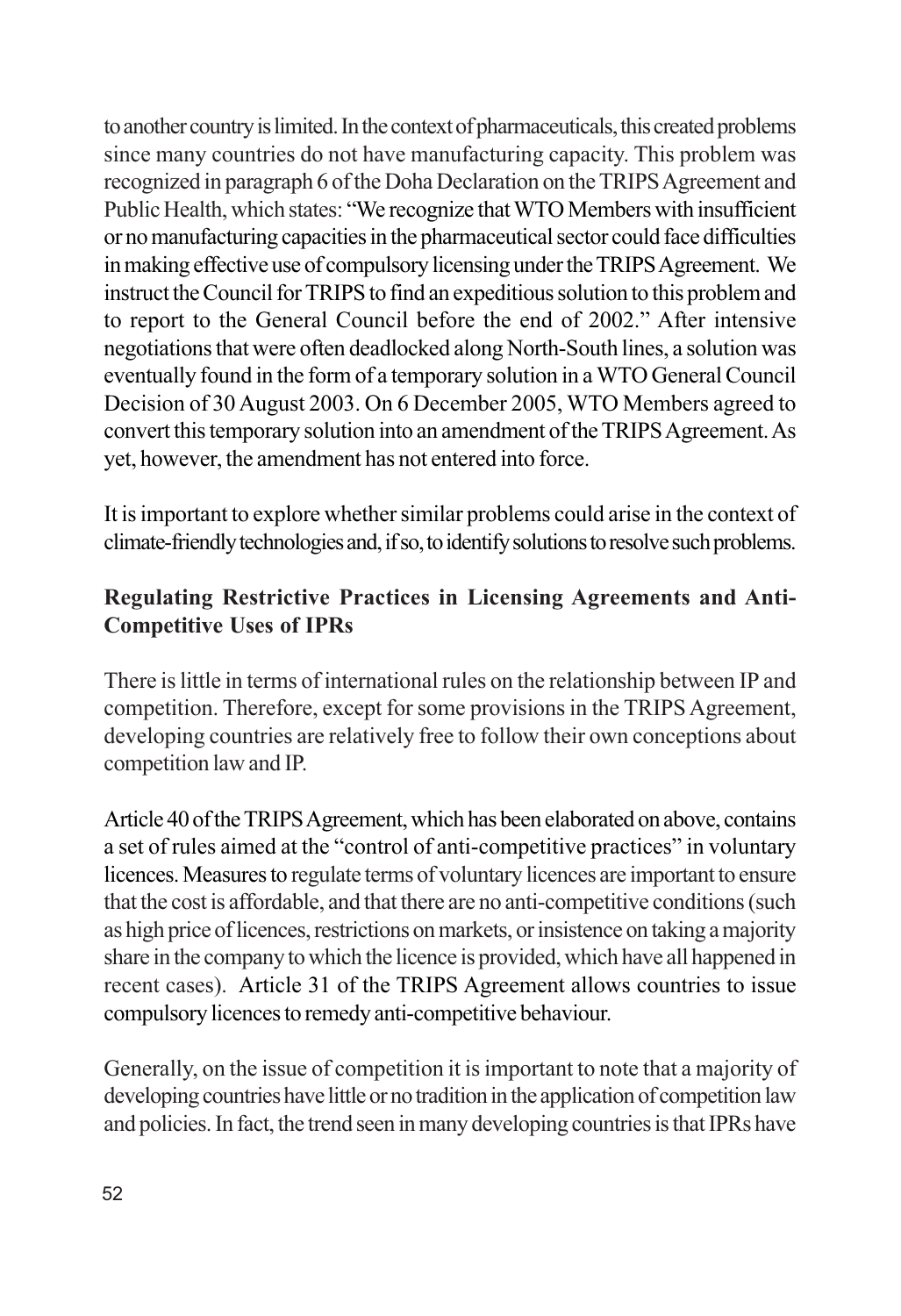been broadened and strengthened in the absence of an operative body of competition law.<sup>131</sup> Developing countries do not apply competition laws to correct anti-competitive uses of IPRs due to lack of legislation, weak implementation or absence of policies to deal with the IP-competition relationship.

Even where competition legislation and policies exist, there are many conditions missing in developing countries for effective application of the laws to correct anticompetitive distortions.<sup>132</sup> For example, enforcing agencies generally lack the financial and human resources, as well as the legal mechanisms (such as investigative tools and the capacity to impose high penalties); enforcing agencies normally have little expertise on IPRs; and clear criteria or guidelines to deal with anti-competitive acquisition and use of IPRs have not been established.

Thus, developing countries should establish and strengthen policies and institutions to deal with abuses emerging from the acquisition and exercise of IPRs. However, this option, while useful in some specific circumstances, may not resolve all IPrelated barriers to transfer of technology.

## **Exceptions to Patent Rights**

All national patent laws have provisions relating to exceptions to the exclusive rights granted by a patent, although the scope and content of these provisions vary from country to country. Exceptions to the exclusive rights granted by patents are justified on the grounds that in certain circumstances limited use of the patented inventions is required to achieve public policy purposes of encouraging innovation and protecting other public interests.

Article 30 of the TRIPS Agreement allows "limited exceptions" to exclusive patent rights provided that the exceptions satisfy the three-fold test of: (1) not unreasonably conflicting with the normal exploitation of the patent; (2) not unreasonably prejudicing the legitimate interests of the patent owner; and (3) taking into account the legitimate interests of third parties. Thus, under Article 30 countries may, under certain circumstances, automatically allow the use of the patented invention by a third party without the consent of the patent holder. The TRIPS Agreement does not define these circumstances. It is up to each country to define these circumstances depending on national policies as long as the three-fold test can be satisfied.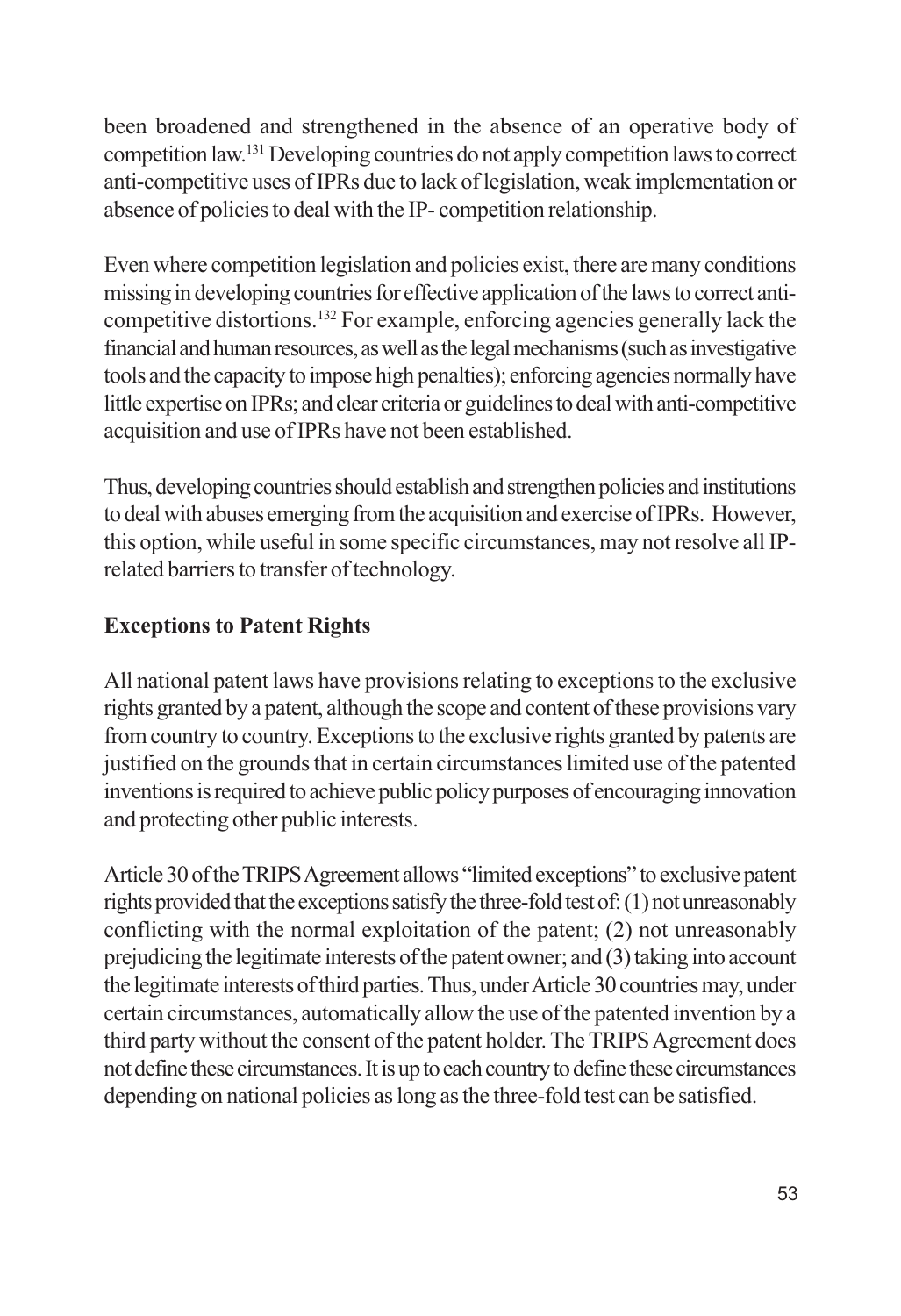Some exceptions to patent rights that should be provided in national patent laws, as they could be relevant to dealing with climate technologies, are: (1) acts done privately and on a non-commercial scale or for a non-commercial purpose; (2) uses for scientific research;  $(3)$  uses for teaching purposes; and  $(4)$  experimentation on the invention for commercial purposes, for instance to test it or improve on  $it$ <sup>133</sup>

#### Technology Pooling through a Collective Global Approach<sup>134</sup>

In situations where technologies are patented, a collective or global approach to enhance access and affordability has been proposed. A "Global Technology Pool" for Climate Change", for example, could be developed in which patent owners of climate-friendly technologies are required to place their patents and associated trade secrets as well as know-how, and make them available to developing-country firms. Access to the technologies and associated trade secrets and know-how would be conditioned on payment of a low level of compensation (in some circumstances, royalty-free) and on standard terms (that are to be negotiated).<sup>135</sup> This would manage the patent system, prevent abusive practices by the IP holder that deny access to developing countries, and make it administratively and financially easier for access to take place.

Similar approaches have also been advocated by various prominent experts and academics. One proposal is a compulsory licensing framework that could ensure that licences to patent are available as a matter of right to third parties.<sup>136</sup> On a similar licence of right model, Prof. William Kingston from the School of Business Studies at Trinity College in Dublin states: "Of all types of industry and business which use intellectual property rights, the proposed change (to a licence of rights regime) would be most beneficial in complex technologies which are rapidly increasing in importance."<sup>137</sup>

Another proposal by Reichman and Lewis (2005) has promoted the idea of a "compensatory liability regime", i.e., a liability rule which is an option for one to use another party's innovation under specified conditions, which include: (i) how the innovation may be employed; (ii) the period for which it may be employed; (iii) the compensation the innovator should receive (or at least a method for determining it); and (iv) provisions for revising the terms of use upon mutual agreement. On this model, Reichman has also noted that "the success of multiple players in the relevant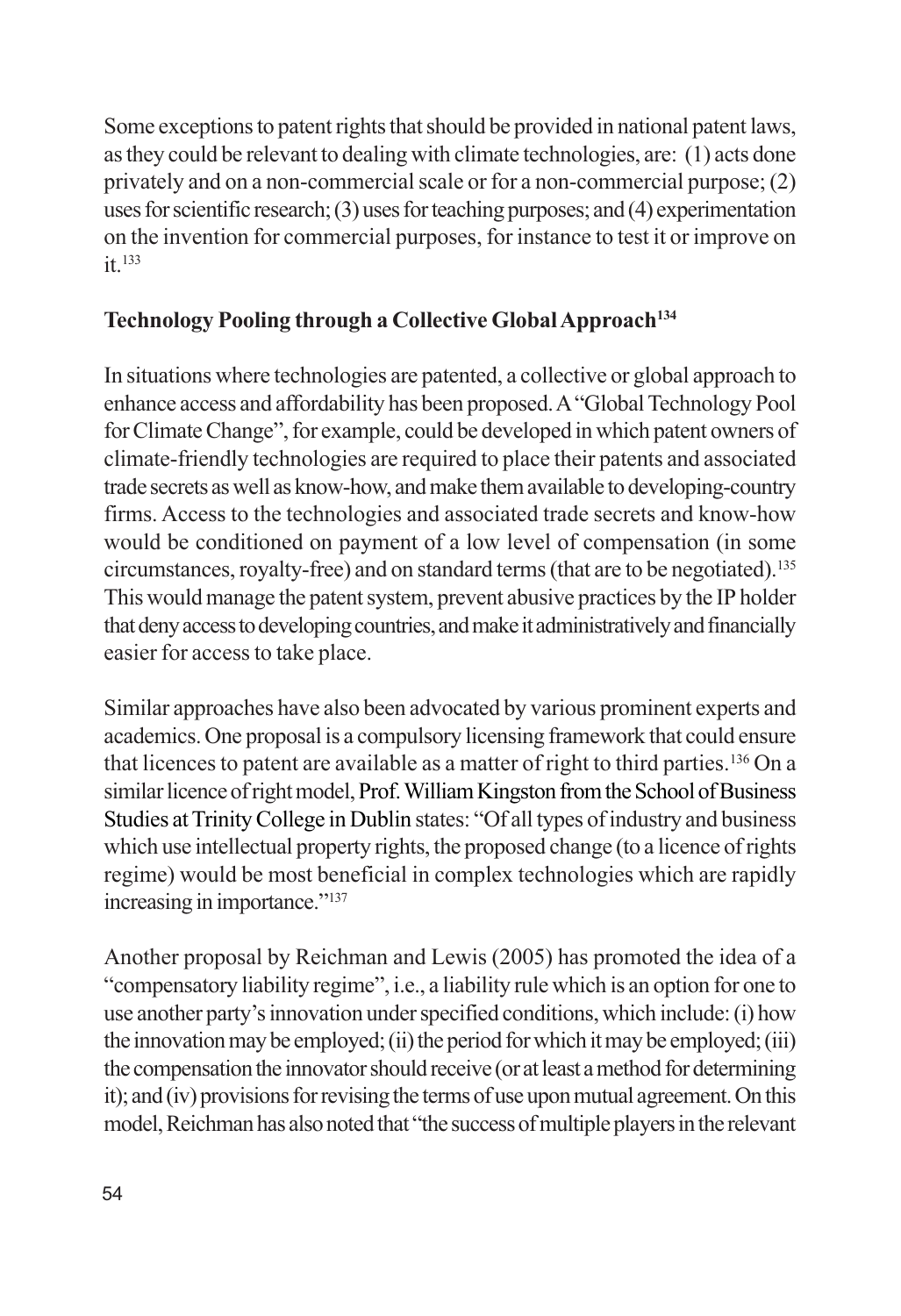technical universe should correspondingly augment the flow of investment and technical information to that universe as a whole, as players participate in the industry-wide virtual partnership that a liability rule supports".<sup>138</sup>

In all the above ideas, the basic theme is to allow a third party access to and use of the protected subject matter for specified purposes, without permission but subject to payment of some compensation to the IP holder for these uses. Payment of remuneration for patent infringement is found even in the US law. Specifically, section 1498(a) of Title 28 of the US Code provides in part: "Whenever an invention described in and covered by a patent of the United States is used or manufactured by or for the United States without license of the owner thereof or lawful right to use or manufacture the same, the owner's remedy shall be by action against the United States in the United States Claims Court for the recovery of his reasonable and entire compensation for such use and manufacture." Reichman and Lewis (2005) refer to this law as a "de facto liability regime".<sup>139</sup>

US courts have also commonly applied a similar principle in their decisions. For example, in the Paice-Toyota case mentioned above, injunctive relief was denied to Paice LLC and instead the court allowed Toyota to continue its patent infringement, although subject to payment of royalties.<sup>140</sup> The main case in the US on the issue of payment of compensation in lieu of granting injunctive relief is  $eBay$ Inc. v. MercExchange LLC.<sup>141</sup> The TRIPS Agreement also recognizes the possibility of WTO Member states limiting remedies for infringement to payment of compensation.<sup>142</sup>

From the above it is apparent that the idea of allowing the use of a patent in return for payment of compensation is a concept that has been around for a while. In the proposed concept of a global technology pool, the beneficiaries are intended to be firms in developing countries. Thus patent holders would still be able to extract high commercial royalties from the richer developed markets.

The nature of the pool should be mandatory in that developed and developing countries both have to ensure, either through law or policy (e.g., a condition for receiving public funding for R&D), that the protected subject matter is given to the global technology pool for climate change for licensing to developing-country firms as envisaged above.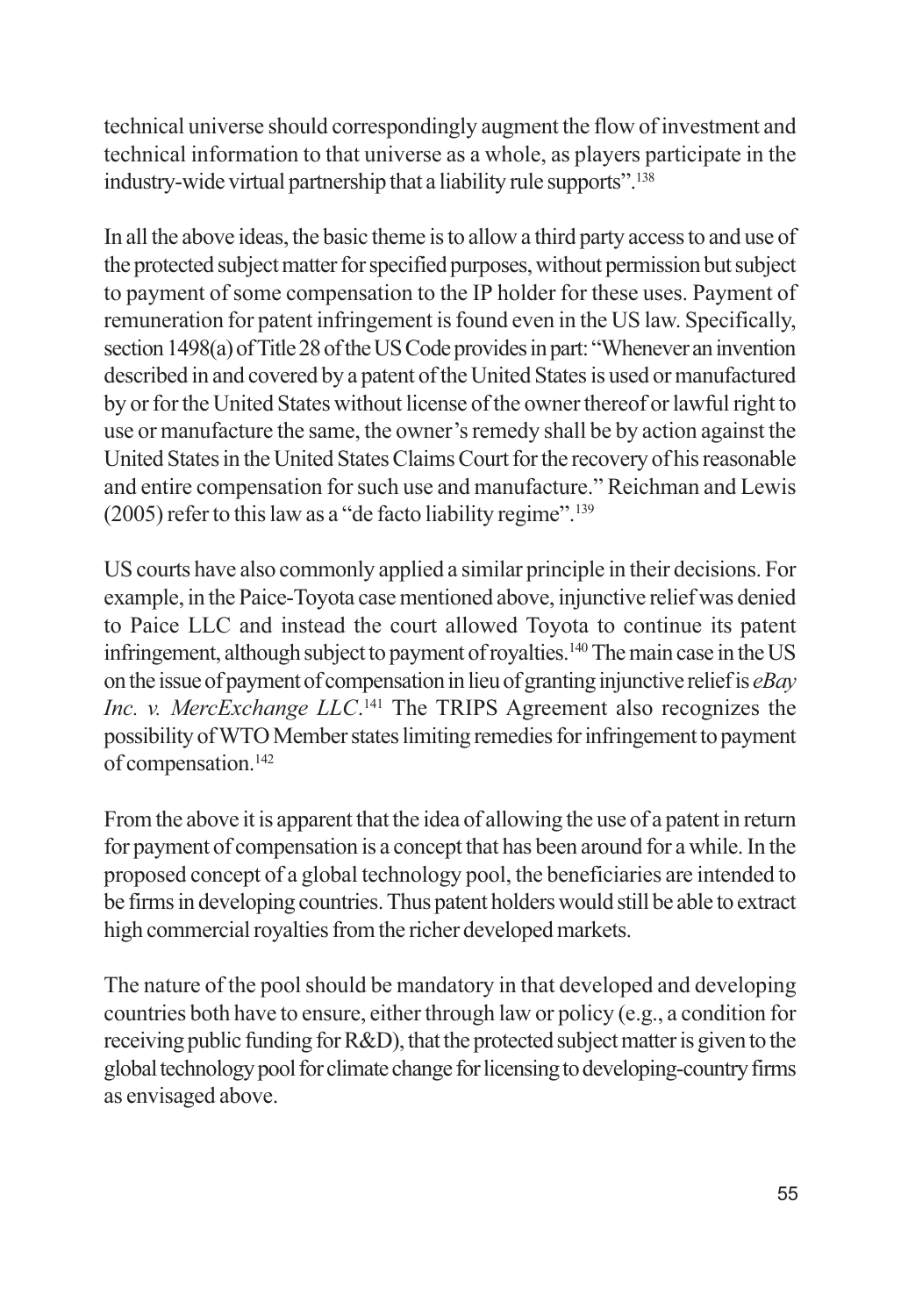#### **Sharing of Know-How and Trade Secrets**

Parties to the UNFCCC may also consider a global cooperation system for sharing know-how and trade secrets, which is also important, as the lack of this is another serious barrier to technology transfer.<sup>143</sup> Even if a technology is not patented, the withholding of trade secrets, or how to make the technology, can prevent the development of endogenous technology in developing countries. This should be a component of the "Global Technology Pool for Climate Change" proposed above, as well as any technology transfer framework that emerges under the UNFCCC.

## **Publicly Funded Technologies**

The US, in a presentation at a UNFCCC meeting in 2008, acknowledged that there is a need for a "global effort to share government-developed and owned technologies at low or no cost".<sup>144</sup> The sharing should also include the knowhow.

As noted above, the public sector plays a critical role in provision of R&D funding and the amounts spent are significant. However, it was also noted that governments particularly in the OECD countries fund R&D programmes as part of their industrial policy aimed at improving their industrial competitiveness. Thus the inventor (usually public research institutions, universities and other governmental bodies) is allowed to claim patents over publicly funded technologies and to license them to the private sector. As a result, even technologies which are wholly or partially funded by the public sector are not easily available to firms in developing countries.

On this point it has been contended that governments being the main driver of public R&D programmes for climate-friendly technologies can play a critical role in promoting the transfer and dissemination of these technologies and that modalities for such transfer should be explored and worked out with the aim of building consensus at a multilateral level.

It is suggested that fully owned government technologies should be transferred at no cost. Where governments partially fund R&D, they should have partial ownership of any resulting patent.<sup>145</sup> When a licence is issued to a developing-country firm, a corresponding proportion of the cost of the licence should be waived, thus reducing the overall cost to developing countries. Incentives can also be given to entities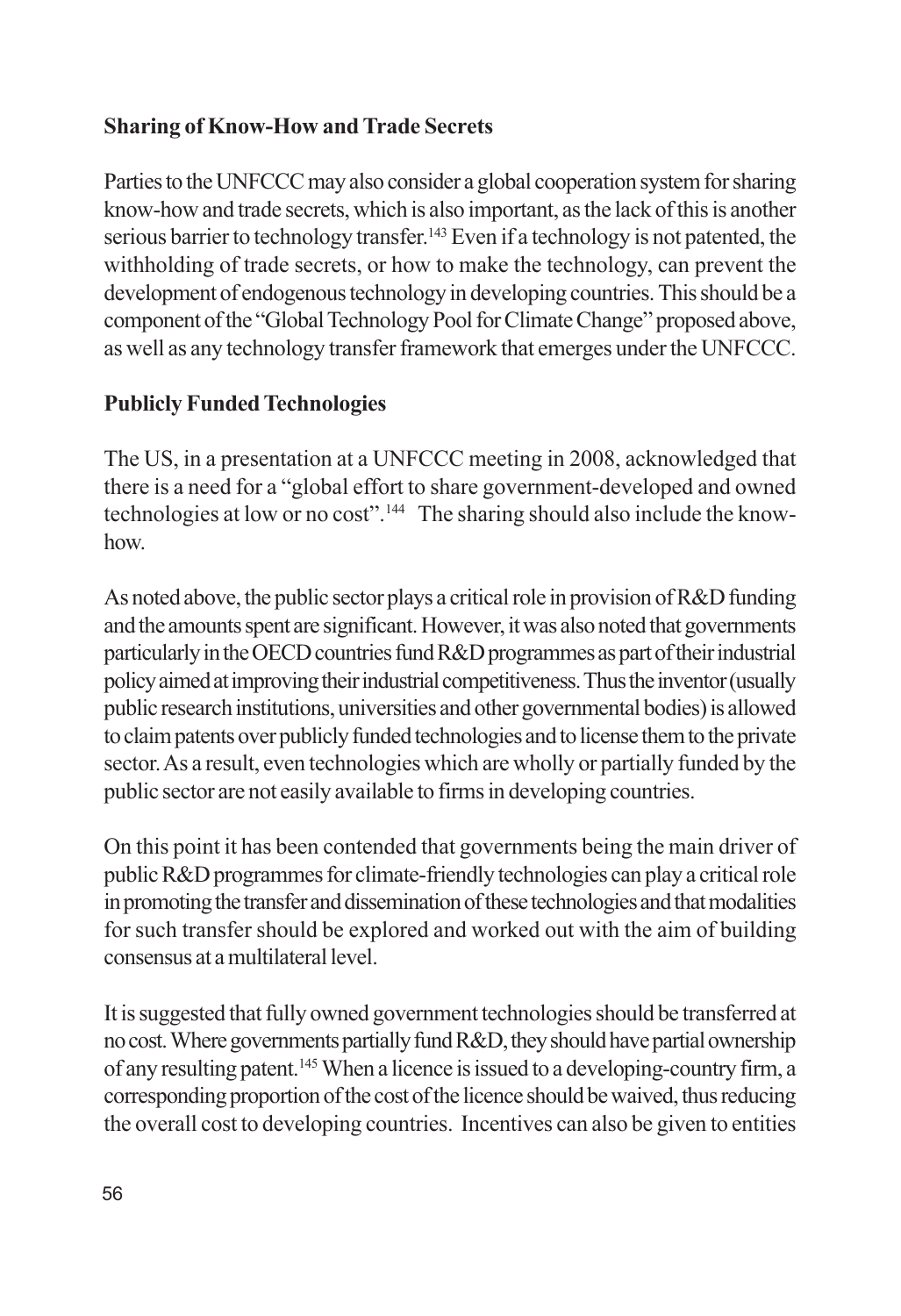(that are publicly funded) to make the patented technology, with its know-how, available to developing countries. It has also been proposed that to support noand low-cost transfer, developed-country governments should compile a "Publicly Owned Technology Inventory".<sup>146</sup> Governments can also use their leverage as a funder of R&D to place conditions on recipients of the grants as to licensing to firms in developing countries.

One example of publicly funded research being made available to the public is the mandatory Public Access Policy of the US National Institutes of Health (NIH). According to the law,<sup>147</sup> the Director of NIH shall require all investigators funded by NIH to submit, or have submitted for them, to the National Library of Medicine's PubMed Central digital archive their final peer-reviewed manuscripts upon acceptance for publication, to be made publicly available no later than 12 months after the official date of publication.<sup>148</sup> Compliance with this Policy is a statutory requirement and a term and condition of the grant award and cooperative agreement, in accordance with the NIH Grants Policy Statement.<sup>149</sup>

This is the first time the US government mandated public access to research funded by a major government agency. On the passing of the law, Heather Joseph, Executive Director of SPARC (the Scholarly Publishing and Academic Resources Coalition), said: "Congress has just unlocked the taxpayers" \$29 billion investment in NIH ... This policy will directly improve the sharing of scientific findings, the pace of medical advances, and the rate of return on benefits to the taxpayer." While the law applies to articles funded by NIH, a similar concept could also be used to address prompt availability of publicly funded technologies to developing countries.

## **Future Technologies**

At the UNFCCC meeting in Accra in 2008, the G77 and China put forward a proposal for the establishment of a Multilateral Climate Technology Fund.<sup>150</sup> The expectation is for the fund to finance enhanced action on technology development and transfer. More specifically, it is proposed that the fund will finance, inter alia, support for research, development, manufacture, commercialization, deployment and diffusion of technologies for adaptation and mitigation and creation of manufacturing facilities for environmentally sound technologies, etc.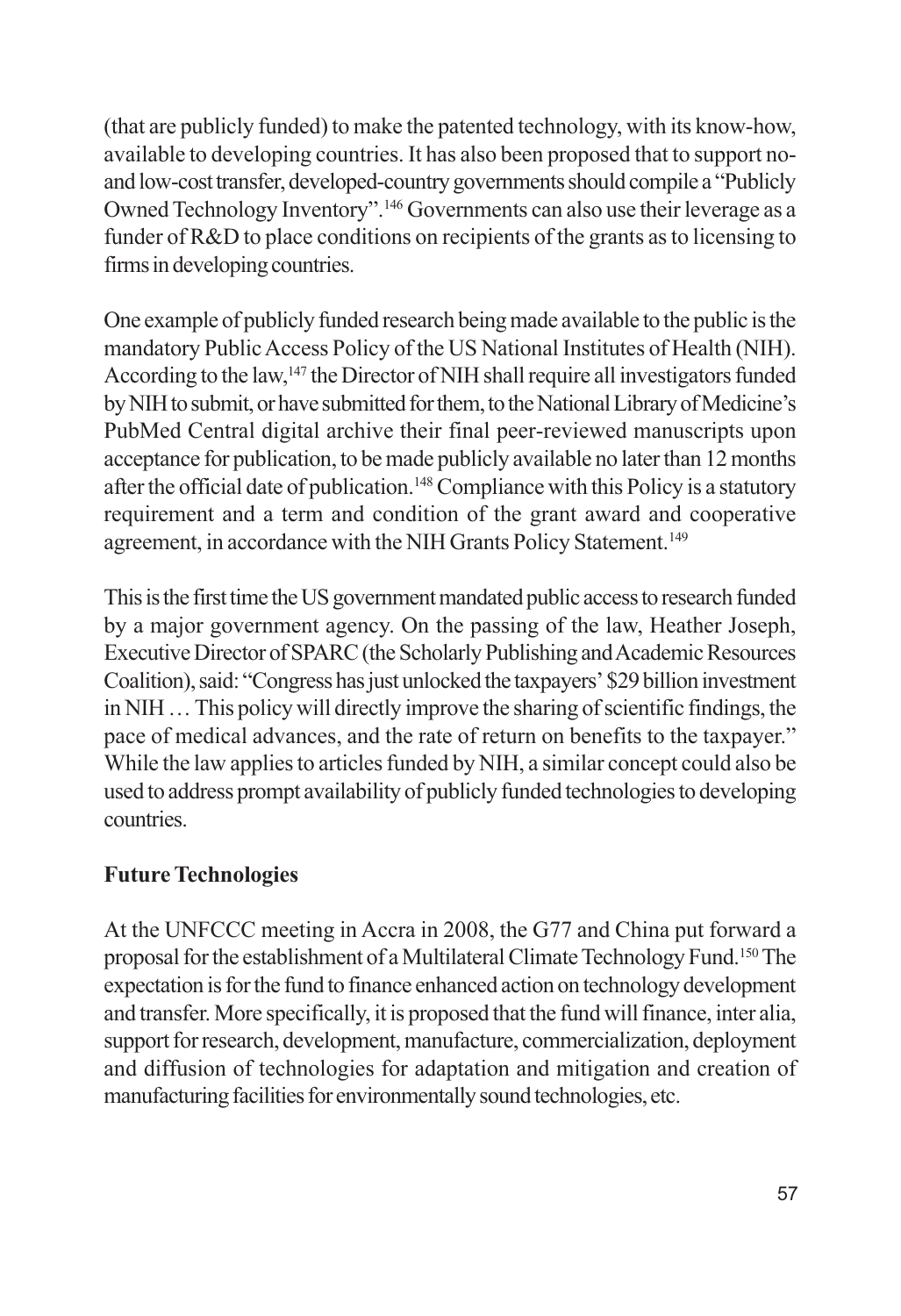The financing of R&D for new technologies by any future fund should be subject to conditions concerning IPRs. The IPRs on any technology resulting from R&D financed from the fund should belong to the fund under the UNFCCC. The technology with its associated know-how should be made available royalty-free and on fair and reasonable terms to firms in developing countries that would like to produce or do further R&D (e.g., to adapt the technology to local conditions). Where countries are more interested in purchasing the technology (that has been developed through financing under the fund), rather than manufacturing or conducting R&D, the technology should be made available at prices affordable to the population of the said developing country. In short, provision of financing for R&D of new technologies should be subject to certain conditions that ensure there is no impediment to equitable and affordable access to the products of the research or follow-on research by others.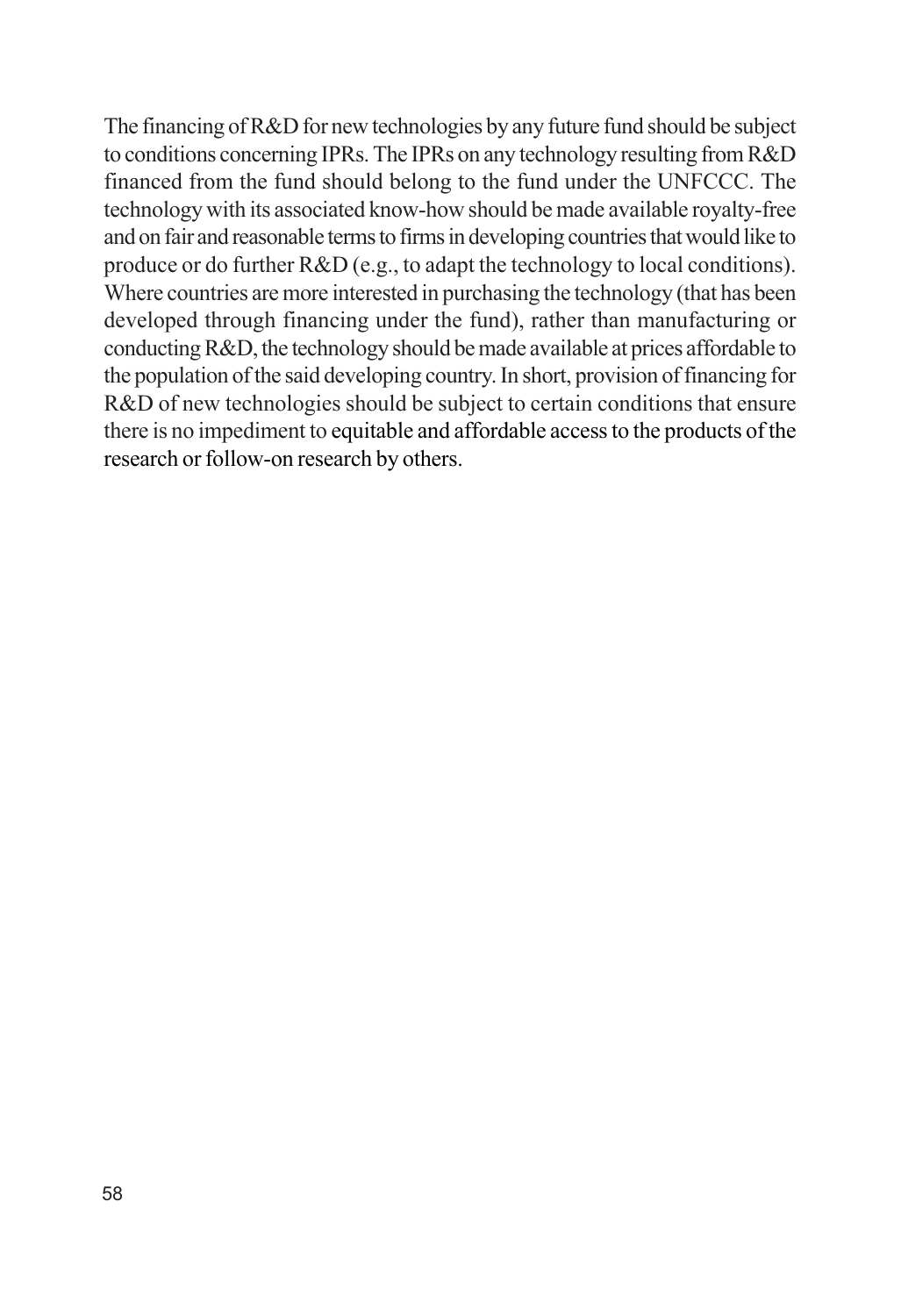# 7 **Some Conclusions**

IN light of the imminent challenges posed by climate change and the patenting trend (with ownership of technology focused in industrialized nations, a trend likely to continue more robustly in coming years), there is a need for action on the part of governments negotiating at the UNFCCC to agree to measures that overcome the IP barrier and facilitate transfer of technology, as well as associated skills and know-how.

There are several flexibilities available within the TRIPS Agreement such as compulsory licences, exceptions to patent rights, regulating voluntary licences, and strict application of patentability criteria, which may enable access to technologies to a certain degree, but the use of such measures is limited to specific circumstances. In addition, as mentioned above, in the context of developing countries, these measures are usually more difficult to put in practice due to the pressure factor and lack of capacity.

Options such as allowing developing countries to exclude critical sectors from patenting, as well as a "Global Technology Pool for Climate Change", need serious consideration as these options will provide certainty and predictability in accessing technologies and further enable the much-needed R&D for local adaptation and competition that would further reduce the cost of the technologies. Both options also have to include cooperation to share know-how in relation to the critical technologies for combating climate change. In addition, modalities for access to publicly funded technologies by developing-country firms need to be explored.

Climate change is truly a serious crisis threatening human well-being and there are only a few years left to start very strong action. Thus, the situation is similar to emergency war-like conditions. In such conditions, individual commercial interests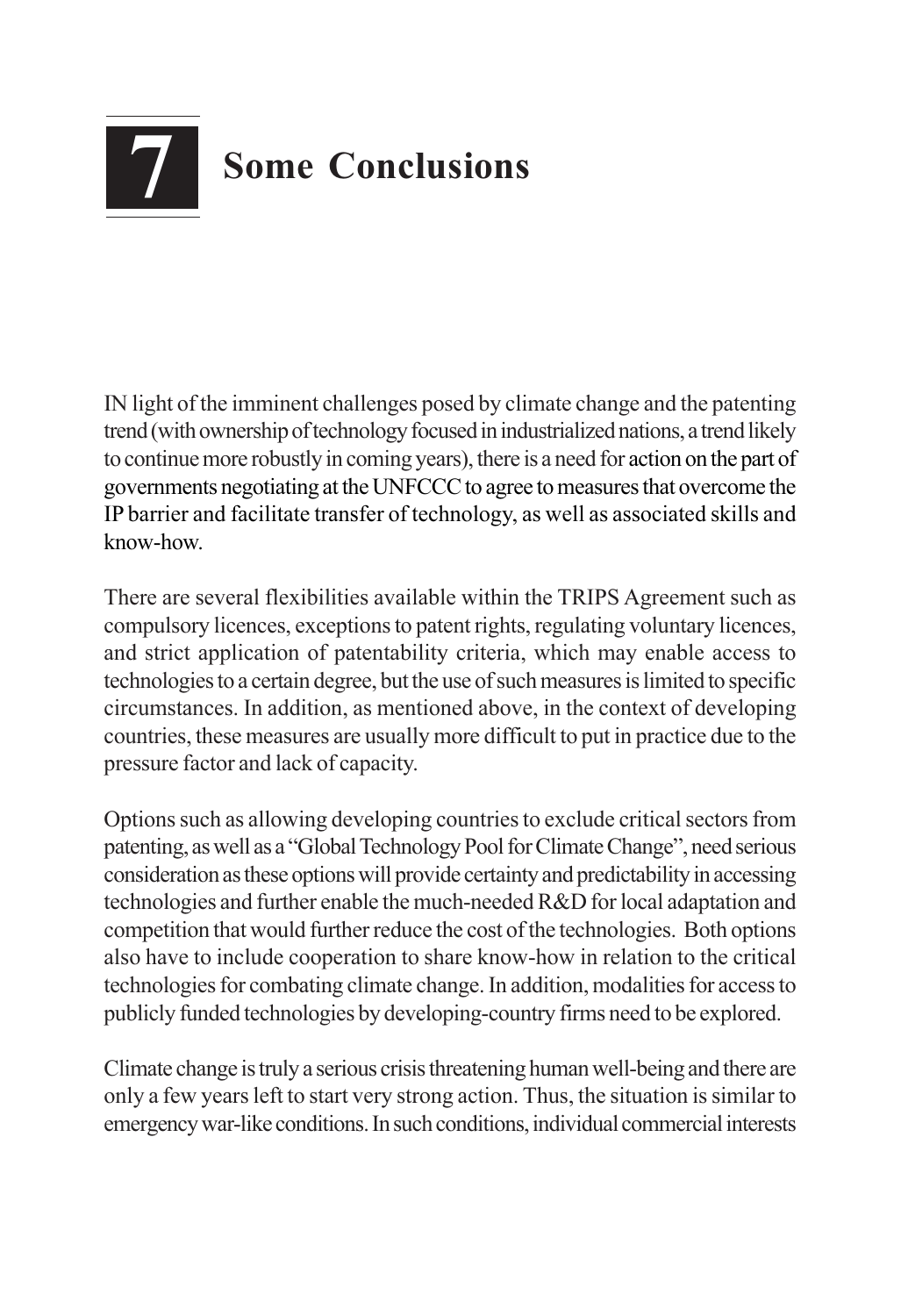such as patents and other intellectual property rights are suspended or managed in such a manner that there can be concerted action in the most effective way to face the common threat

If developed countries treat intellectual property rights as something sacrosanct and to be upheld at all costs, it would signal that climate change is not a serious threat for them, as commercial profits for a few are more important on the scale of values and priorities than the human lives that are at stake due to global warming.<sup>151</sup> However, technology transfer to developing countries to enable them to combat climate change should be the higher priority. Developed countries should also not treat climate technology as a new source of monopoly profits, as this would damage the ability of developing countries to phase in existing or new climate-friendly technologies for both mitigation and adaptation.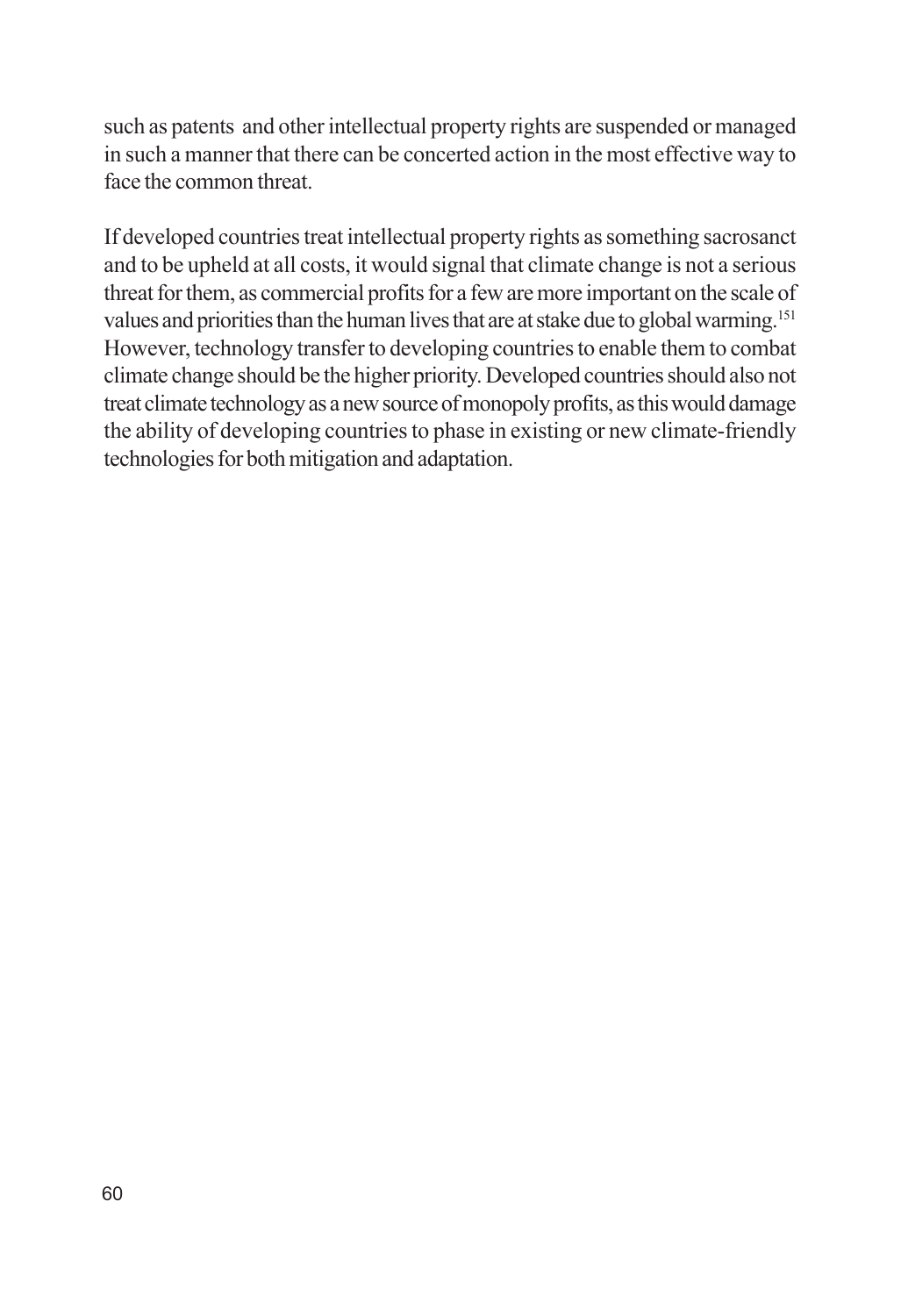#### **Endnotes**

<sup>1</sup> Ockwell et al.  $(2007)$ , p. 29.

 $2$  Evans (1999), quoted in Ockwell et al. (2007), p. 29.

<sup>3</sup> Saad and Zawdie (2005), quoted in Ockwell et al. (2007), p. 29.

<sup>4</sup> The Intergovernmental Panel on Climate Change (IPCC) (2000) defines "technology transfer" as a "broad set of processes covering the flows of knowhow, experience and equipment for mitigating and adapting to climate change amongst different stakeholders such as governments, private sector entities, financial institutions, NGOs [non-governmental organizations] and research/education institutions... It comprises the process of learning to understand, utilize and replicate the technology, including the capacity to choose it and adapt it to local conditions and integrate it with indigenous technologies."

 $5$  Bell (1990), quoted in Ockwell et al. (2007), p. 27.

 $6$  Khor (2008a).

 $7$  Correa (2005), p. 230.

<sup>8</sup> Correa (2005), p. 228.

<sup>9</sup> Khor (2008a); UNCTAD (1996). See also Correa (2000), pp. 26-37.

 $10$  Correa (2000), p. 27.

 $11$  UNDP (1999), p. 73. See also Gerster (2001).

 $12$  See also CIPR (2001), p. 26, which states: "As regards the analyses of the impact on foreign investment, we have similar reservations. There is a considerable literature which discusses the extent to which stronger IPRs influence foreign investment, licensing behaviour and the transfer of technology. Much of this literature reaches only tentative conclusions, because of weaknesses in data or methodology." <sup>13</sup> United Nations (1993).

 $14$  Correa (2005), p. 231.

- <sup>15</sup> Chaudhuri (2005).
- $16$  Gerster (2001).
- <sup>17</sup> Correa (2005).
- $18$  Khor (2008a).
- $19$  Correa (2005).
- $20$  See also Khor (2008a).
- <sup>21</sup> Correa (2005), p. 233.

<sup>22</sup> See Article 40.4 of the TRIPS Agreement, available at: http://www.wto.org/ english/docs e/legal e/27-trips 04d e.htm.

<sup>23</sup> Correa (2005), p. 238.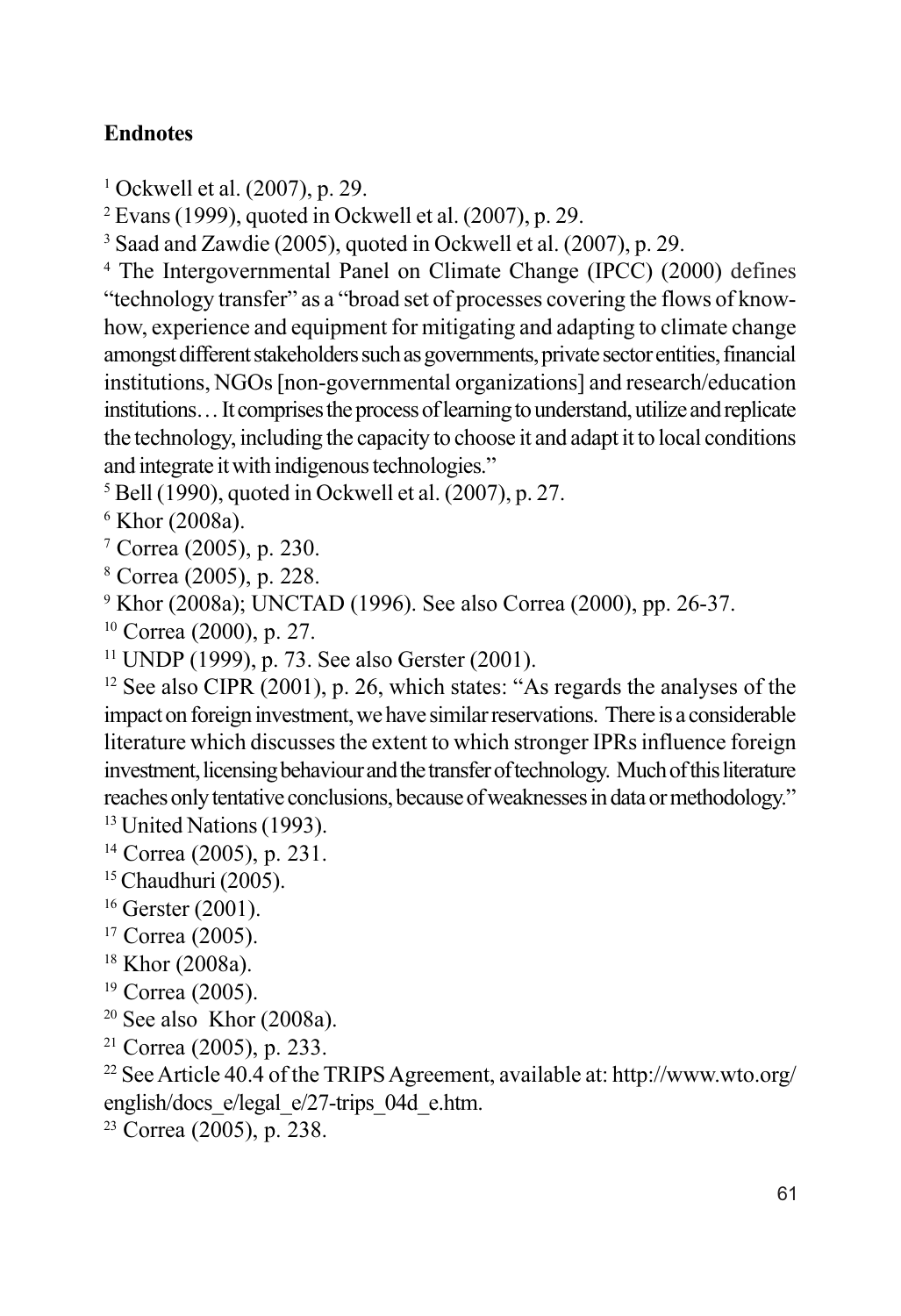<sup>24</sup> India, Government (2000).

<sup>25</sup> Saez (2008); see also Moon (2008).

<sup>26</sup> "Reaffirming that the provisions of article 66.2 of the TRIPS Agreement are mandatory, it is agreed that the TRIPS Council shall put in place a mechanism for ensuring the monitoring and full implementation of the obligations in question. To this end, developed-country members shall submit prior to the end of 2002 detailed reports on the functioning in practice of the incentives provided to their enterprises for the transfer of technology in pursuance of their commitments under article 66.2. This submission shall be subject to a review in the TRIPS Council and information shall be updated by Members annually." See WTO document WT/ MIN(01)/17 (20 November 2001).

<sup>27</sup> Paragraph 7 of the Doha Declaration on the TRIPS Agreement and Public Health: "We reaffirm the commitment of developed-country Members to provide incentives to their enterprises and institutions to promote and encourage technology transfer to least-developed country Members pursuant to Article 66.2. We also agree that the least-developed country Members will not be obliged, with respect to pharmaceutical products, to implement or apply Sections 5 and 7 of Part II of the TRIPS Agreement or to enforce rights provided for under these Sections until 1 January 2016, without prejudice to the right of least-developed country Members to seek other extensions of the transition periods as provided for in Article 66.1 of the TRIPS Agreement. We instruct the Council for TRIPS to take the necessary action to give effect to this pursuant to Article 66.1 of the TRIPS Agreement." <sup>28</sup> Ockwell et al. (2007).

 $29$  Khor (2008a).

<sup>30</sup> Khor (2008a).

<sup>31</sup> See, e.g., Article 4.1(c) of the UNFCCC and Article 10 of the Kyoto Protocol. <sup>32</sup> Khor (2008c).

<sup>33</sup> European Parliament resolution of 29 November 2007 on trade and climate change (2007/2003(INI)).

<sup>34</sup> The first meetings since the Bali conference of the Ad Hoc Working Group on Further Commitments for Annex I Parties under the Kyoto Protocol and the Ad Hoc Working Group on Long-term Cooperative Action under the Convention were held in Bangkok in April 2008.

<sup>35</sup> Raman (2008).

<sup>36</sup> Raman (2008).

 $37$  Stilwell (2008a).

<sup>38</sup> Stilwell (2008a).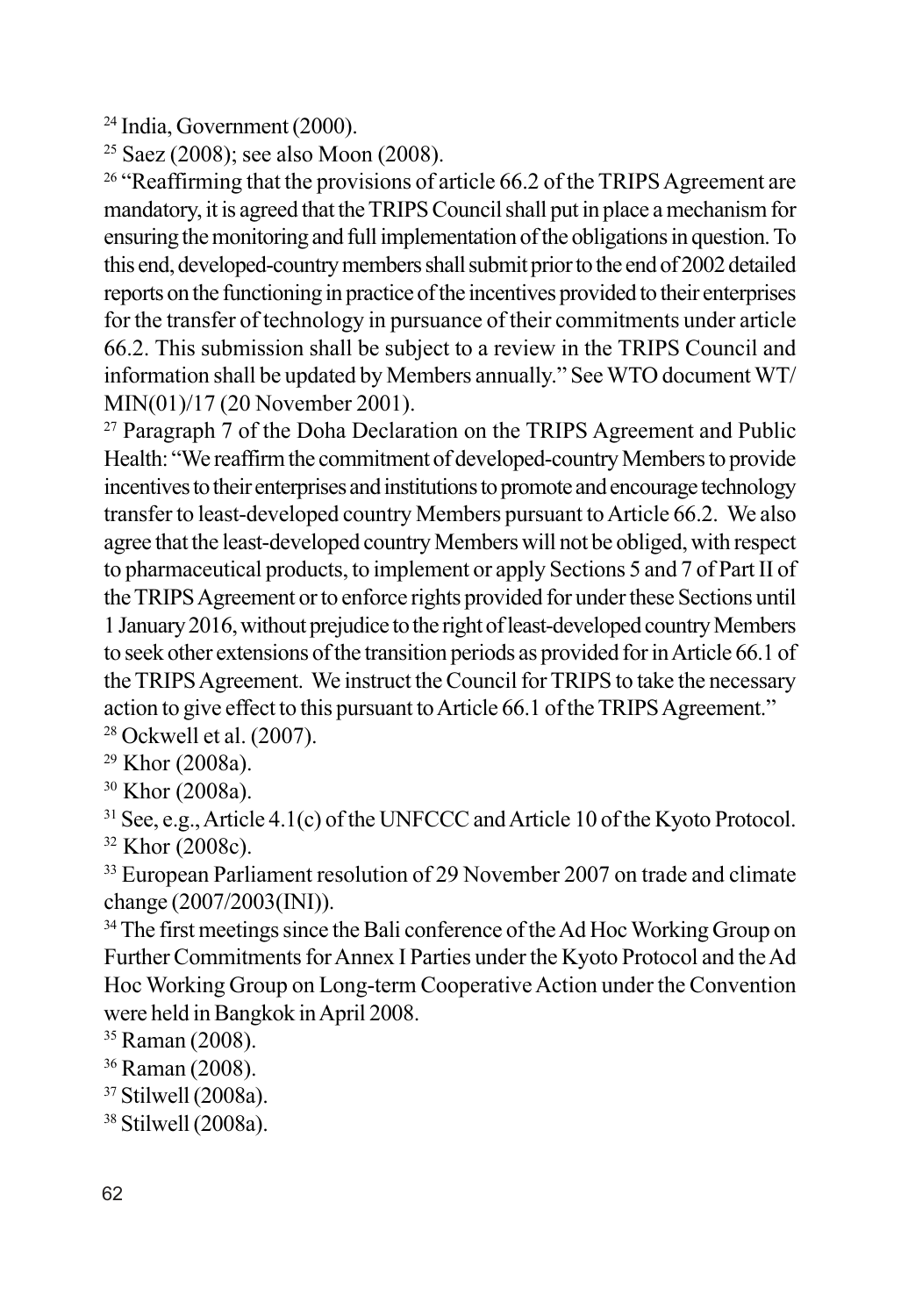<sup>39</sup> Raman (2008).

 $40$  Raman (2008).

<sup>41</sup> Statement by the Philippines on behalf of the G77 and China. The IPR issue arose in the contact group on "delivering on technology and financing, including consideration of institutional arrangements", which met at its second session on 10 December 2008. The contact group is one of four contact groups formed under the UNFCCC Ad Hoc Working Group on Long-term Cooperative Action under the Convention (AWG-LCA). See Raman (2008).

<sup>42</sup> The Treaty makes it possible to seek patent protection for an invention simultaneously in each of a large number of countries by filing an "international" patent application.

<sup>43</sup> OECD (2008).

<sup>44</sup> OECD (2008).

<sup>45</sup> Kamis and Joshi (2008).

<sup>46</sup> ETC Group (2008).

<sup>47</sup> ETC Group (2008): "After decades of seed industry mergers and acquisitions, accompanied by a steady decline in public sector plant breeding, the top 10 seeds companies control 57% of the global seed market."

<sup>48</sup> The TRIPS Agreement makes no reference to "trade secrets" or "know-how". However, it does recognize "undisclosed information" as one of the categories of "intellectual property" (see Article 1.2 of the TRIPS Agreement) and provides for "protection of undisclosed information" in Article 39. The term "undisclosed" information" is considered as referring to "trade secrets" or "know-how". The obligation established under Article 39.1 is limited to the protection of undisclosed information against unfair competition as provided in Article 10bis of the Paris Convention. The discipline of unfair competition provides a remedy against acts of competition contrary to honest business practices, such as confusing or misleading the customer and discrediting the competitor. Unfair competition rules supplement in some cases the protection of industrial property rights, such as patents and trademarks. Unlike the latter, however, the protection against unfair competition does not entail the granting of exclusive rights. National laws must only provide for remedies to be applied in cases where dishonest practices have occurred.

 $49$  Love (2008).

<sup>50</sup> IPCC (2000).

<sup>51</sup> A patent thicket is a dense web of overlapping intellectual property rights that a company must hack its way through in order to actually commercialize new technology.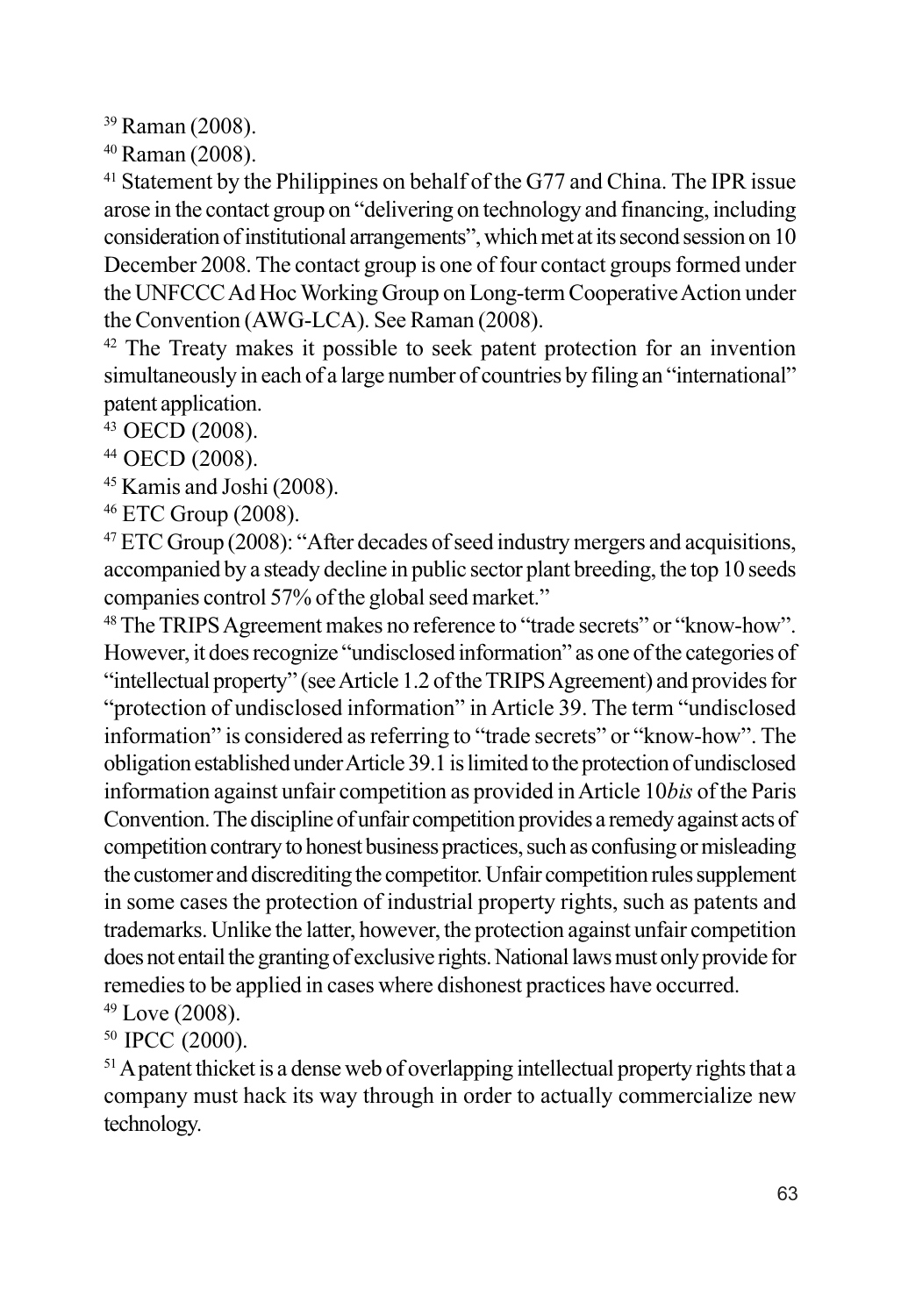<sup>52</sup> "Patent troll" is a pejorative term used for a person or company that enforces its patents against one or more alleged infringers in a manner considered unduly aggressive or opportunistic, often with no intention to manufacture or market the patented invention.

<sup>53</sup> See also Khor (2002).

<sup>54</sup> Khor (2002).

 $55$  See also Khor (2002).

<sup>56</sup> Khor (2008b).

<sup>57</sup> Andersen, S.O. et al. (2007). *Technology Transfer for the Ozone Layer*: Lessons for Climate Change. Earthscan, London. Quoted in Khor (2008b). <sup>58</sup> IPCC (2000), Chapter 3.

 $59$  See Ockwell et al. (2007), p. 40.

<sup>60</sup> LED is a semiconductor diode that emits light when an electric current is applied in the forward direction of the device. LEDs are widely used as indicator lights on electronic devices and increasingly in higher-power applications such as flashlights and area lighting.

 $<sup>61</sup>$  A briquette is a block of flammable matter which is used as fuel to start and</sup> maintain a fire. Biomass briquettes are made from agricultural waste and are a replacement for fossil fuels such as oil or coal, and can be used to heat boilers in manufacturing plants, and also have applications in developing countries. Biomass briquettes are a renewable source of energy and avoid adding fossil carbon to the atmosphere.

<sup>62</sup> Pellets are shorter and narrower compared to briquettes. Pellets can be made from various biomass materials like sawdust, wood, crop residues or straw.

 $63$  Ockwell et al. (2007), p. 82.

<sup>64</sup> Hybrid vehicles are viewed by many as having a significant role to play in reduction of carbon emissions related to transport, for example buses and private vehicles. These vehicles combine a conventional internal combustion engine with battery-driven electric motors to achieve a significant reduction in fuel consumption and thus carbon emissions.

 $65$  Ockwell et al. (2007), p. 90.

<sup>66</sup> A photovoltaic panel produces electricity when exposed to sunlight.

 $67$  Barton (2007), p. 20.

<sup>68</sup> For converting direct current to alternating current and could also include mechanisms to ensure that solar panels operate under efficient conditions and satisfy the requirements for connecting to the grid.

 $69$  Barton (2007), pp. 11 and 15.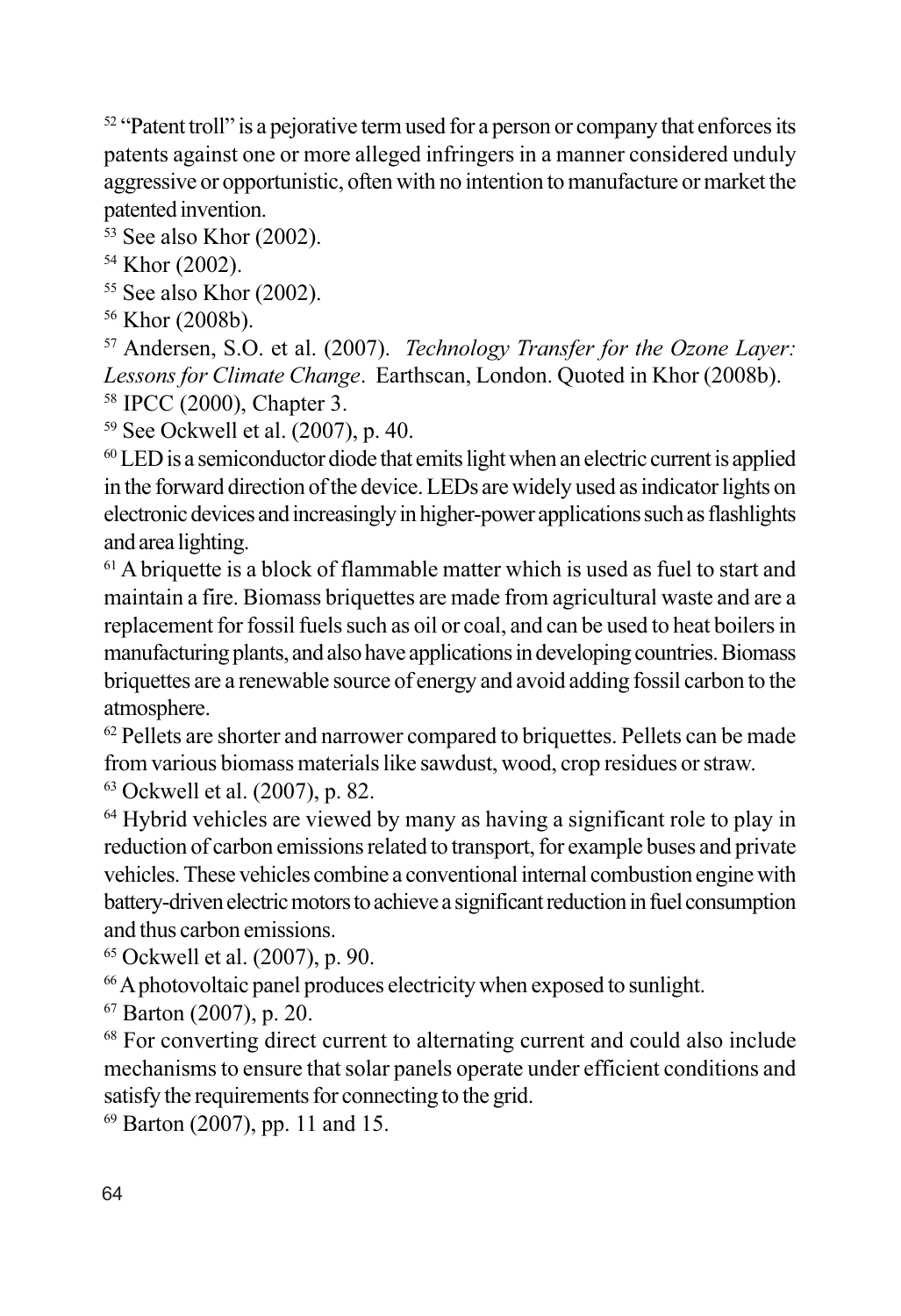$70$  Barton (2007), p. 9.  $71$  Ockwell (2008).  $72$  Lewis (2007), quoted in Ockwell (2008). <sup>73</sup> Ockwell (2008). <sup>74</sup> Lewis (2007). <sup>75</sup> WIPO (2008b). <sup>76</sup> Correa (2005), p. 239. <sup>77</sup> Correa (2005), p. 239. <sup>78</sup> WIPO (2008b).  $79$  Shashikant (2008). 80 WIPO (2008b).  $81$  Smith (2008). <sup>82</sup> WIPO (2008b). <sup>83</sup> Boldrin and Levine (2007). <sup>84</sup> Virén and Malkamäki (2002). <sup>85</sup> Enercon GmbH vs. International Trade Commission, 151 F.3d 1376 (CAFC 1998). <sup>86</sup> Barton (2007), p. 16. <sup>87</sup> http://www.lachmangoldman.com <sup>88</sup> Gamesa Eolica, S.A. vs. General Electric Co, 359 F. Supp. 790 (WD Wis.  $2005$ ). <sup>89</sup> Ockwell (2008); Barton (2007), p. 16. <sup>90</sup> Rizo (2008). <sup>91</sup> http://www.autoindustry.co.uk/news/13-05-08 <sup>92</sup> http://www.autobloggreen.com/2008/04/16/solomon-technologies-completestoyota-hybrid-patent-appeal-argum/  $93$  See Ockwell et al. (2007), p. 69.  $94$  Shashikant (2006). <sup>95</sup> Khor (2008b) and UNCTAD (1998). <sup>96</sup> IPCC (2000), Chapter 3, p. 95. <sup>97</sup> European Commission (2004).  $98$  Barton (2007), p. 8. <sup>99</sup> Barton (2007), p. 8.  $100$  Sathaye et al. (2005), p. 4. <sup>101</sup> Barton (2007), pp. 7-8.  $102$  Mascoma (2006); Darmourth (2007).

 $103$  Barton (2007), p. 18.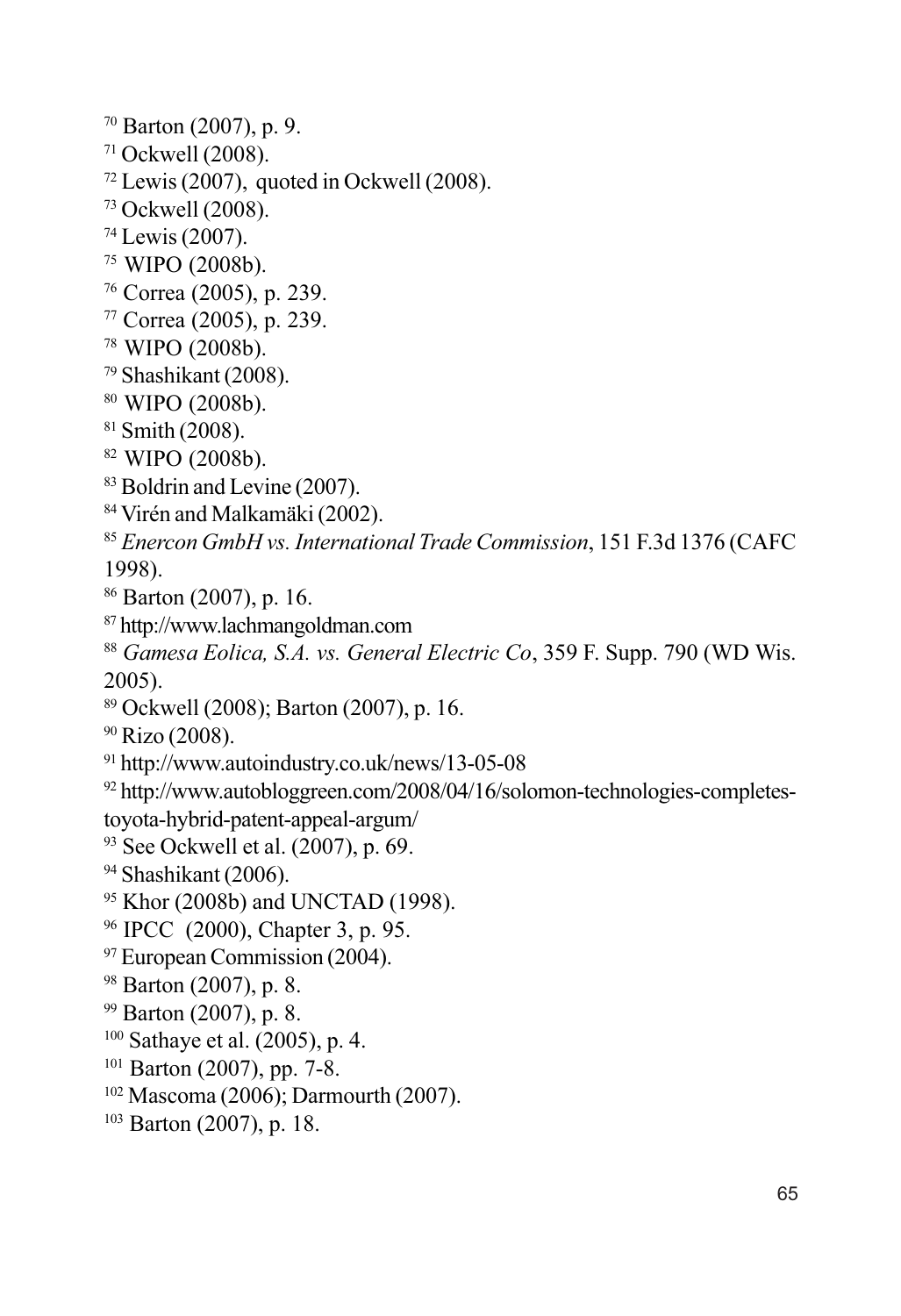<sup>104</sup> IPCC (2000).

 $105$  Sathaye et al. (2005).

<sup>106</sup> IPCC (2000).

<sup>107</sup> European Patent Office (2007).

<sup>108</sup> For the purposes of this Article, the terms "inventive step" and "capable of industrial application" may be deemed by a Member to be synonymous with the terms "non-obvious" and "useful" respectively.

<sup>109</sup> The 29 November 2005 decision of the TRIPS Council on the Extension of the Transition Period under Article 66.1 for LDCs (IP/C/40), while allowing for a transitional period until 1 July 2013, also states that "Least-developed country Members will ensure that any changes in their laws, regulations and practice made during the additional transitional period do not result in a lesser degree of consistency with the provisions of the TRIPS Agreement", i.e., implying that once a TRIPScompliant provision is adopted, there can be no rollback of that provision. Some experts have challenged the legality of the "no-rollback" clause in that decision since there is nothing in the TRIPS Agreement that prescribes such a clause to LDCs.

<sup>110</sup> TWN (2008).

 $111$  TWN (2008).

<sup>112</sup> Article 73 of the TRIPS Agreement.

<sup>113</sup> TWN (2008).

 $114$  WT/MIN(01)/DEC/2, 20 November 2001.

- <sup>115</sup> Correa (2000), p. 243.
- <sup>116</sup> Article 31(1) of the TRIPS Agreement.

 $117$  Article 31(b) of the TRIPS Agreement.

 $118$  Article 31(h) of the TRIPS Agreement.

 $119$  Article 31(f) of the TRIPS Agreement.

 $120$  Stilwell (2008b).

<sup>121</sup> 42 USC Sec 2183. See also http://www4.law.cornell.edu/uscode/42/2183.html and http://www.cptech.org/ip/health/cl/us-misc.html.

<sup>122</sup> 42 USC Sec 7608. See also http://www4.law.cornell.edu/uscode/42/7608.html. <sup>123</sup> 35 USC 203. See also http://www4.law.cornell.edu/uscode/35/203.html.

 $124$  Love (2007).

- <sup>125</sup> Correa (2005).
- <sup>126</sup> 59 Fed. Reg. 34625-01 (6 July 1994).
- <sup>127</sup> Federal Trade Commission vs. Xerox Corporation, 86 F.T.C. 364 (1975).
- <sup>128</sup> Correa (2005), p. 248.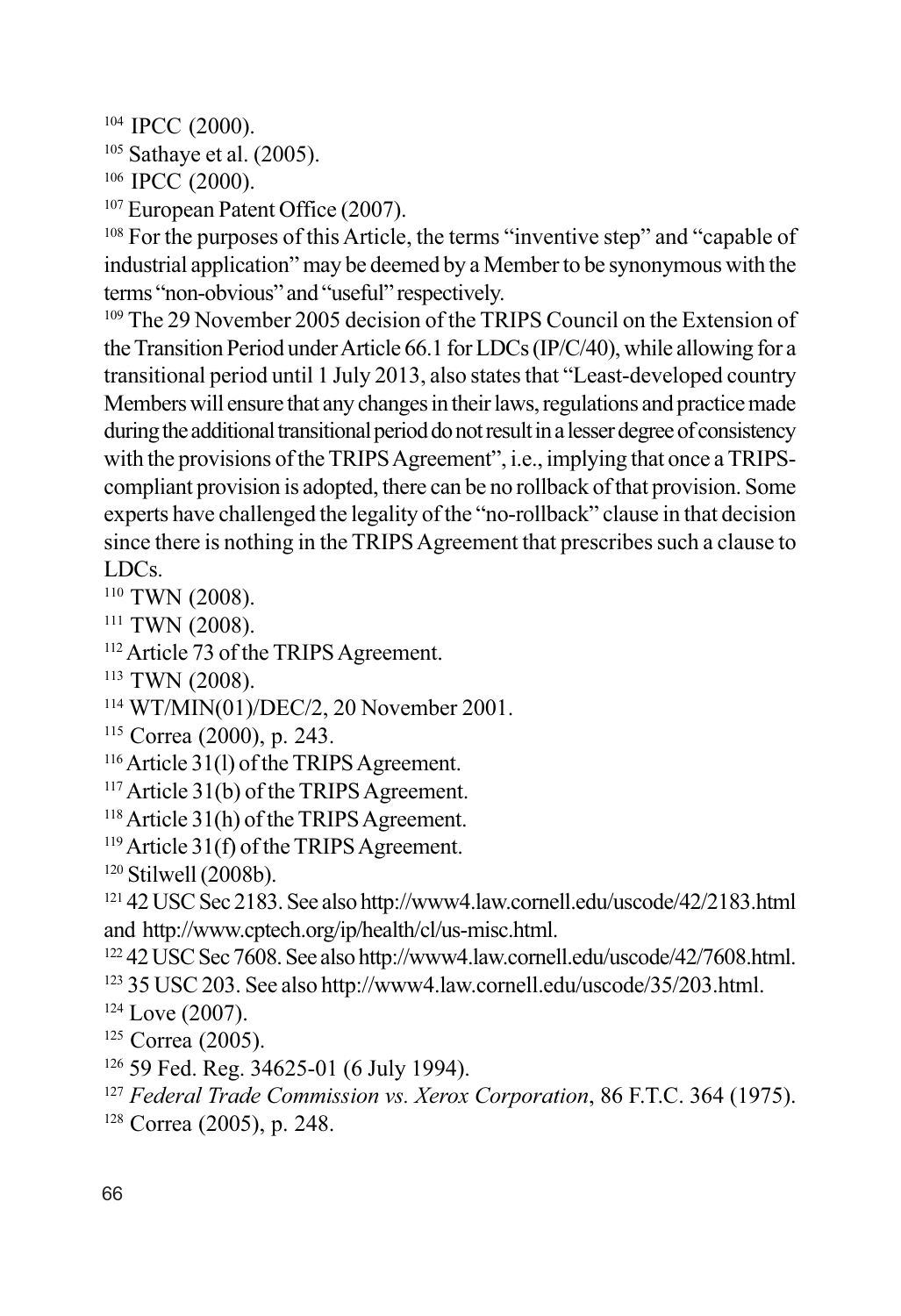$129$  Stilwell (2008b).

- <sup>130</sup> TWN (2008).
- <sup>131</sup> Correa (2007), p. 1.
- <sup>132</sup> Correa (2007), p. 1.
- <sup>133</sup> Correa (2000), p. 241.
- <sup>134</sup> TWN (2008).
- <sup>135</sup> TWN (2008).
- <sup>136</sup> European Patent Office (2007), p. 95.
- <sup>137</sup> Ouoted in European Patent Office (2007), p. 95.
- <sup>138</sup> European Patent Office (2007), p. 95.
- $139$  Reichman and Lewis (2005), p. 350.
- <sup>140</sup> Paice LLC vs. Toyota Motor Corporation, CAFC 2006-1610-1631.
- See also www.ipfrontline.com/printtemplate.asp?id=16410

 $141$  Love (2007): "In May 2006, the US Supreme Court issued an opinion in eBay v. MercExchange which set the standards under which a court should evaluate requests for injunctions to enforce a patent owner's exclusive right to authorize the use of a patented invention. To get an injunction, a patent owner must show the court: (1) that it has suffered irreparable injury; (2) that other possible legal remedies, including the payment of royalties, are inadequate to compensate for that injury; (3) that considering the balance of hardships between the plaintiff and defendant a remedy in equity is warranted; and (4) that the public interest would not be disserved by a permanent injunction. Under this standard, a court can choose to issue a compulsory license to use the patent rather than enforce the exclusive right, a path that has been taken several times since May 2006."

<sup>142</sup> Article 44.2 of the TRIPS Agreement.

- <sup>143</sup> TWN (2008).
- <sup>144</sup> TWN (2008).
- <sup>145</sup> TWN (2008).
- <sup>146</sup> TWN (2008).
- <sup>147</sup> Consolidated Appropriations Act of 2007 (H.R. 2764).
- <sup>148</sup> See http://publicaccess.nih.gov/policy.htm.
- <sup>149</sup> See http://grants.nih.gov/grants/guide/notice-files/NOT-OD-08-033.html.
- <sup>150</sup> Stilwell (2008a).
- <sup>151</sup> Khor (2008a).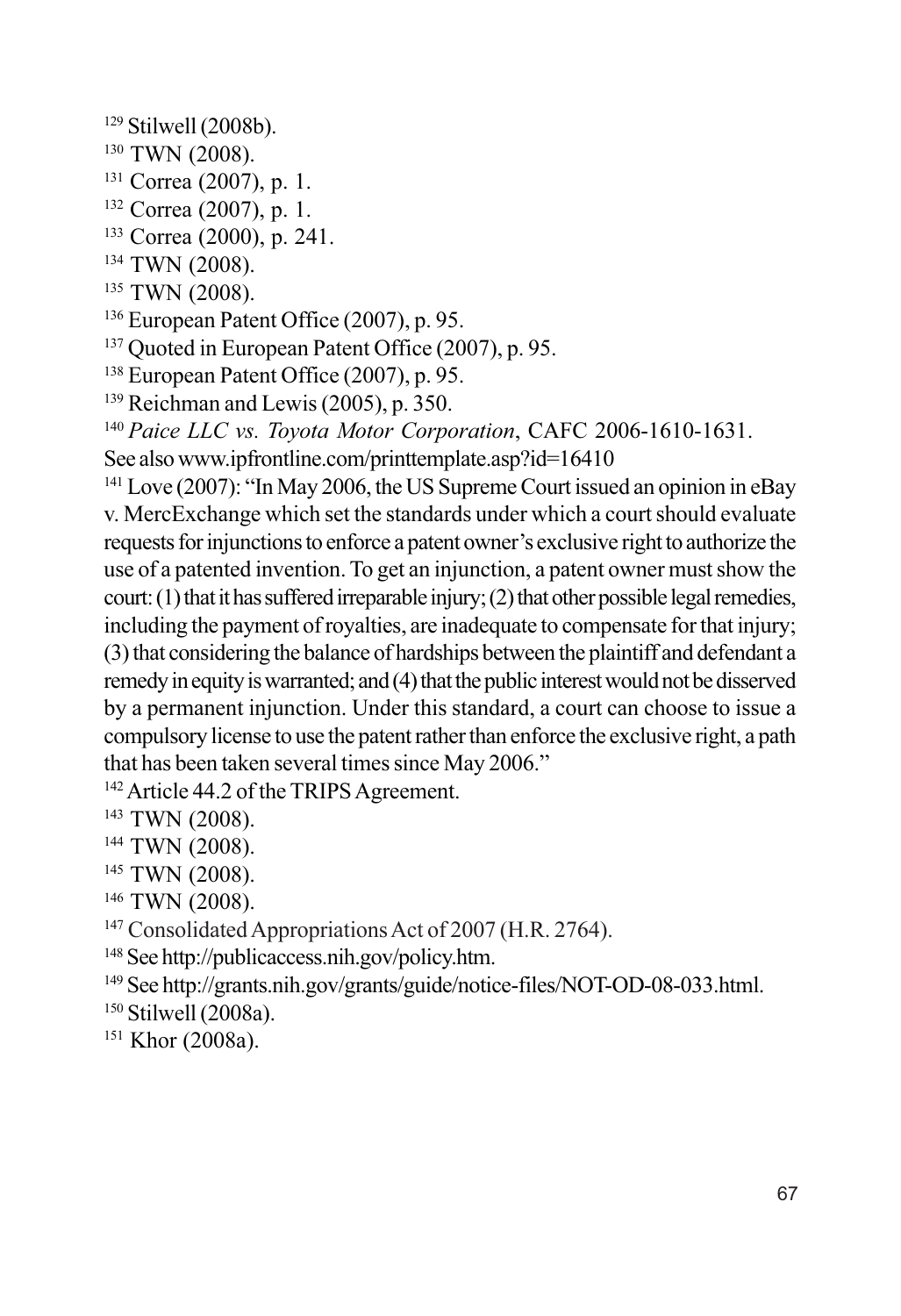## **Bibliography**

Barton, John H. (2007). "Intellectual Property and Access to Clean Energy Technologies in Developing Countries: An Analysis of Solar Photovoltaic, Biofuel and Wind Technologies". ICTSD Trade and Sustainable Energy Series Issue Paper No. 2, International Centre for Trade and Sustainable Development, Geneva.

Bell, M. (1990). "Continuing Industrialization, Climate Change and International Technology Transfer". University of Sussex, Brighton.

Boldrin, Michele and David Levine (2007). Against Intellectual Monopoly. http:/ /www.dklevine.com/general/intellectual/againstnew.htm.

Centre for International Studies, MIT and J. Watson (1999). "The transfer of clean coal technologies to China: learning from experience". Second International Symposium on Clean Coal Technology, Beijing.

Chaudhuri, Sudip (2005). The WTO and India's Pharmaceuticals Industry. Patent Protection, TRIPS and Developing Countries. Oxford University Press, New Delhi

CIPR (2001). Integrating Intellectual Property Rights and Development *Policy*. Commission on Intellectual Property Rights, http://www.iprcommission.org/ graphic/documents/final report.htm.

Correa, Carlos (2000). Intellectual Property Rights, the WTO and Developing Countries. Third World Network, Penang.

Correa, Carlos (2005). "Can the TRIPS Agreement foster technology transfer to developing countries?". In International Public Goods and Transfer of Technology: Under a Globalized Intellectual Property Regime, edited by Keith E. Maskus and Jerome H. Reichman, Cambridge University Press, Cambridge.

Correa, Carlos (2007). "Intellectual Property and Competition Law: Exploration of Some Issues of Relevance to Developing Countries". ICTSD IPRs and Sustainable Development Programme Issue Paper No. 21, International Centre for Trade and Sustainable Development, Geneva.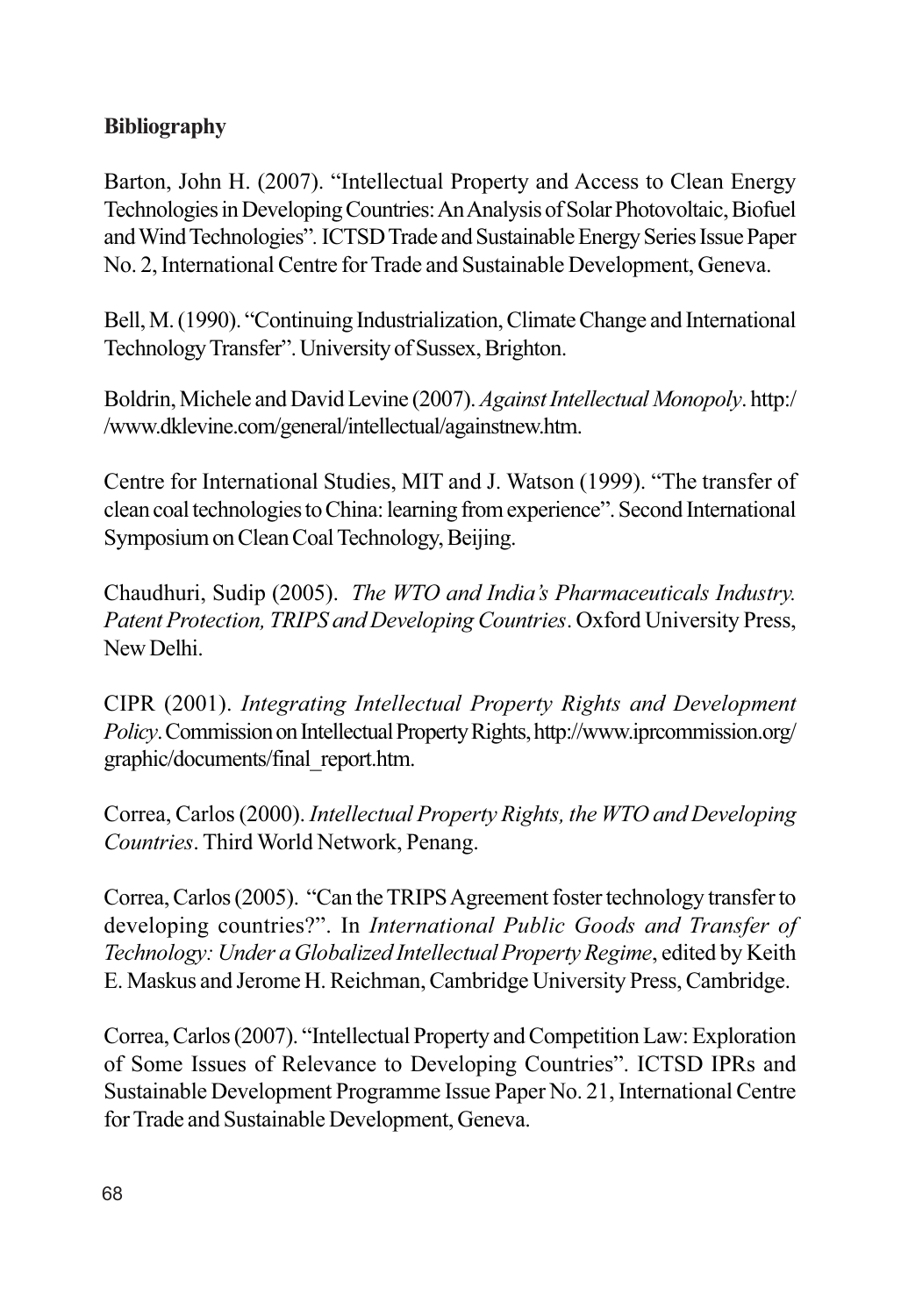Dartmouth (2007). Technology Transfer in the Era of Globalization. Fiscal Year 2007 Annual Report, Dartmouth College Technology Transfer Office.

ETC Group (2008). "Patenting the 'Climate Genes'... And Capturing the Climate Agenda". Communiqué, Issue No. 99.

European Commission (2004). "European research spending for renewable energy sources".

European Patent Office (2007). "Scenarios for the Future". http://www.epo.org/ topics/patent-system/scenarios-for-the-future.html.

Evans, P.C. (1999). "Cleaner Coal Combustion in China: The Role of International Aid and Export Credit Agencies for Energy Development and Environmental Protection, 1998-1997". Centre for International Studies, MIT.

Gerster, Richard (2001). "Patents and Development: Lessons Learnt from the Economic History of Switzerland". Intellectual Property Rights Series No. 4, Third World Network, Penang.

India, Government (2000). "Proposals on intellectual property rights issues". Paper submitted to the WTO, 12 July (IP/C/W/195).

IPCC (2000). Methodological and Technological Issues in Technology Transfer. Intergovernmental Panel on Climate Change.

Kamis, Ronald and Mandar Joshi (2008). "Biofuel patents are booming".

Khor, Martin (2002). Intellectual Property, Biodiversity and Sustainable Development: Resolving the Difficult Issues. Zed Books, London and New York; Third World Network, Penang.

Khor, Martin (2008a). "IPRs, Technology Transfer and Climate Change". Third World Network, Penang.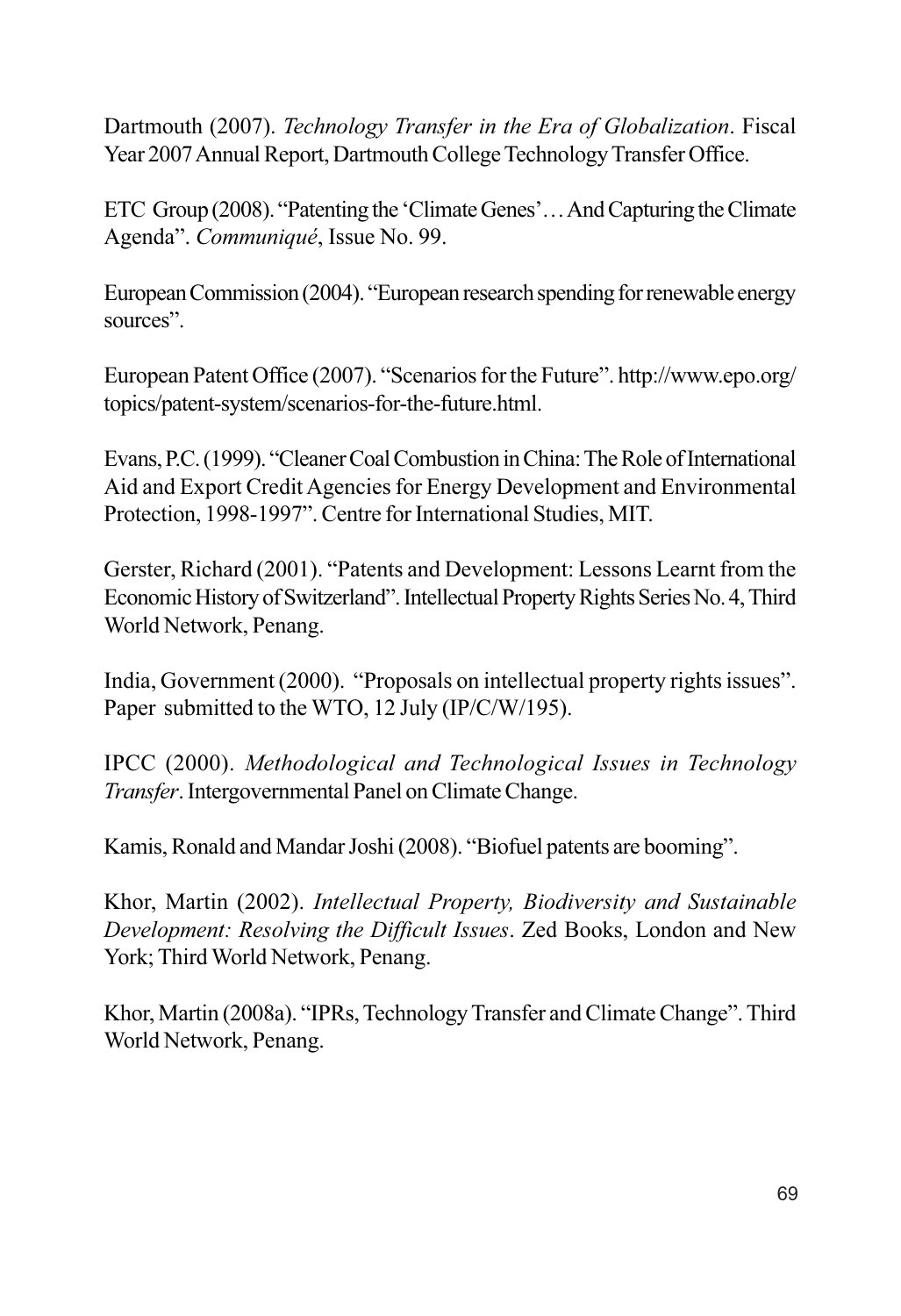Khor, Martin (2008b). "Note on Access to Technology, IPR and Climate Change". TWN Briefing Paper 1, Third World Network, available at http://www.twnside.org.sg.

Khor, Martin (2008c). "Meet your commitments first, G77 tells developed countries". TWN Bangkok News Update 1, Third World Network, Penang.

Kumar, Nagesh (2002). "Intellectual Property Rights, Technology and Economic Development: Experiences of Asian Countries". Study paper prepared for the Commission on Intellectual Property Rights.

Lewis, J. (2007). "Technology Acquisition and Innovation in the Developing World: Wind Turbine Development in China and India". Studies in Comparative International Development, 42: 208-232.

Love, James (2007). "Recent examples of the use of compulsory licenses on patents". KEI Research Note 2007:2, Knowledge Ecology International.

Love, James (2008). "Patents, Prizes and Climate Change". Presentation at the Greens/EFA workshop on Intellectual Property Rights and Green Energy Technologies, European Parliament, Brussels.

Mascoma (2006). "Mascoma Corporation Names Dr. Andrew Richard as CTO, Partners with Dartmouth for Expanded Cellulosic Ethanol Research". News release, available at http://www.mascoma.com.

Moon, Suerie (2008). "Does TRIPS Art. 66.2 Encourage Technology Transfer to LDCs?: An Analysis of Country Submissions to the TRIPS Council (1999-2007)". Policy Brief No. 2, ICTSD Project on IPRs and Sustainable Development.

Ockwell, David (2008). "UK-India Collaboration to Overcome Barriers to the Transfer of Low Carbon Energy Technology: Phase 2: Intellectual property rights and low carbon technology transfer to developing countries – a review of the evidence to date". Sussex Energy Group, Freeman Centre, University of Sussex, Brighton; TERI (The Energy and Resources Institute), New Delhi; Institute of Development Studies, University of Sussex, Brighton.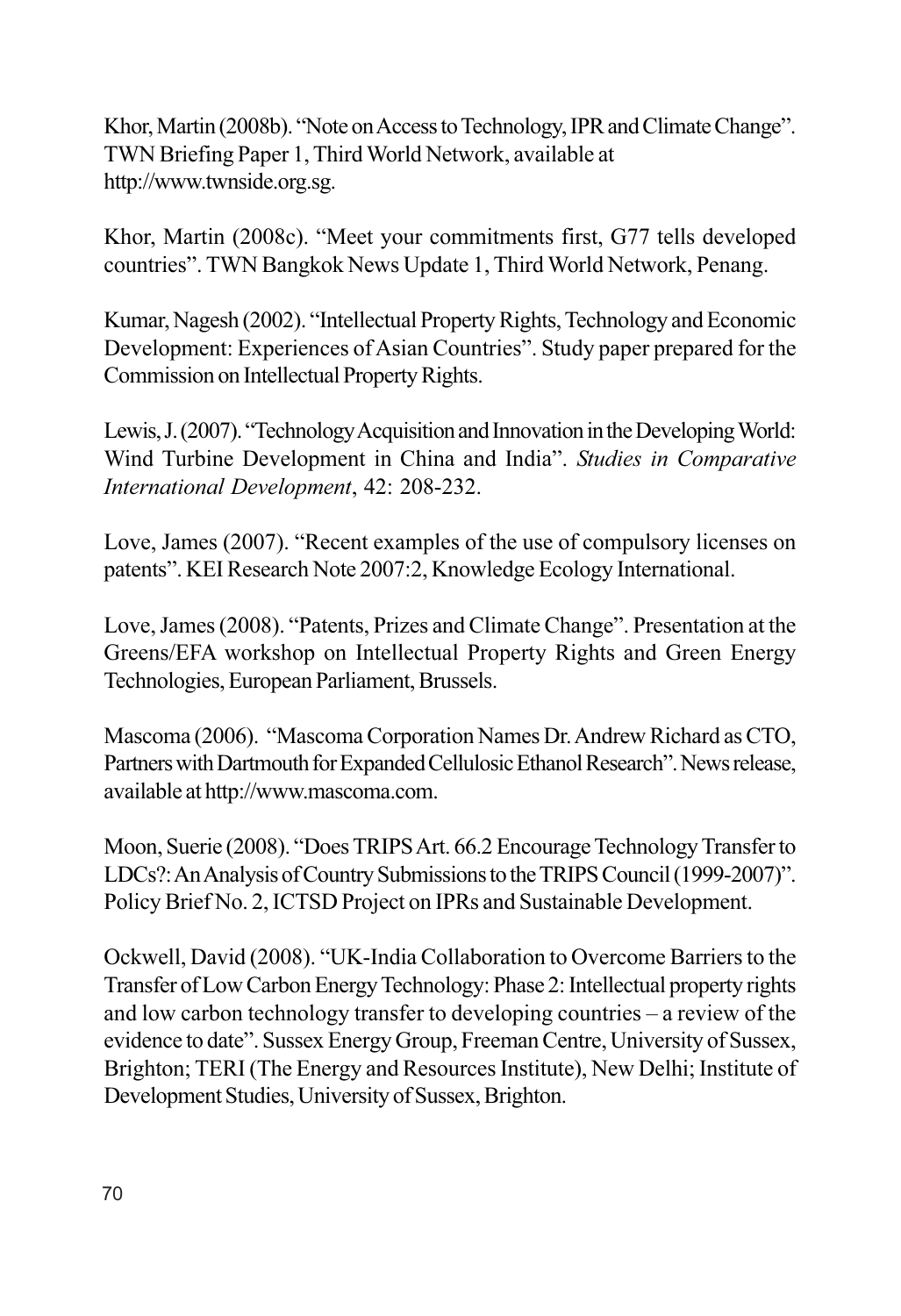Ockwell, David, Jim Watson, Gordon MacKerron, Prosanto Pal, Farhana Yamin, N. Vasudevan and Parimita Mohanty (2007). "Final Report: UK-India collaboration to identify the barriers to the transfer of low carbon energy technology". University of Sussex, The Energy and Resources Institute, and Institute of Development Studies, March.

OECD (2008). "Compendium of Patent Statistics". Organization for Economic Cooperation and Development, http://www.oecd.org/dataoecd/5/19/ 37569377.pdf.

Raman, Meena (2008). "Divergence over IPR issue in technology transfer". Available at http://www.twnside.org.sg/climate.htm.

Reichman, Jerome H. (2003). "Non-Voluntary Licensing of Patented Inventions". International Centre for Trade and Sustainable Development.

Reichman, Jerome H. and Tracy Lewis (2005). "Using liability rules to stimulate local innovation in developing countries: Application to traditional knowledge". In International Public Goods and Transfer of Technology: Under a Globalized Intellectual Property Regime, edited by Keith E. Maskus and Jerome H. Reichman, Cambridge University Press, Cambridge.

Rizo, Chris (2008). "Toyota loses \$4.3 million patent appeal for hybrid technology". Legal Newsline, http://www.legalnewsline.com/news/212252-toyota-loses-4.3million-patent-appeal-for-hybrid-technology.

Saad, M. and G. Zawdie (2005). "From technology transfer to the emergence of a triple helix culture: The experience of Algeria in innovation and technological capability development". Technology Analysis & Strategic Management, Vol. 17, Issue 1: 89-103.

Saez, Catherine (2008). "Panel: Policy Answers Needed to Boost Technology Transfer to LDCs". Intellectual Property Watch.

Sathaye, Jayant A., Elmer C. Holt and Stephane De La Rue du Can (2005). "Overview of IPR Practices for Publicly-funded Technologies".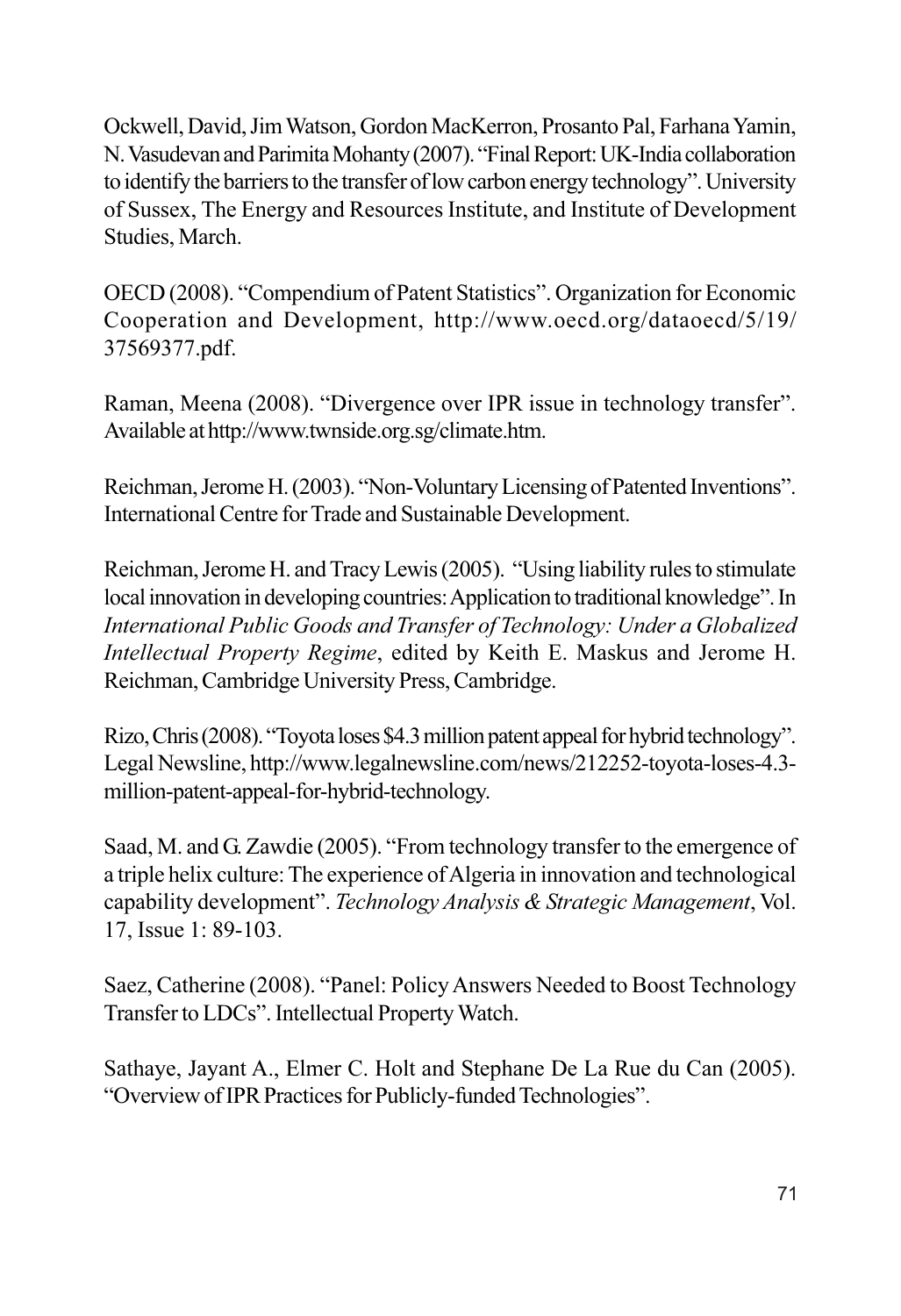http://unfccc.int/ttclear/pdf/EGTT/11%20Bonn%202005/ IPRandOtherIssuesAssociatedwithPublicly-FundedTech.pdf.

Shashikant, Sangeeta (2006). "Speakers warn against patent harmonization at WIPO forum". South-North Development Monitor (SUNS), No. 5978, 3 March.

Shashikant, Sangeeta (2008). "Meeting on patent law, as Secretariat issues report". South-North Development Monitor (SUNS), No. 6501, 23 June.

Smith, Sanya (2008). Intellectual Property in Free Trade Agreements. Third World Network, Penang.

Stilwell, Matthew (2008a). "G77 and China Propose Comprehensive Technology Mechanism for UNFCCC". TWN Accra News Update 11, Third World Network, available at http://www.twnside.org.sg.

Stilwell, Matthew (2008b). "Use of Compulsory Licenses: Selected Practice and Provisions in the United States' and International Law". Memo prepared for Third World Network

TWN (2008). "Possible Elements of an Enhanced Institutional Architecture for Cooperation on Technology Development and Transfer under the UNFCCC". Third World Network, available at http://www.twnside.org.sg.

UNCTAD (1996). The TRIPS Agreement and Developing Countries. United Nations Conference on Trade and Development, New York and Geneva.

UNCTAD (1998). "The role of publicly-funded research and publicly owned technologies in the transfer and diffusion of ESTs". United Nations Conference on Trade and Development, Geneva, January.

UNDP (1999). Human Development Report 1999. Published for the United Nations Development Programme by Oxford University Press, New York.

United Nations (1993). "Intellectual Property Rights and Foreign Direct Investment". United Nations, New York.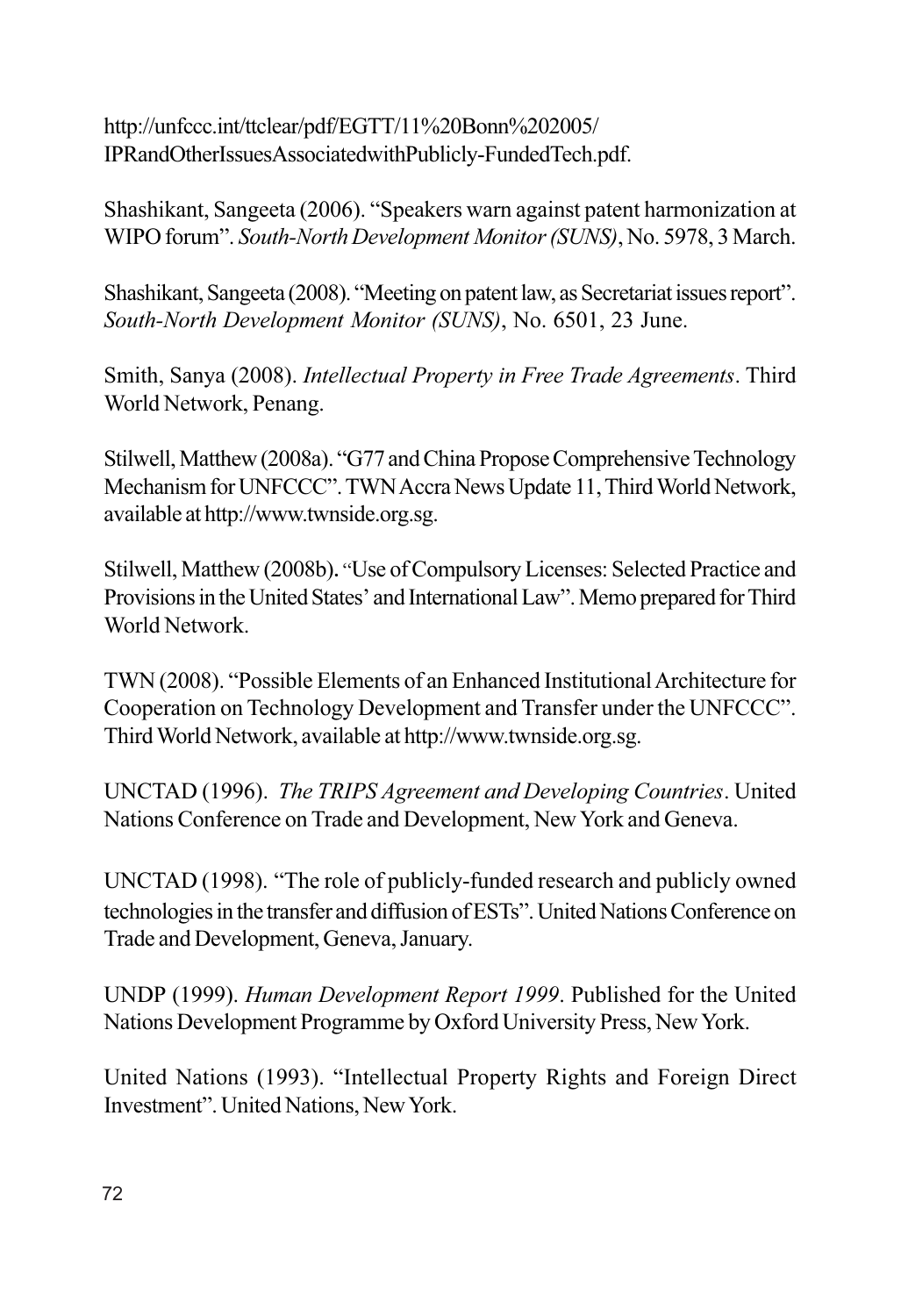Virén, Matti and Markku Malkamäki (2002). "The Nordic countries". In Technological Innovation & Economic Performance, edited by Benn Steil, David G. Victor and Richard R. Nelson, Princeton University Press, Princeton.

Watal, Jayashree (1998). "The issue of technology transfer in the context of the Montreal Protocol: Case study of India".

WIPO (2008a). "World Patent Report: A Statistical Review". World Intellectual Property Organization, Geneva.

WIPO (2008b). "Climate Change and the Intellectual Property System: What Challenges, What Options, What Solutions? - A Summary of the Issues". Informal consultation draft, World Intellectual Property Organization, Geneva.